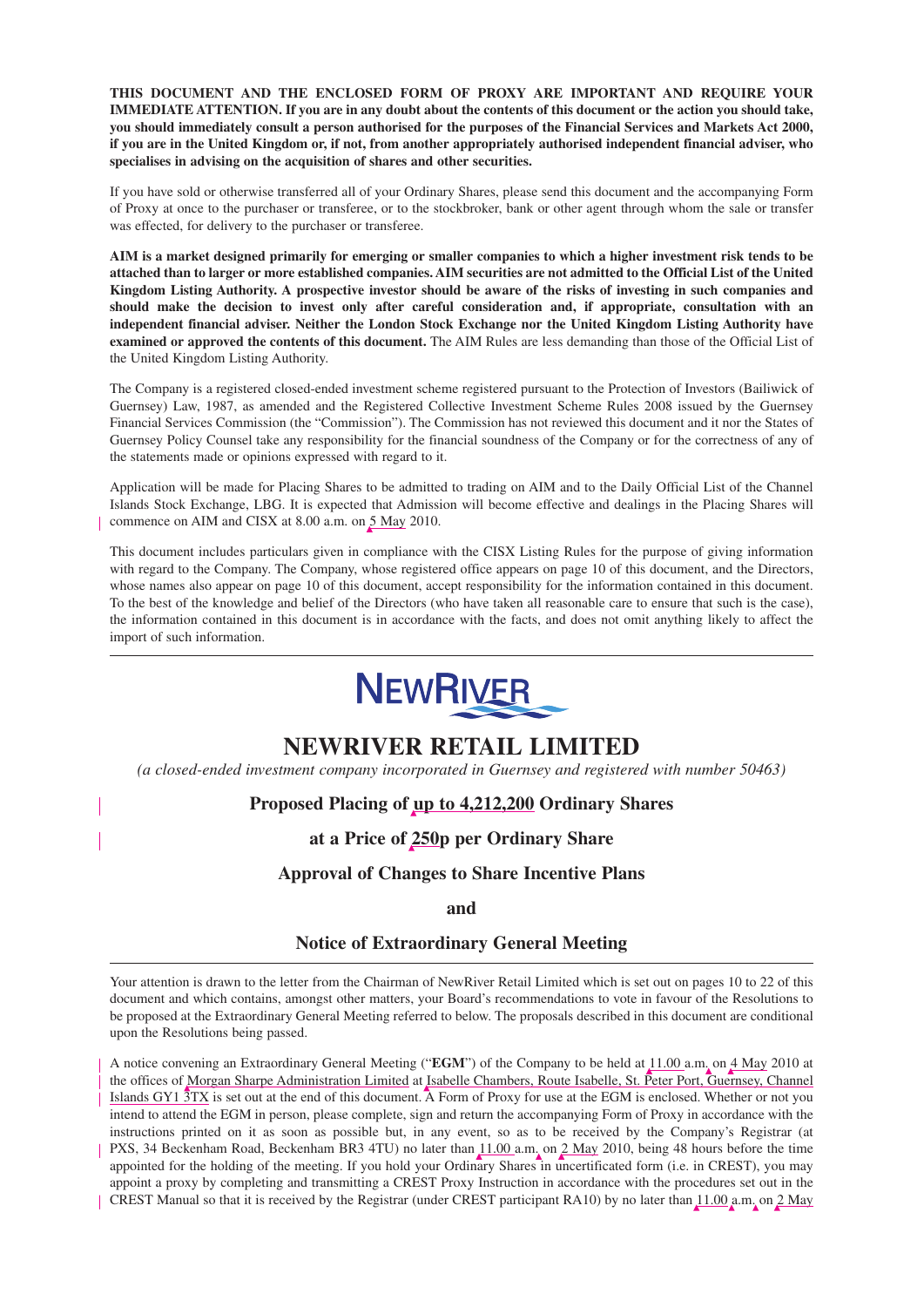2010. The time of receipt will be taken to be the time from which the Registrar is able to retrieve the message by enquiry to CREST in the manner prescribed by CREST.

Completion and posting of the Form of Proxy or completing and transmitting a CREST Proxy Instruction will not prevent you from attending and voting in person at the EGM if you wish to do so.

Cenkos Securities plc, which is authorised and regulated in the United Kingdom by the Financial Services Authority, is acting as nominated adviser and broker to the Company in connection with the matters described in this document. Persons receiving this document should note that Cenkos Securities plc will not be responsible to anyone other than the Company for providing the protections afforded to customers of Cenkos Securities plc or for advising any other person on the arrangements described in this document. Cenkos Securities plc has not authorised the contents of, or any part of, this document and no liability whatsoever is accepted by Cenkos Securities plc for the accuracy of any information or opinions contained in this document or for the omission of any information. Cenkos Securities plc as nominated adviser and broker to the Company, owes certain responsibilities to the London Stock Exchange which are not owed to the Company or the Directors.

Kinmont, which is authorised and regulated in the United Kingdom by the Financial Services Authority, is acting as financial adviser to the Company in connection with the matters described in this document. Persons receiving this document should note that Kinmont will not be responsible to anyone other than the Company for providing the protections afforded to customers of Kinmont or for advising any other person on the arrangements described in this document. Kinmont has not authorised the contents of, or any part of, this document and no liability whatsoever is accepted by Kinmont for the accuracy of any information or opinions contained in this document or for the omission of any information.

Cenkos Channel Islands Limited, which is authorised and regulated in the United Kingdom by the Financial Services Authority, is acting as the Company's CISX Listing Sponsor in connection with the matters described in this document. Persons receiving this document should note that Cenkos Channel Islands Limited will not be responsible to anyone other than the Company for providing the protections afforded to customers of Cenkos Channel Islands Limited or for advising any other person on the arrangements described in this document. Cenkos Channel Islands Limited has not authorised the contents of, or any part of, this document and no liability whatsoever is accepted by Cenkos Channel Islands Limited for the accuracy of any information or opinions contained in this document or for the omission of any information. Cenkos Channel Islands Limited as the Company's CISX Listing Sponsor, owes certain responsibilities to the CISX which are not owed to the Company or the Directors.

No representation or warranty, express or implied, is made by Cenkos Securities Plc as to the accuracy, completeness or verification of the information set out in this document, and nothing contained in this document is, or shall be relied upon as, a promise or representation in this respect, whether as to the past or the future. Cenkos Securities Plc does not assume any responsibility for its accuracy, completeness or verification and accordingly disclaims, to the fullest extent permitted by applicable law, any and all liability whether arising in tort, contract or otherwise which they might otherwise be found to have in respect of this document or any such statement.

A registered collective investments scheme is not permitted to be directly offered to the public in Guernsey but may be offered to regulated entities in Guernsey or offered to the public by entities appropriately licensed under the Protection of Investors (Bailiwick of Guernsey) Law (1987), as amended. Ordinary Shares shall not be placed directly with the public in Guernsey.

In relation to the United Kingdom, this document is being distributed only to and is directed only at (a) persons who have professional experience in matters relating to investments falling within Article 19(5) of the Financial Services and Markets Act 2000 (Financial Promotion) Order 2005, as amended (the "**Order**"); (b) high net worth companies, unincorporated associations and other bodies falling within Article 49(2)(a) to (d) of the Order; and (c) other persons to whom it may otherwise lawfully be communicated (all such persons together with qualified investors (as defined in the Prospectus Directive (directive 2003/71/EC) (the "**Prospective Directive**")) being referred to as "**relevant persons**"). Any person who is not a relevant person should not act or rely on this document or any of its contents. Any investment, or investment activity to which this document relates is available only in the United Kingdom to relevant persons and will be engaged in only with relevant persons. By receiving this document and not returning it, you are deemed to warrant to the Company, Cenkos Securities Plc and Kinmont that you fall within the categories of person described above.

This document is only addressed to, and the Placing is only directed at, persons in member states of the European Economic Area ("**EEA**") who are "qualified investors" within the meaning of Article 2(1)(e) of the Prospectus Directive ("**Qualified Investors**"). This document must not be acted on or relied upon in any member state of the EEA, by persons who are not Qualified Investors. Any investment or investment activity to which this document relates is available, in any member state of the EEA, only to Qualified Investors, and will be engaged in only with such persons. This document has been prepared on the basis that all offers of Ordinary Shares will be made pursuant to any exemption under the Prospectus Directive, as implemented in member states of the EEA, from the requirement to produce a prospectus for offers of Ordinary Shares. Accordingly, any person making or intending to make any offer within the EEA of Ordinary Shares which are not the subject of the Placing contemplated in this document should only do so in circumstances in which no obligation arises for the Company, Cenkos Securities Plc or Kinmont to produce a prospectus for such Placing. None of the Company, Cenkos Securities Plc or Kinmont has authorised, nor do they authorise, the making of any offer of Ordinary Shares through any financial intermediary, other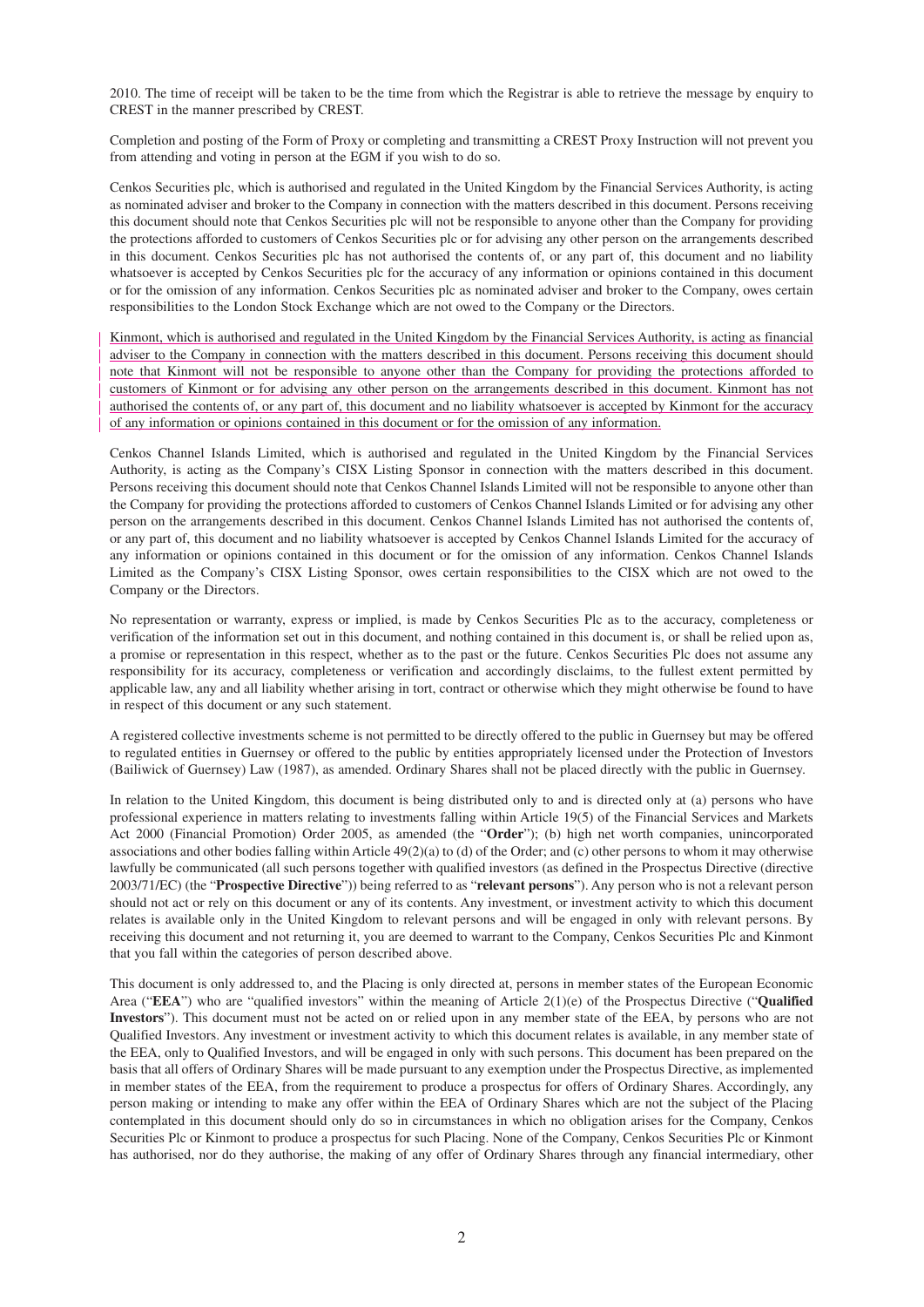than offers made by Cenkos Securities Plc or Kinmont which constitute the final placement of Ordinary Shares contemplated in this document.

The distribution of this document and the placing and sale of the Ordinary Shares in certain jurisdictions may be restricted by law. No action has been or will be taken by the Company, Cenkos Securities Plc or Kinmont to permit a public offering of the Ordinary Shares or to permit the possession or distribution of this document (or any other offering or publicity materials) in any jurisdiction where action for that purpose may be required. Accordingly, neither this document nor any advertisement or any other offering material may be distributed or published in any jurisdiction except under circumstances that will result in compliance with applicable laws and regulations. Persons into whose possession this document comes should inform themselves about and observe any such restrictions. Any failure to comply with these restrictions could result in a violation of the laws of such jurisdictions. In particular, neither this document nor any copy of it may be taken or transmitted into the United States of America, its territories or possessions or distributed, directly or indirectly, in the United States of America, its territories or possessions or to any US person (as defined in Rule 902 of Regulation S under the Securities Act of 1933, as amended (the "**Securities Act**")). This document does not constitute an offer to sell or the solicitation of an offer to buy the Ordinary Shares discussed herein. No public offer of the Ordinary Shares is being made in the United States of America. In addition, the Company will not be registered under the US Investment Company Act of 1940, as amended, and investors will not be entitled to the benefits of such act. The Ordinary Shares may not be offered, sold, pledged or otherwise transferred or delivered within the United States or to, or for the account or benefit of, any US person (each, as defined in Regulation S under the Securities Act, a "**US Person**"). In connection with the Placing, the Ordinary Shares are being offered and sold only outside the United States to, and for the account or benefit of, non-US Persons in "offshore transactions" within the meaning of, and in reliance on the exemption from registration provided by, Regulation S under the Securities Act. Moreover, this document is not for distribution in or into Australia, Canada, Japan, South Africa or the Republic of Ireland. In particular, the Ordinary Shares offered by this document have not been and will not be registered under the applicable securities laws of Australia, Canada, Japan, South Africa or the Republic of Ireland and, subject to certain exceptions, may not be offered or sold directly, or indirectly, in or into Australia, Canada, Japan, South Africa or the Republic of Ireland, or to or for the account or benefit of any person resident in Australia, Canada, Japan, South Africa or the Republic of Ireland.

Copies of this document are available free of charge until 4 May 2010 at the offices of Eversheds LLP at One Wood Street, London EC2V 7WS during usual business hours on any weekday (public holidays excepted).

#### **Forward-looking statements**

All statements in this document other than statements of historical fact are, or may be deemed to be, "forward-looking statements". In some cases, these forward-looking statements may be identified by the use of forward-looking terminology, including the terms "targets", "believes", "estimates", "anticipates", "expects", "intends", "may", "will" or "should" or, in each case, their negative or other variations or comparable terminology. They appear in a number of places throughout the document and include statements regarding the intentions, beliefs or current expectations of the Company and/or Directors concerning, among other things, the trading performance, results of operations, financial condition, liquidity, prospects and dividend policy of the Company. By their nature, forward-looking statements involve risks and uncertainties because they relate to events and depend on circumstances that may or may not occur in the future. Forward-looking statements are not guarantees of future performance. The Company's actual performance, result of operations, financial condition, liquidity, prospects and dividend policy may differ materially from the impression created by the forward-looking statements contained in this document. In addition, in relation to the performance, results of statements contained in this document, those results or developments may not be indicative of results or developments in subsequent periods. Important factors that may cause these differences include, but are not limited to, changes in economic conditions generally; changes in interest rates and currency fluctuations; impairments in the value of the Company's assets; legislative/regulatory changes; changes in taxation regimes; the availability and cost of capital for future expenditure; the availability of suitable financing; the ability of the Group to retain and attract suitably experienced personnel and competition within the industry. Prospective investors should specifically consider the factors identified in this document which could cause actual results to differ before making an investment decision.

#### **Industry, market and other data**

Information regarding markets, market size, market share, market position, growth rates and other industry data pertaining to the Group's business and the track record of the NRC Management Team contained in this document consists of estimates based on data and reports compiled by professional organisations and analysts, information made public by investment vehicles previously managed by the NRC Management Team, on data from external sources and on the Company's and the NRC Management Team's knowledge of the UK real estate market. Information regarding the macroeconomic environment in the UK has been compiled from publicly available sources. In many cases, there is no readily available external information (whether from trade associations, government bodies or other organisations) to validate market-related analyses and estimates, requiring the Company to rely on internally developed estimates. The Company takes responsibility for compiling, extracting and reproducing market or other industry data from external sources, including third parties or industry or general publications, but neither the Company nor Cenkos Securities Plc has independently verified that data. The Company gives no assurance as to the accuracy and completeness of, and takes no further responsibility for, such data. Similarly, while the Company believes its and the NRC Management Team's internal estimates to be reasonable, they have not been verified by any independent sources and the Company cannot give any assurances as to their accuracy.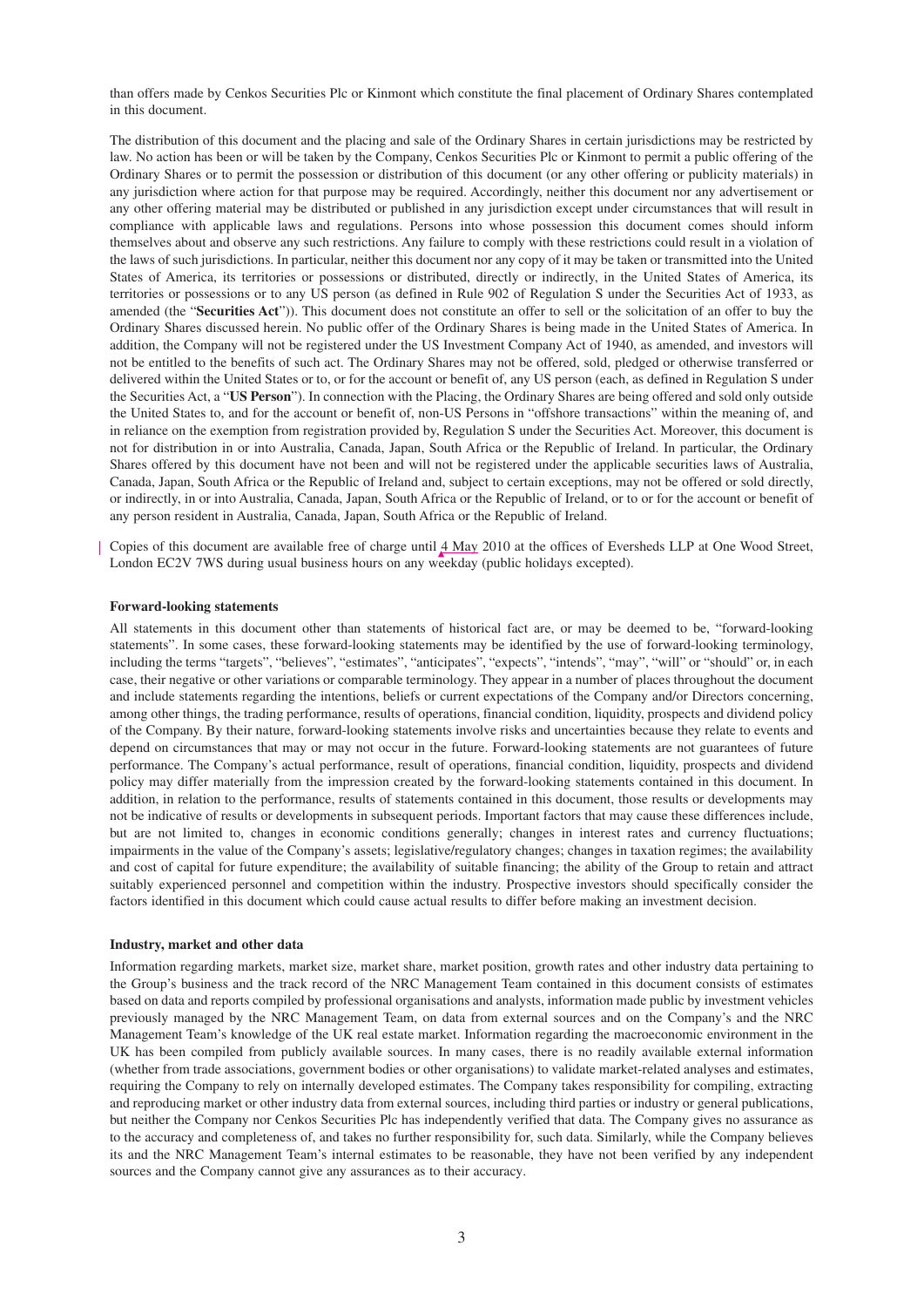# **CONTENTS**

|                                         | Page |  |
|-----------------------------------------|------|--|
| Definitions                             | 5    |  |
| Placing statistics                      |      |  |
| Expected timetable of principal events  | 9    |  |
| Chairman's Letter<br>Part 1             | 10   |  |
| <b>Additional Information</b><br>Part 2 | 22   |  |
| Notice of Extraordinary General Meeting | 33   |  |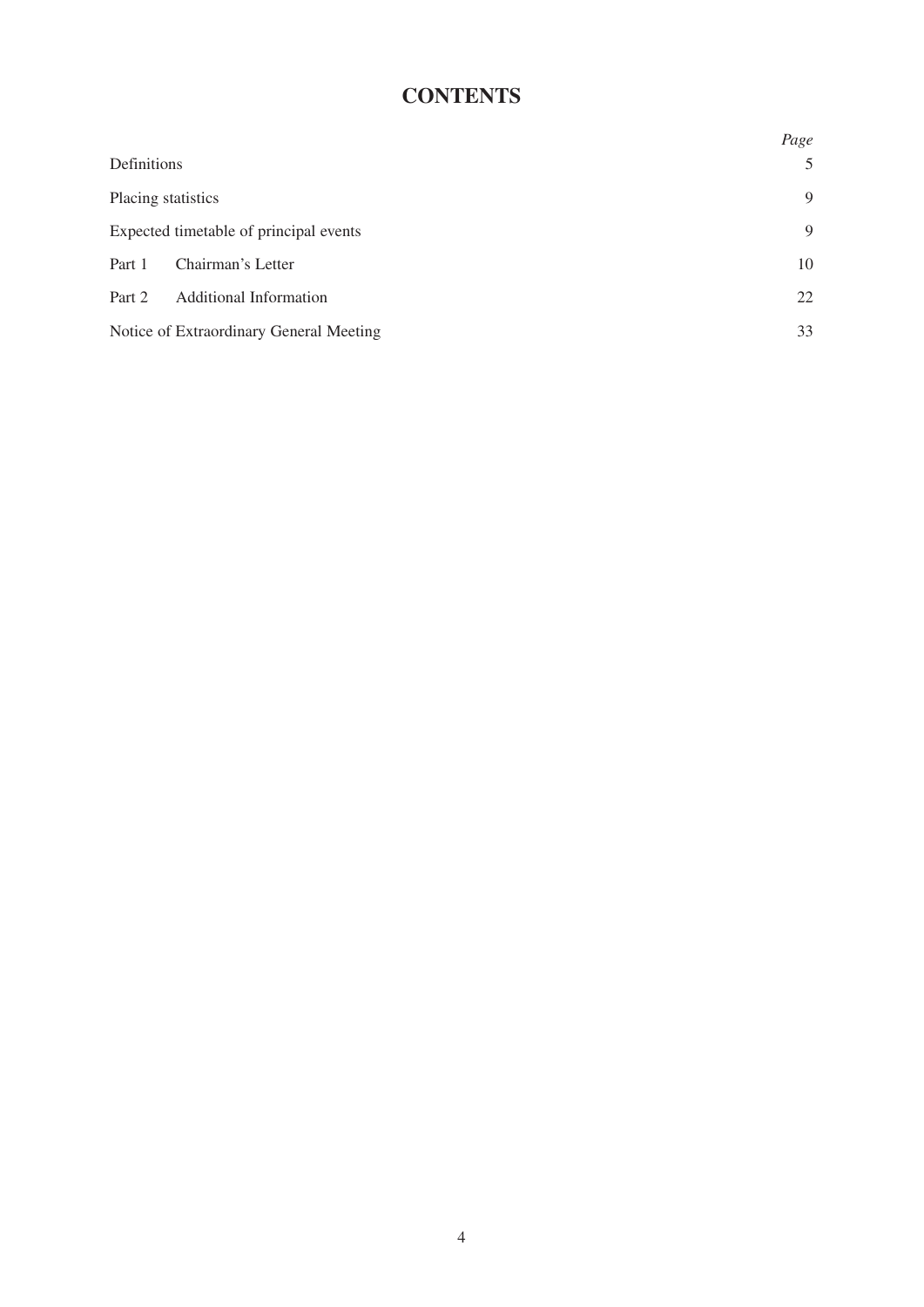# **DEFINITIONS**

References in this document to statutes or government agencies are, unless specifically stated otherwise, to statutes or government agencies in the UK. The following definitions apply throughout this document unless the context requires otherwise:

| "2010 Half Year"                              | the six months ended 30 September 2009                                                                                                                                                                                                                           |
|-----------------------------------------------|------------------------------------------------------------------------------------------------------------------------------------------------------------------------------------------------------------------------------------------------------------------|
| "2010 Interim Accounts"                       | the Company's half year report and interim accounts containing<br>unaudited consolidated financial information for the 2010 Half Year                                                                                                                            |
| "Admission"                                   | the admission of the Placing Shares to trading on AIM becoming<br>effective pursuant to paragraph 6 of the AIM Rules and to listing on<br>the Daily Official List of the CISX becoming effective in<br>accordance with the CISX Listing Rules                    |
| "Admission Document"                          | the Company's Admission Document, dated 26 August 2009,<br>relating to the First Admission                                                                                                                                                                       |
| "AIM"                                         | a market operated by the London Stock Exchange                                                                                                                                                                                                                   |
| "AIM Rules"                                   | the rules of the London Stock Exchange governing the admission to<br>and the operation of AIM                                                                                                                                                                    |
| "Articles"                                    | the articles of incorporation of the Company                                                                                                                                                                                                                     |
| "Board" or "Directors"                        | the directors of the Company for the time being and (where the<br>context requires) comprises those persons as at the date of this<br>document, whose names appear on page 10 of this document                                                                   |
| "business day"                                | any day where banks in London and Guernsey are open for business<br>(excluding Saturdays and Sundays and public holidays)                                                                                                                                        |
| "Cenkos"                                      | Cenkos Securities Plc, the Company's nominated adviser for the<br>purposes of the AIM Rules                                                                                                                                                                      |
| "certificated" or "in certificated<br>form"   | in relation to a share or other security, a share or other security, title to<br>which is recorded in the relevant register of the share or other security<br>concerned as being held in certificated form (that is, not in CREST)                               |
| "CISX"                                        | the Channel Islands Stock Exchange, LBG                                                                                                                                                                                                                          |
| "CISX Listing Rules"                          | the listing rules produced by the CISX for companies whose<br>securities are listed on the CISX, as amended from time to time                                                                                                                                    |
| "City Code"                                   | the City Code on Takeovers and Mergers                                                                                                                                                                                                                           |
| "Company", "NewRiver" or<br>"NewRiver Retail" | NewRiver Retail Limited, a closed-ended investment company,<br>incorporated in Guernsey with registration number 50463                                                                                                                                           |
| "Convertible Securities"                      | securities convertible into or exchangeable into Ordinary Shares                                                                                                                                                                                                 |
| "CREST"                                       | the relevant system (as defined in the Regulations) for the paperless<br>settlement of share transfers and the holding of shares in<br>uncertificated form in respect of which Euroclear UK & Ireland<br>Limited is the Operator (as defined in the Regulations) |
| "CREST Service Provider"                      | Capita Registrars (Guernsey) Limited, pursuant to the Registrar<br>Agreement with the Company dated 26 August 2009                                                                                                                                               |
| "CSOP"                                        | the NewRiver Retail Limited Company Share Option Plan 2009                                                                                                                                                                                                       |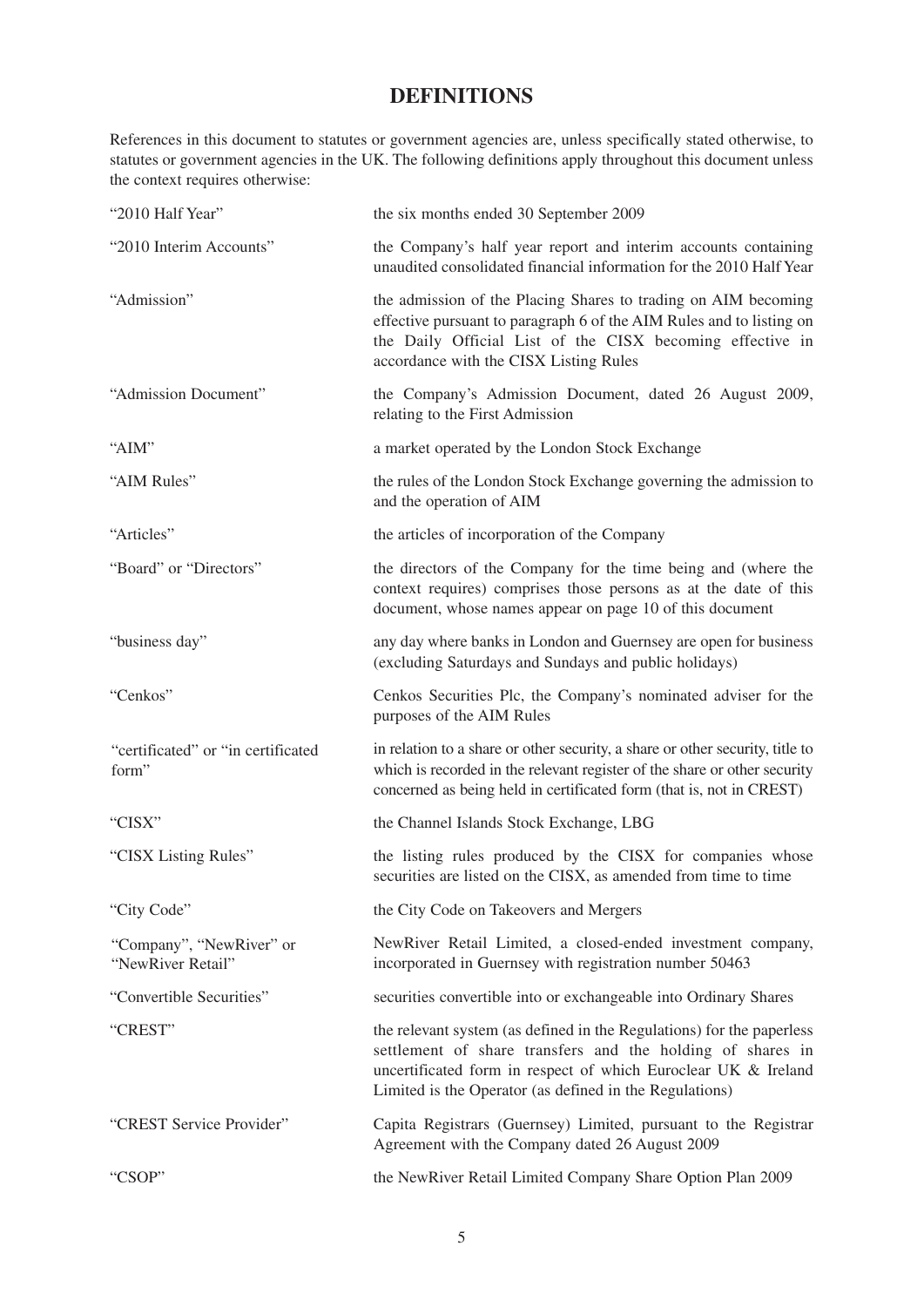| "EGM" or "Extraordinary General<br>Meeting"              | the Company's extraordinary general meeting (or any adjournment<br>thereof) convened for $11.00$ a.m. on $4$ May 2010 at which the<br>Resolutions will be put to the Shareholders                                                                                                                                                                                                                                                                                                                                                                                                                                                                                                                                                                                                                                                                                                                                                                                                 |
|----------------------------------------------------------|-----------------------------------------------------------------------------------------------------------------------------------------------------------------------------------------------------------------------------------------------------------------------------------------------------------------------------------------------------------------------------------------------------------------------------------------------------------------------------------------------------------------------------------------------------------------------------------------------------------------------------------------------------------------------------------------------------------------------------------------------------------------------------------------------------------------------------------------------------------------------------------------------------------------------------------------------------------------------------------|
| "Euroclear UK & Ireland"                                 | Euroclear UK & Ireland Limited, the operator of the CREST system                                                                                                                                                                                                                                                                                                                                                                                                                                                                                                                                                                                                                                                                                                                                                                                                                                                                                                                  |
| "First Admission"                                        | the admission of the existing issued Ordinary Shares to trading on<br>AIM and the CISX becoming effective pursuant to paragraph 6 of<br>the AIM Rules and in accordance with the CISX Listing Rules,<br>which occurred on 1 September 2009                                                                                                                                                                                                                                                                                                                                                                                                                                                                                                                                                                                                                                                                                                                                        |
| "Form of Proxy"                                          | the enclosed form of proxy for use by Shareholders in connection<br>with the EGM                                                                                                                                                                                                                                                                                                                                                                                                                                                                                                                                                                                                                                                                                                                                                                                                                                                                                                  |
| "Fully Diluted Share Capital"                            | at any time during the period from (and including) the date of First<br>Admission to (but excluding) the date which is 18 months from the<br>date of First Admission, the number of Ordinary Shares in issue at<br>the relevant time if: (a) all the outstanding Warrants had been<br>exercised in full; and (b) all Ordinary Shares capable of being<br>issued by the Company pursuant to all outstanding Options,<br>Convertible Securities or other rights to subscribe for shares or<br>securities capable of being issued by way of Share Equivalents<br>(excluding any Ordinary Shares issued pursuant to any employee<br>share options, employee share purchase plans or any other form of<br>equity based compensation granted to employees or officers of the<br>Group) had been issued, provided that the aggregate value of the<br>Fully Diluted Share Capital is capped at £125 million, regardless of<br>the number of Ordinary Shares in issue at the relevant time |
| "Group"                                                  | the Company and its subsidiaries and subsidiary undertakings from<br>time to time                                                                                                                                                                                                                                                                                                                                                                                                                                                                                                                                                                                                                                                                                                                                                                                                                                                                                                 |
| "Kinmont"                                                | <b>Kinmont Limited</b>                                                                                                                                                                                                                                                                                                                                                                                                                                                                                                                                                                                                                                                                                                                                                                                                                                                                                                                                                            |
| "Law"                                                    | The Companies (Guernsey) Law, 2008, as amended                                                                                                                                                                                                                                                                                                                                                                                                                                                                                                                                                                                                                                                                                                                                                                                                                                                                                                                                    |
| "London Stock Exchange"                                  | London Stock Exchange PLC                                                                                                                                                                                                                                                                                                                                                                                                                                                                                                                                                                                                                                                                                                                                                                                                                                                                                                                                                         |
| "MSREI"                                                  | Morgan Stanley Real Estate Investing Fund VII                                                                                                                                                                                                                                                                                                                                                                                                                                                                                                                                                                                                                                                                                                                                                                                                                                                                                                                                     |
| "MSREI Conversion Option"                                | the conversion option set out in the MSREI Joint Venture<br>Agreement in respect of NewRiver Retail Investments in respect of<br>MSREI's right to convert a share of its interest in NewRiver Retail<br>Investments into Ordinary Shares in the Company, as more<br>particularly described in paragraph 3.3.2 of Part 1 and paragraph 2.6<br>of Part 2 of this document                                                                                                                                                                                                                                                                                                                                                                                                                                                                                                                                                                                                           |
| "MSREI Joint Venture Agreement"                          | the limited partnership agreement dated 28 February 2010 between<br>NewRiver, NewRiver Retail Investments (GP) Limited, UKRI and<br>NewRiver Retail (Portfolio No.1) Limited                                                                                                                                                                                                                                                                                                                                                                                                                                                                                                                                                                                                                                                                                                                                                                                                      |
| "NewRiver Capital", "NRC" or the<br>"Investment Manager" | NewRiver Capital Limited, a wholly owned subsidiary of the<br>Company                                                                                                                                                                                                                                                                                                                                                                                                                                                                                                                                                                                                                                                                                                                                                                                                                                                                                                             |
| "NewRiver Retail Investments"                            | NewRiver Retail Investments LP, a limited partnership registered in<br>Guernsey with number 1270                                                                                                                                                                                                                                                                                                                                                                                                                                                                                                                                                                                                                                                                                                                                                                                                                                                                                  |
| "NewRiver Retail Investments<br>AMA"                     | the asset management agreement in relation to NewRiver Retail<br>Investments dated 28 February 2010 between, amongst others,                                                                                                                                                                                                                                                                                                                                                                                                                                                                                                                                                                                                                                                                                                                                                                                                                                                      |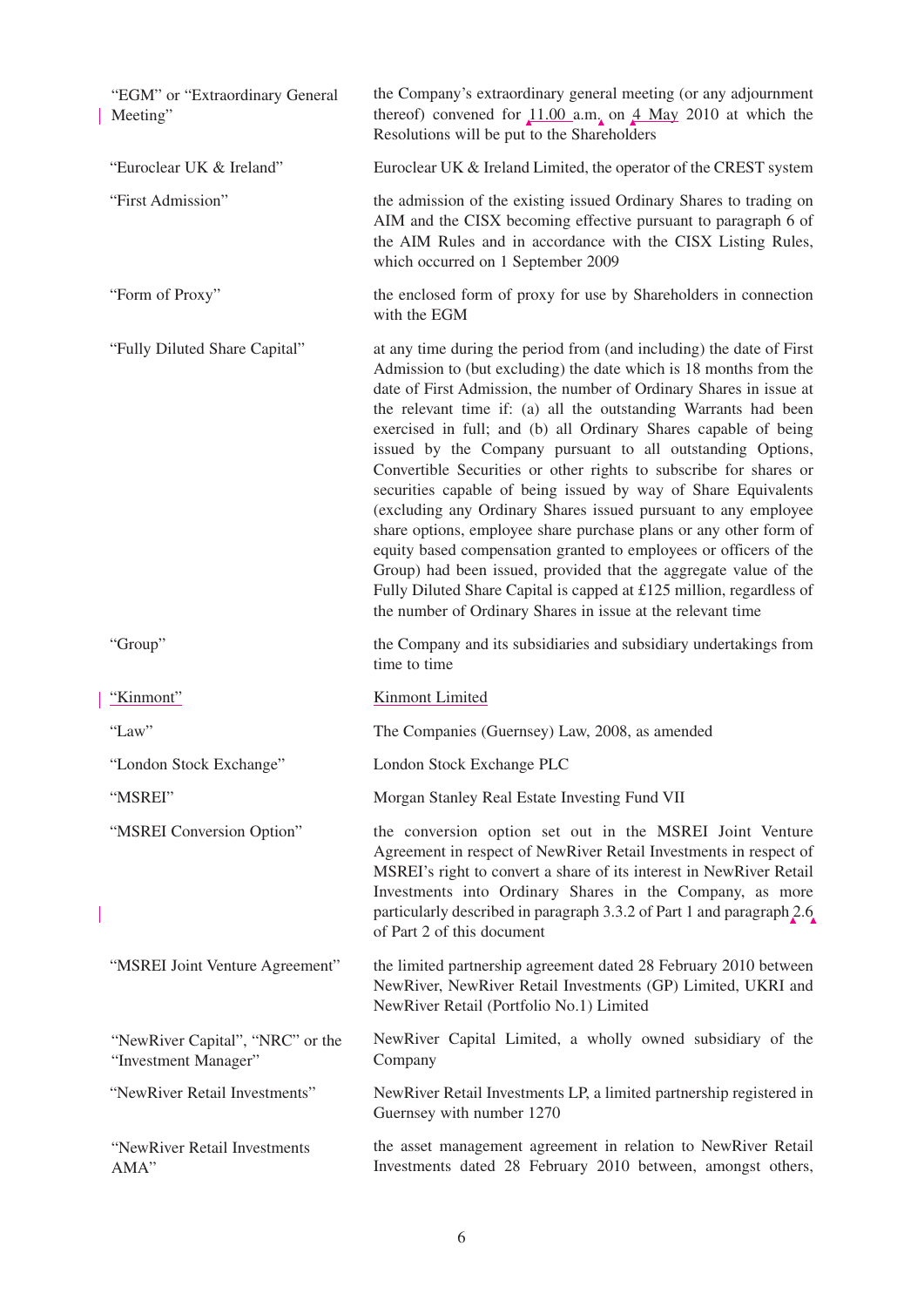|                                                    | NewRiver Capital, NewRiver Retail Investments (GP) Limited,<br>acting in its capacity as general partner of NewRiver Retail<br>Investments and NewRiver Retail (GP1) Limited, acting in its<br>capacity as general partner of NewRiver Retail (Portfolio No 1) LP,<br>the owner of the NewRiver Retail Investments Initial Portfolio, as<br>more particularly described in paragraph 3.3.3 of Part 1 and<br>paragraphs 2.6 to 2.8 of Part 2 of this document |
|----------------------------------------------------|--------------------------------------------------------------------------------------------------------------------------------------------------------------------------------------------------------------------------------------------------------------------------------------------------------------------------------------------------------------------------------------------------------------------------------------------------------------|
| "NewRiver Retail Investments<br>Initial Portfolio" | a portfolio of nine retail assets (eight in England and one in<br>Scotland) acquired by NewRiver Retail Investments from the UBS<br>Triton Property Fund, as more particularly described in<br>paragraph 3.3.4 of Part 1 and paragraph 2.9 of Part 2 of this<br>document                                                                                                                                                                                     |
| "NRC Management Team"                              | as at the date of this document, David Lockhart, Allan Lockhart,<br>Nicholas Sewell and Mark Davies                                                                                                                                                                                                                                                                                                                                                          |
| "Options"                                          | options, warrants or other rights to purchase Ordinary Shares (other<br>than options or warrants granted to employees or officers of the<br>Group) or Convertible Securities                                                                                                                                                                                                                                                                                 |
| "Ordinary Shares"                                  | the ordinary shares of no par value in the capital of the Company                                                                                                                                                                                                                                                                                                                                                                                            |
| "Paul Roy Options"                                 | the options over Ordinary Shares granted to Paul Roy on the date of<br><b>First Admission</b>                                                                                                                                                                                                                                                                                                                                                                |
| "Placing"                                          | the placing by Cenkos of the Placing Shares at the Placing Price<br>pursuant to the Placing Agreement, as described in this document                                                                                                                                                                                                                                                                                                                         |
| "Placing Agreement"                                | the placing agreement dated $13$ April 2010 between the Company<br>(1) Cenkos (2) and Cenkos Channel Islands Limited (3), as more<br>particularly described in paragraph 2.1 of Part 2 of this document                                                                                                                                                                                                                                                      |
| "Placing Price"                                    | 250 pence per Ordinary Share                                                                                                                                                                                                                                                                                                                                                                                                                                 |
| "Placing Shares"                                   | up to $4,212,200$ new Ordinary Shares to be issued in connection<br>with the Placing                                                                                                                                                                                                                                                                                                                                                                         |
| "PSP"                                              | the NewRiver Retail Limited Performance Share Plan 2009                                                                                                                                                                                                                                                                                                                                                                                                      |
| "Regulations"                                      | Uncertificated Securities Regulations 2001 (SI 2001/3755)                                                                                                                                                                                                                                                                                                                                                                                                    |
| "Resolutions"                                      | the resolutions to be put to Shareholders at the Extraordinary<br><b>General Meeting</b>                                                                                                                                                                                                                                                                                                                                                                     |
| "Share Equivalents"                                | (without duplication) rights, warrants, options, convertible<br>securities, convertible indebtedness, exchangeable securities or<br>exchangeable indemnities, or any other rights exercisable for,<br>convertible or exchangeable into, directly or indirectly, any<br>Ordinary Shares whether at the relevant time, any time in the future<br>or upon the occurrence of some future event                                                                   |
| "Shareholders"                                     | holders of Ordinary Shares from time to time                                                                                                                                                                                                                                                                                                                                                                                                                 |
| "Share Incentive Plans"                            | the CSOP and the Unapproved Plan                                                                                                                                                                                                                                                                                                                                                                                                                             |
| "Specified Percentage"                             | in respect of any Warrant and the exercise of the relevant<br>Subscription Rights, the specified percentage stated in the<br>Warrantholder's certificate which shall, when aggregated with the<br>specified percentages in respect of all other Warrants, certificates                                                                                                                                                                                       |

and Subscription Rights, be three per cent.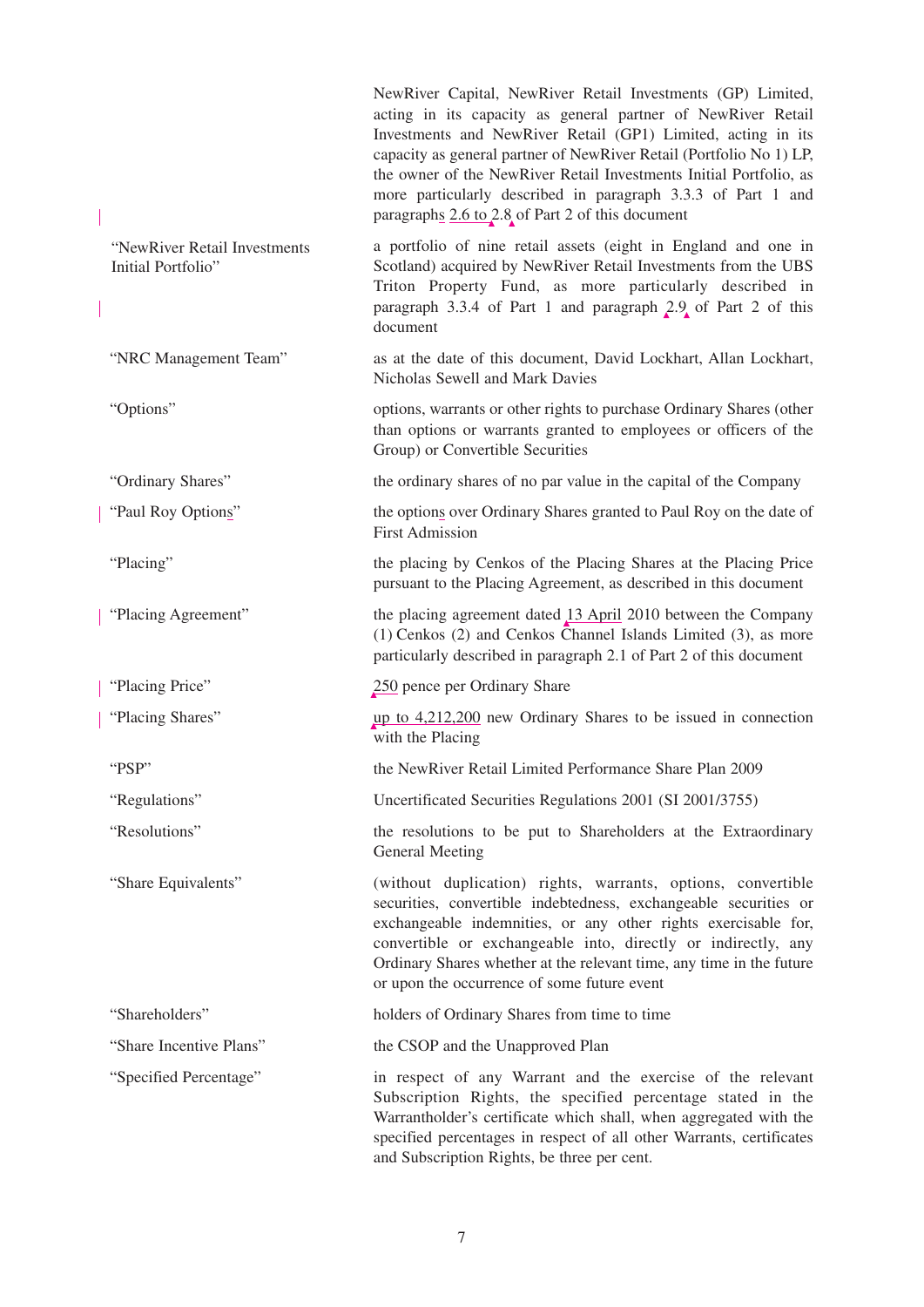| "Sponsor"                                       | Cenkos Channel Islands Limited                                                                                                                                                                                                                                                           |
|-------------------------------------------------|------------------------------------------------------------------------------------------------------------------------------------------------------------------------------------------------------------------------------------------------------------------------------------------|
| "Subscription Price"                            | two hundred and fifty (250) pence per Warrant Share, as such price<br>may be adjusted from time to time in accordance with the terms of<br>the Warrant Instrument                                                                                                                        |
| "Subscription Rights"                           | each Warrantholder's right, upon the terms and conditions of the<br>Warrant Instrument, to subscribe for or acquire from the Company<br>in cash at the Subscription Price that Specified Percentage of the<br>Fully Diluted Share Capital of the Company specified in its<br>Certificate |
| "subsidiary"                                    | as construed in accordance with section 1159 of the Companies Act<br>2006                                                                                                                                                                                                                |
| "subsidiary undertakings"                       | as construed in accordance with section 1261 of the Companies Act<br>2006                                                                                                                                                                                                                |
| "UK" or "United Kingdom"                        | United Kingdom of Great Britain and Northern Ireland                                                                                                                                                                                                                                     |
| "UKRI"                                          | UK Retail Investment LP Ltd, a company owned and controlled by<br>funds advised by MSREI and a limited partner in NewRiver Retail<br>Investments                                                                                                                                         |
| "Unapproved Plan"                               | the NewRiver Retail Limited Unapproved Share Option Plan 2009                                                                                                                                                                                                                            |
| "uncertificated" or "in<br>uncertificated form" | shares recorded in the Company's register of Shareholders as being<br>held in uncertificated form, title to which may be transferred by<br>means of an instruction issued in accordance with the rules of<br><b>CREST</b>                                                                |
| "Warrant Instrument"                            | the warrant instrument of the Company dated 26 August 2009                                                                                                                                                                                                                               |
| "Warrants"                                      | the warrants granted by the Company to shareholders subscribing<br>for Ordinary Shares at First Admission, pursuant to the Warrant<br>Instrument                                                                                                                                         |
| "£" or "pound" or "sterling"                    | the lawful currency of the United Kingdom                                                                                                                                                                                                                                                |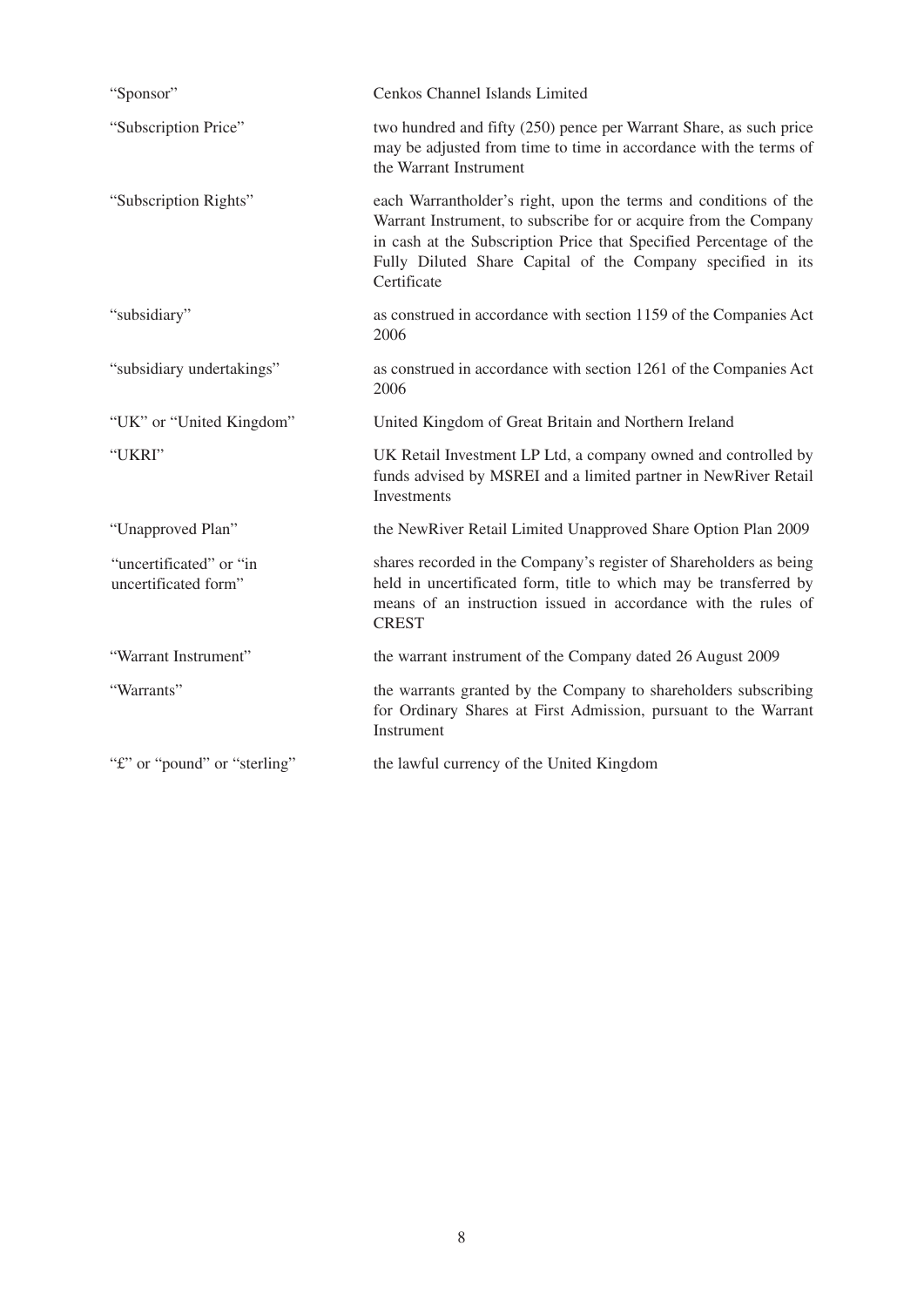# **PLACING STATISTICS**

| Placing Price per Placing Share                                                                             | $250$ pence      |
|-------------------------------------------------------------------------------------------------------------|------------------|
| Number of Placing Shares being placed*                                                                      | 4,212,200        |
| Number of Ordinary Shares in issue immediately following Admission <sup>**</sup>                            | 14,836,200       |
| Estimated proceeds of the Placing receivable by the Company before expenses. <sup>*</sup>                   | £10,530,500      |
| Market capitalisation of the Company at the Placing Price upon Admission <sup>*</sup>                       | £37,090,500      |
| Percentage of the enlarged issued undiluted ordinary share capital being placed pursuant<br>to the Placing* | $28.4$ per cent. |

<sup>\*</sup> assuming that the Placing is fully subscribed

 $\frac{1}{4}$  assuming no exercise of the Warrants

# **EXPECTED TIMETABLE OF PRINCIPAL EVENTS**

|                                                                                                                                                                    | 2010                    |
|--------------------------------------------------------------------------------------------------------------------------------------------------------------------|-------------------------|
| Despatch of this document and Forms of Proxy                                                                                                                       | 13 April                |
| Latest time and date for receipt of Forms of Proxy and receipt of<br>electronic proxy appointments by Shareholders for the<br><b>Extraordinary General Meeting</b> | $11.00$ a.m. on $2$ May |
| Time and date of Extraordinary General Meeting                                                                                                                     | $11.00$ a.m. on $4$ May |
| Announcement of the results of the Extraordinary General<br>Meeting and the Placing                                                                                | 4 May                   |
| Admission effective and dealings commence in the Placing<br>Shares on AIM and CISX                                                                                 | 8.00 a.m. on 5 May      |
| CREST stock accounts to be credited with Placing Shares<br>in uncertificated form                                                                                  | 8.00 a.m. on 5 May      |
| Despatch of definitive share certificates for the Placing<br>Shares in certificated form                                                                           | by 12 May               |
| Notes:                                                                                                                                                             |                         |

(1) A reference to a time in this document is to London time unless otherwise stated.

(2) The times and dates set out in the expected timetable of principal events above and mentioned throughout this document may be adjusted by the Company, in which event details of the new times and/or dates will be notified to investors.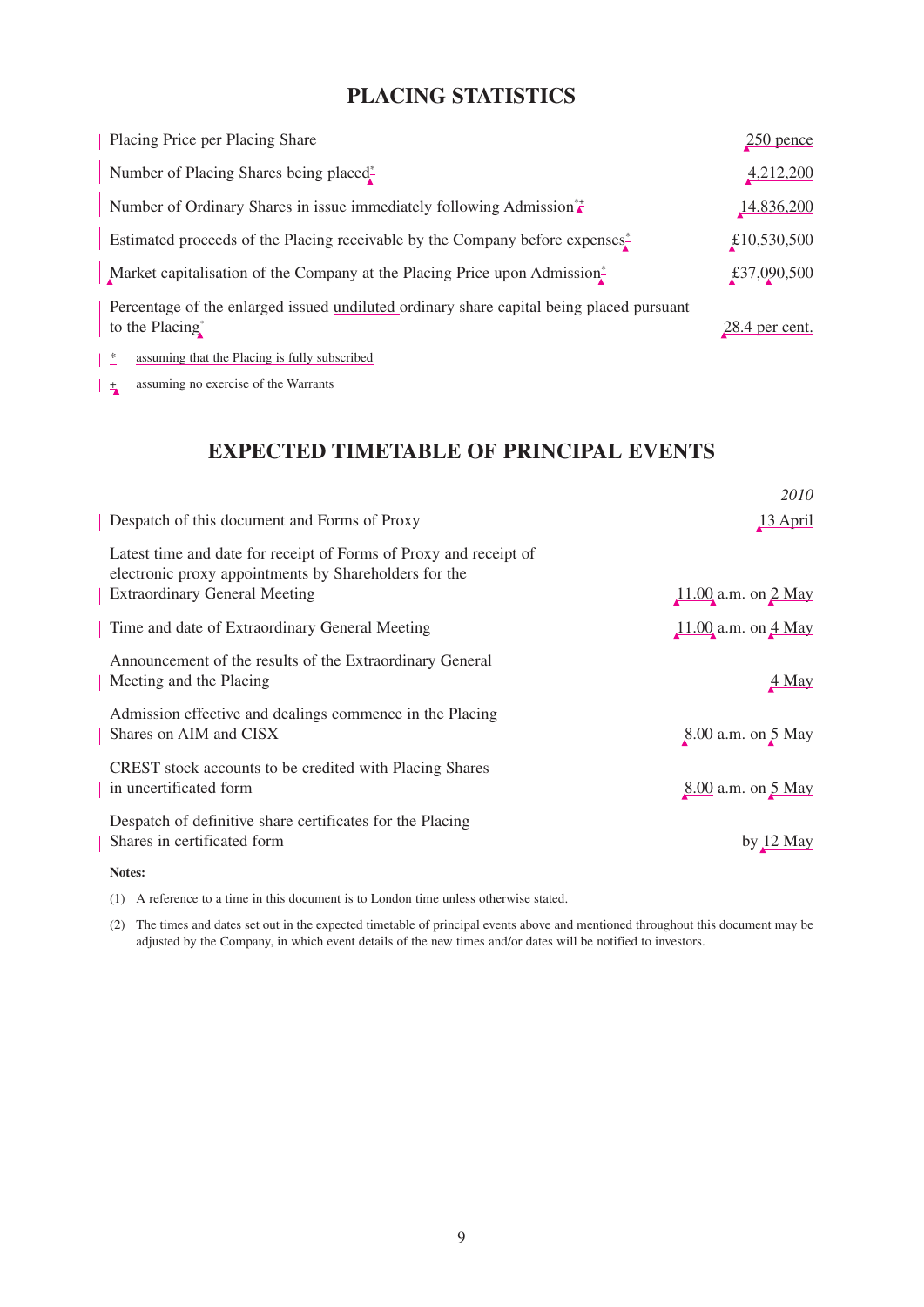# **PART 1**

# **CHAIRMAN'S LETTER**



# **NEWRIVER RETAIL LIMITED**

*(Incorporated in Guernsey as a closed-ended investment company with registered number 50463)*

Paul Roy *(Chairman)* Isabelle Chambers David Lockhart *(Director)* Route Isabelle Susie Farnon *(Director)* St. Peter Port Shelagh Mason *(Director)* Guernsey Peter Tom CBE *(Director)* Channel Islands Serena Tremlett *(Director)* GY1 3TX

13 April 2010

*To the Ordinary Shareholders and, for information only, to holders of Options and Warrants*

Dear Shareholder,

# **Proposed Placing of up to 4,212,200 Placing Shares at 250 pence per share, Approval of Changes to Share Incentive Plans and Notice of Extraordinary General Meeting**

## **1. Introduction**

I am writing to inform you that it has been announced today that NewRiver is proposing to raise up to approximately £10.5 million (before expenses) by means of a placing of new Ordinary Shares.

The purpose of this document, containing a notice of the Extraordinary General Meeting, is to set out the background to, reasons for and details of the Placing, the proposed waiver of the pre-emption rights in the Articles to enable the Placing to be made and also the changes to be made to the Share Incentive Plans referred to below. It also explains why your Board considers that the Resolutions to be proposed at the Extraordinary General Meeting are in the best interests of the Company and Shareholders as a whole and, accordingly, recommends that Shareholders vote in favour of the Resolutions.

The net proceeds of the Placing will be applied for the purposes of the Company's continuing investment programme, which is referred to in more detail below.

This letter also sets out an update on the Company's activity and the progress made since First Admission.

# **2. Background Information on NewRiver**

### 2.1 *NewRiver Retail Limited*

NewRiver Retail was established in 2009 as a specialist real estate investor and asset manager focusing entirely on the UK retail sector with the objective of becoming one of the leading sectorfocused platforms operating in the retail real estate sector.

NewRiver is a Guernsey Registered Closed Ended Investment Scheme registered under Section 8 of The Protection of Investors (Bailiwick of Guernsey) Law, 1987, as amended and the Registered Collective Investment Scheme Rules 2008 issued by the Guernsey Financial Services Commission. The Company has a number of property owning subsidiaries which are wholly-owned and incorporated in Guernsey, an interest in a joint venture with MSREI, NewRiver Retail Investments, which is structured as a Guernsey limited partnership, and wholly owns NewRiver Capital, its internal property adviser and asset manager. Currently NewRiver has a 50 per cent. interest in NewRiver Retail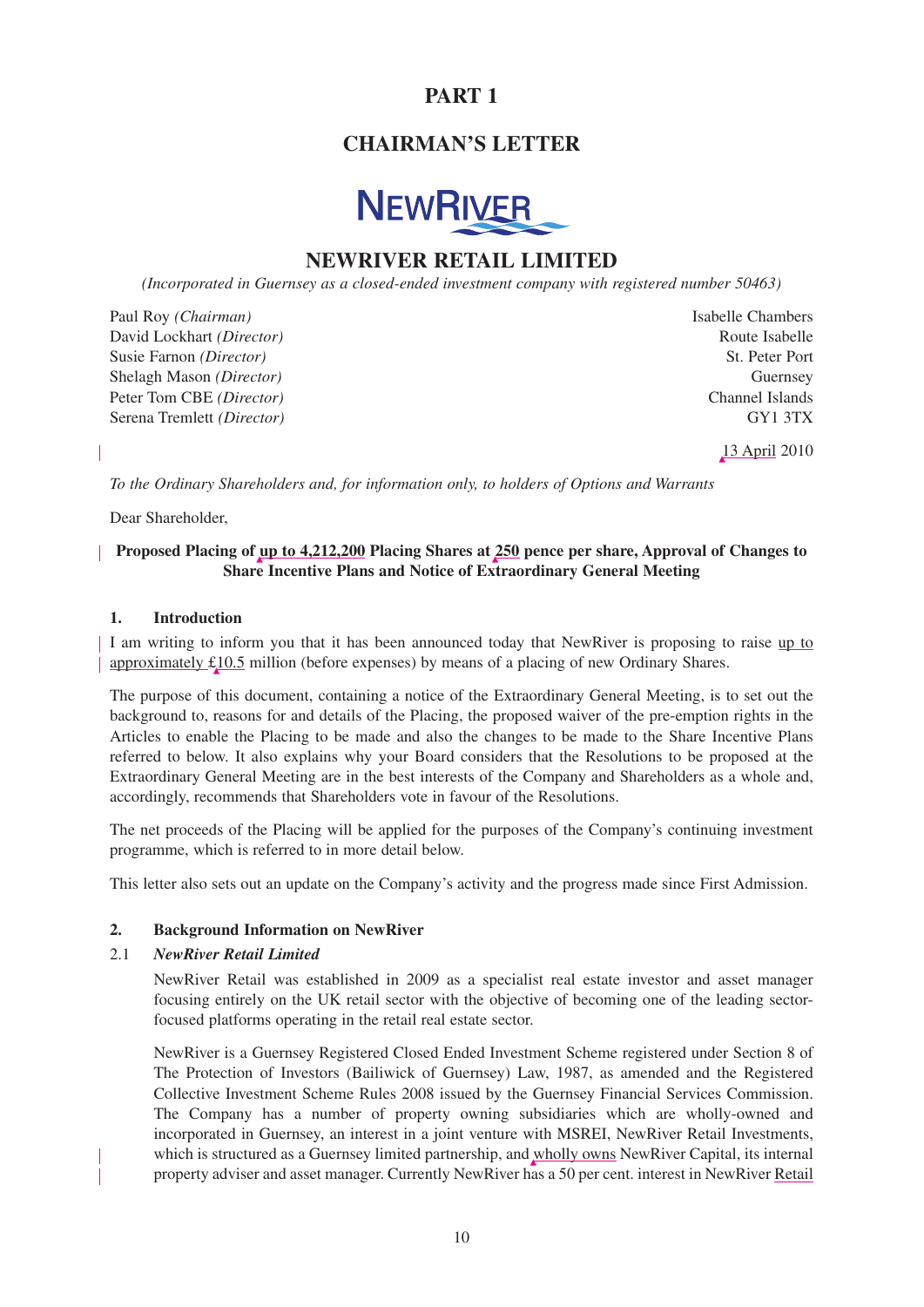Investments but this may vary from time to time and further information relating to this joint venture is provided at paragraph 3.3 below.

The Company was admitted to AIM and listed on the CISX in September 2009 and raised £25 million of capital before expenses through a placing of Ordinary Shares. The Company stated in its Admission Document its intention to raise further equity capital at a later date in order to accelerate its business plan and acquire assets in accordance with the Company's investment policy.

The Company is internally managed, being advised on property matters (both investment and management) by NewRiver Capital, a wholly-owned subsidiary of the Company operated by a highly experienced management team led by David Lockhart.

# 2.2 *NewRiver Retail Investment Policy*

NewRiver Retail focuses on retail sector investments in the United Kingdom by identifying opportunities that the Directors expect to deliver added value and generate returns for Shareholders through capital and rental income growth, active and entrepreneurial asset management, risk controlled development and refurbishment opportunities and recycling of assets.

The Directors believe that the UK retail sector presents an attractive investment opportunity for the following principal reasons:

- The sector has displayed good, longer-term performance characteristics with the added benefit of lower volatility and a lower risk profile when compared with other segments of UK real estate.
- The retail sector is large, accounting for 46 per cent. of the IPD All Property index, thus providing liquidity in the longer term.
- The occupational market is constantly evolving and changing format, which plays to the skills of an experienced and well-connected management team.
- UK retail sales volumes have proved to be resilient in the current economic climate recording positive average growth of 2.2 per cent. for 2007 to 2009.

Given the geographical spread and growth of multiple retail tenants, strong relationships can be built with these tenants, providing the ability to roll-out value-creating strategies to different assets.

Against this background, NewRiver Retail adopts an opportunistic investment policy targeting higher yielding property assets including shopping centres, retail parks, portfolio retail assets and vacant stores with sub-division potential but with a particular focus on:

- The food and value sectors within retail, where sales growth continues to be positive, retailers are keen to acquire space across a range of store formats, good tenant covenants are available and tenants are historically keen to agree long lease terms.
- Value retailing, targeting predominantly value retailers where rental levels are affordable, competition is low and the demographics are well-balanced.

NewRiver Retail's core investment strategy has been formulated in close consultation with key property advisers, having undertaken a thorough assessment of current market conditions, an analysis of the IPD data and its own commissioned third party bespoke research.

Utilising the NRC Management Team's extensive sector knowledge and market contacts, the Company will continue to target assets that can deliver attractive returns. The Company intends to maintain borrowing at between 50 and 65 per cent. of the gross value of its real estate assets. On this basis, the Company continues to target total project geared cash returns (income and capital) over the period of ownership of the relevant asset in excess of 15 per cent. per annum. It is important for NewRiver Retail's investment policy that future investment acquisitions provide acceptable annual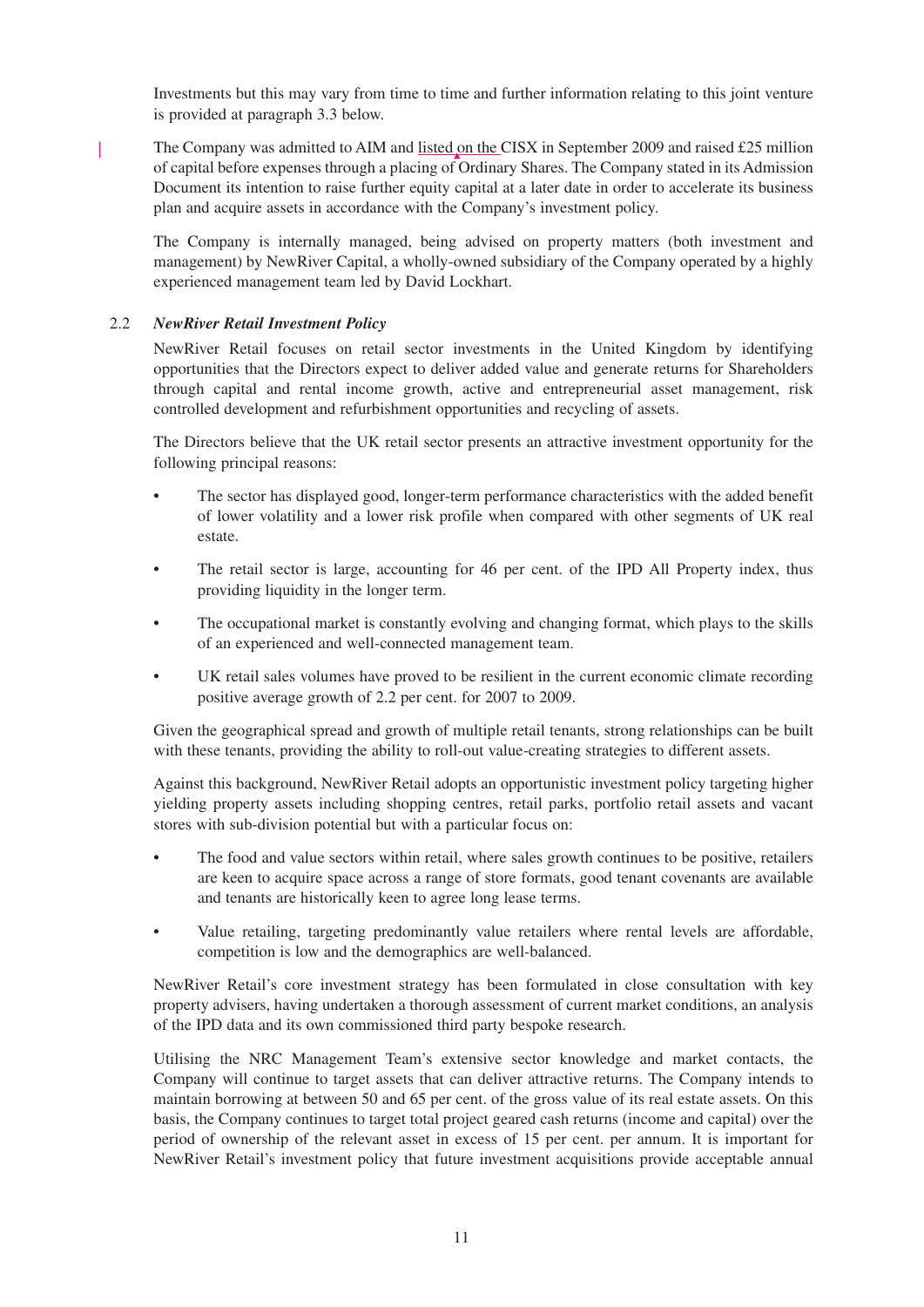cash-on-cash returns. There can, however, be no guarantee that the Company will achieve its target investment returns.

The Company targets the acquisition of asset lot sizes of approximately £5 million to £50 million to produce a diversified portfolio for the Company in accordance with its investment policy. However, NewRiver Retail also plans to take advantage of any other investment opportunities which may arise, including from forced sales, debt restructuring and bank foreclosures, in lot sizes that may fall outside the above range or the core investment strategy.

Where NewRiver Retail identifies opportunities of up to £25 million these may either be pursued entirely for its own balance sheet or the Company may choose to pursue these opportunities by investing through co-investment structures or with joint venture partners.

Where NewRiver Retail identifies opportunities of £25 million and above NewRiver Retail will, for the period of two years from 5 March 2010, first offer these opportunities to NewRiver Retail Investments, its joint venture company with MSREI. If NewRiver Retail Investments does not pursue these opportunities NewRiver Retail may choose to pursue these opportunities entirely for its own account or by investing through co-investment structures or with alternative joint venture partners.

NewRiver Capital is NewRiver Retail's wholly-owned asset manager. In addition to managing the Company's wholly-owned assets, NewRiver Capital, in order to leverage the capabilities of the NRC Management Team, intends to manage assets owned by joint ventures in which the Company participates as well as third party portfolios. NewRiver Capital was appointed asset manager for NewRiver Retail Investments when this joint venture was established in February 2010. For further information in relation to NewRiver Capital's asset management activities, please see paragraph 3.3.3 below, paragraph 2.8 of Part 2 of this document in relation to its asset management arrangement with NewRiver Retail Investments specifically and paragraph 6.1 of Part 9 of the Admission Document in relation to its asset management arrangement with NewRiver Retail.

The Directors are not subject to any time or other restrictions in terms of investing the proceeds of the Placing other than the Company's existing investment policy as stated herein, and, as an AIM-quoted investing company, the requirements of the AIM Rules. Monies not yet invested will be held on deposit in cash or in near cash instruments. The Board reviews its investment strategy periodically with a view to determining whether it needs to be modified or varied in any way. In accordance with the AIM Rules and CISX Listing Rules, the Company will not materially change the investment policy without the prior consent of the holders of a majority in number of the Ordinary Shares voting in general meeting.

# **3. Development of the Group since First Admission**

Set out below are the key developments which have occurred in relation to the Group since First Admission.

### 3.1 *Senior Additions to the NRC Management Team*

On 16 September 2009, the Company announced that Nicholas Sewell had been appointed to the board of NewRiver Capital with responsibilities for property acquisitions and asset management. Nicholas took up his role on 5 October 2009, when he joined NewRiver from CB Richard Ellis, the global commercial property and real estate services advisory group, where he was Director in Retail Capital Markets. With more than 15 years of retail commercial property expertise, specialising in high street, shopping centre and foodstore investments and responsible for acquisitions, sales, consultancy and portfolio reviews, Nicholas' recruitment has strengthened the NRC Management Team.

On 13 October 2009, the Company announced the appointment of Mark Davies as Finance Director to the board of NewRiver Capital. Mark took up his role at NewRiver Capital on 19 October 2009. Mark qualified as a chartered accountant in 1999 and has over 10 years of property finance experience. Prior to joining NewRiver Capital as Finance Director, Mark was Chief Financial Officer of Exemplar Properties LLP and Finance Director of Omega Land, a £400 million property joint venture with Morgan Stanley Real Estate Funds. Mark has experience in many areas of property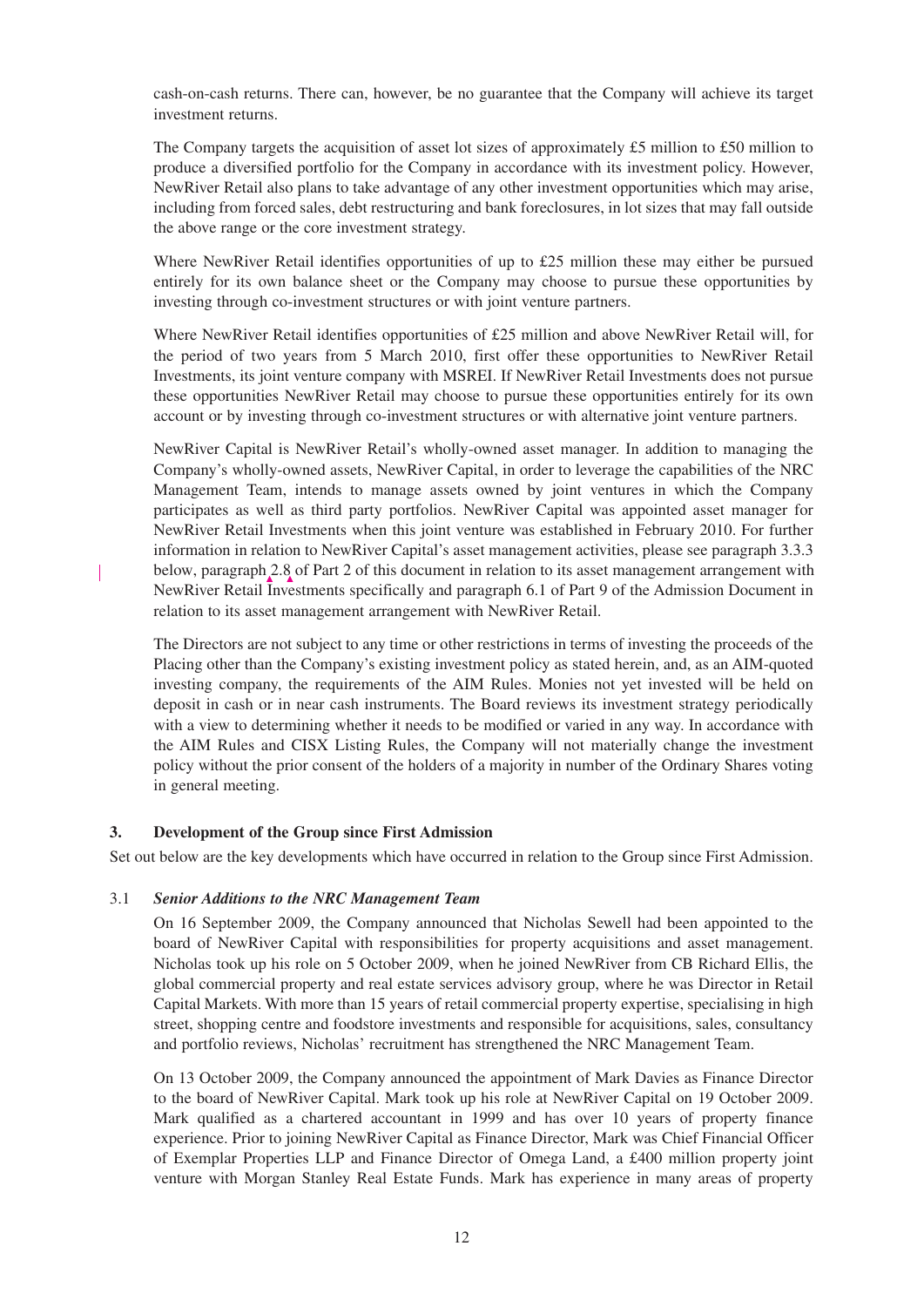finance, including acquisitions, hedging, onshore and offshore tax structuring and managing debt finance on investment and development property.

These additions have provided NRC with a strong core executive team with experience in all aspects of real estate, including investment, development, asset management, financing and business administration.

### 3.2 *Acquisitions*

On 30 November 2009, the Company completed its first investment when it acquired the freehold interests of 28-31 Hope Street and 3-5 Priory Street, Wrexham, a multi-let high street property. The investment comprises a total of 33,975 sq ft divided into five individual retail units, currently let to national multiple retailers: Peacocks, Vision Express, Bathstore, Laura Ashley and Walmsleys. The asset was acquired for a purchase price of £5.25 million and has a net initial yield of 9.65 per cent..

On 20 January 2010, the Company announced that it had acquired the freehold interests of The Deeping Centre, a district shopping centre located in the town of Market Deeping, near Peterborough for £5.50 million. The Deeping Centre is anchored by a 27,000 sq ft Co-operative food store and a petrol filling station, together with 11 further retail units. The Deeping Centre also provides the main car parking facilities for the town with 275 dedicated spaces. The asset was acquired at a net initial yield of 6.98 per cent. The Co-operative has signed new 20 year leases for both the food store and the petrol filling station, representing 76 per cent. of the total rental income, with the leaseback rent for the food store at £9.06 per sq ft. This provides both long term income security and strong prospects for increased rental growth. Other key retailers trading in The Deeping Centre include the National Co-op chemist, Scrivens opticians and S&D Bookmakers Ltd. Additionally, NewRiver purchased an adjoining strategic vacant site at one of the entrances to The Deeping Centre for £275,000.

## 3.3 *NewRiver Retail Investments*

## 3.3.1 *Structure of NewRiver Retail Investments*

On 1 March 2010, the Company announced it had formed a new co-investment joint venture with MSREI targeted at acquiring UK retail property assets. The joint venture, NewRiver Retail Investments, is a Guernsey-registered limited partnership, and has scope for an acquisition capacity in excess of £250 million, which would include leverage. NewRiver Retail Investments is currently held equally by NewRiver and MSREI. Separate special purpose vehicles will be created to acquire properties for the joint venture on a transaction-bytransaction basis.

# 3.3.2 *MSREI Joint Venture Agreement*

MSREI has committed to invest an initial £60 million in the joint venture (including its investment in respect of the portfolio of assets referred to below, the NewRiver Retail Investments Initial Portfolio) during the two year period commencing on 5 March 2010. Whilst NewRiver and MSREI invested in equal proportions in the NewRiver Retail Investments Initial Portfolio, any further acquisitions may be funded by NewRiver and MSREI in such proportions as they may agree and NewRiver has the flexibility to invest a minimum of 10 per cent. and a maximum of 50 per cent. of the equity funding for any such acquisition.

During an exclusivity period of two years from 5 March 2010 (or, if earlier, the date on which MSREI has invested £60 million in aggregate in the joint venture) the joint venture will have first right of refusal on any retail assets with a value of £25 million or greater which are identified as potential acquisition opportunities by NewRiver Capital, which has been appointed as the joint venture's asset manager. In the event that NewRiver Retail Investments does not proceed with any such acquisition, NewRiver Retail will be free to acquire such assets either on its own account or through another joint venture or co-investment structure.

In addition, MSREI has the right to convert some or all of its interest in NewRiver Retail Investments into Ordinary Shares in the Company. This conversion option is exercisable in the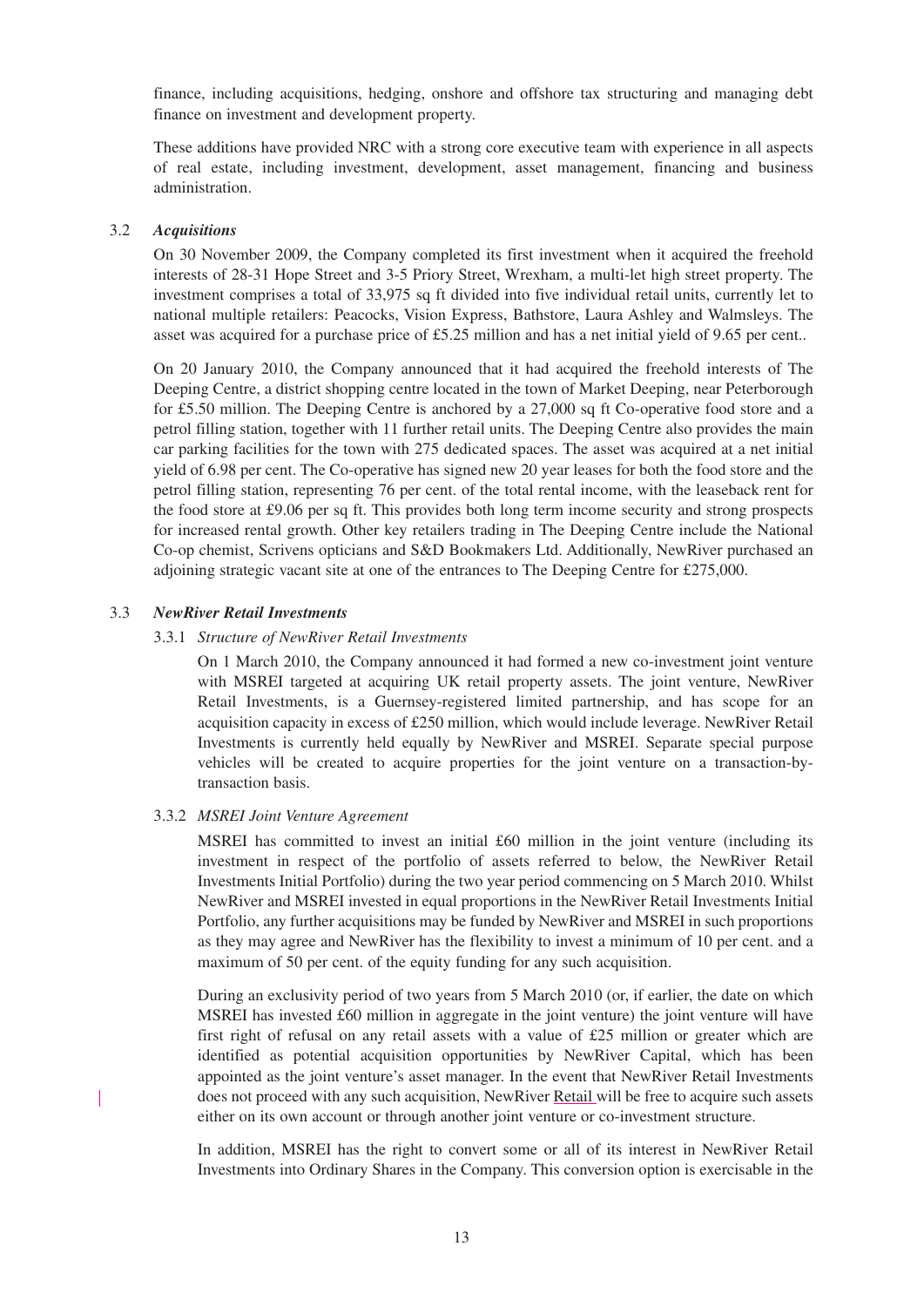period between 12 and 60 months after 5 March 2010. The conversion price per Ordinary Share will be based on the higher of the net asset value of the Company at the time or the Placing Price or, if exercised more than once, the most recent price of the last secondary issue (if there has been one subsequent to the Placing). The maximum amount of shares in NewRiver Retail which can be issued under this MSREI Conversion Option is 10 per cent. of the share capital in issue at the time of the conversion. However, different limitations on the maximum amount of Ordinary Shares which can be issued under the MSREI Conversion Option apply depending on whether it is exercised once or several times. The first time that MSREI exercises the option, it must elect whether it will exercise the option once only or on several occasions (up to a maximum of four). One of the Resolutions that Shareholders are being asked to approve at the Extraordinary General Meeting is to authorise the Directors to allot and issue shares pursuant to the exercise of the MSREI Conversion Option without any such allotments and issues being subject to the pre-emption rights set out in the Articles (this is described in more detail in paragraph 12 below). Further information in relation to the MSREI Conversion Option can be found at paragraph 2.6 of Part 2 of this document.

Shareholders should note that, in the event that MSREI exercises the MSREI Conversion Option at any time or times, the proportionate interest and voting interest in the Ordinary Shares of Shareholders will be reduced and the percentage that such Shareholders' Ordinary Shares will represent of the enlarged issued share capital of the Company following the relevant exercise(s) of the MSREI Conversion Option by MSREI will be reduced accordingly.

### 3.3.3 *Asset Management*

NewRiver Capital, NewRiver Retail's internal asset manager, has also been appointed as the asset manager for NewRiver Retail Investments pursuant to the NewRiver Retail Investments AMA. In line with NewRiver's existing investment strategy, NewRiver Retail Investments will target UK retail property assets utilising NewRiver Capital's proven skills in active and entrepreneurial asset management and risk-controlled development and refurbishment to produce attractive returns.

In return for the provision of NewRiver Capital's asset management services to NewRiver Retail Investments, NewRiver Capital will be paid a quarterly asset management fee at market standard rates. In addition, NewRiver may also receive a promote payment from NewRiver Retail Investments (in addition to its *pro rata* share of profits) depending on the level of returns generated across the entire asset base of NewRiver Retail Investments.

Apart from the benefits to NewRiver Capital and NewRiver of this asset management fee and potential promote payment, amongst other things, the joint venture also allows the Company to access deals of greater than £50 million and so operate throughout the retail real estate sector.

For further information in relation to the asset management arrangements with respect to NewRiver Retail Investments, please see paragraph 2.8 of Part 2 of this document.

NewRiver Capital also provides property management and advisory services to NewRiver Retail and these arrangements are described in detail in the Admission Document.

# 3.3.4 *Acquisition of the NewRiver Retail Investments Initial Portfolio*

On 5 March 2010, NewRiver Retail Investments acquired a portfolio of eight retail assets situated across the UK from the UBS Triton Property Fund. Contracts on an additional property that forms part of the same portfolio have been exchanged but the completion of the sale of that property is subject to the satisfaction of certain conditions. The purchase price for all nine assets was £49 million and, in aggregate, the net initial yield of the portfolio is nine per cent.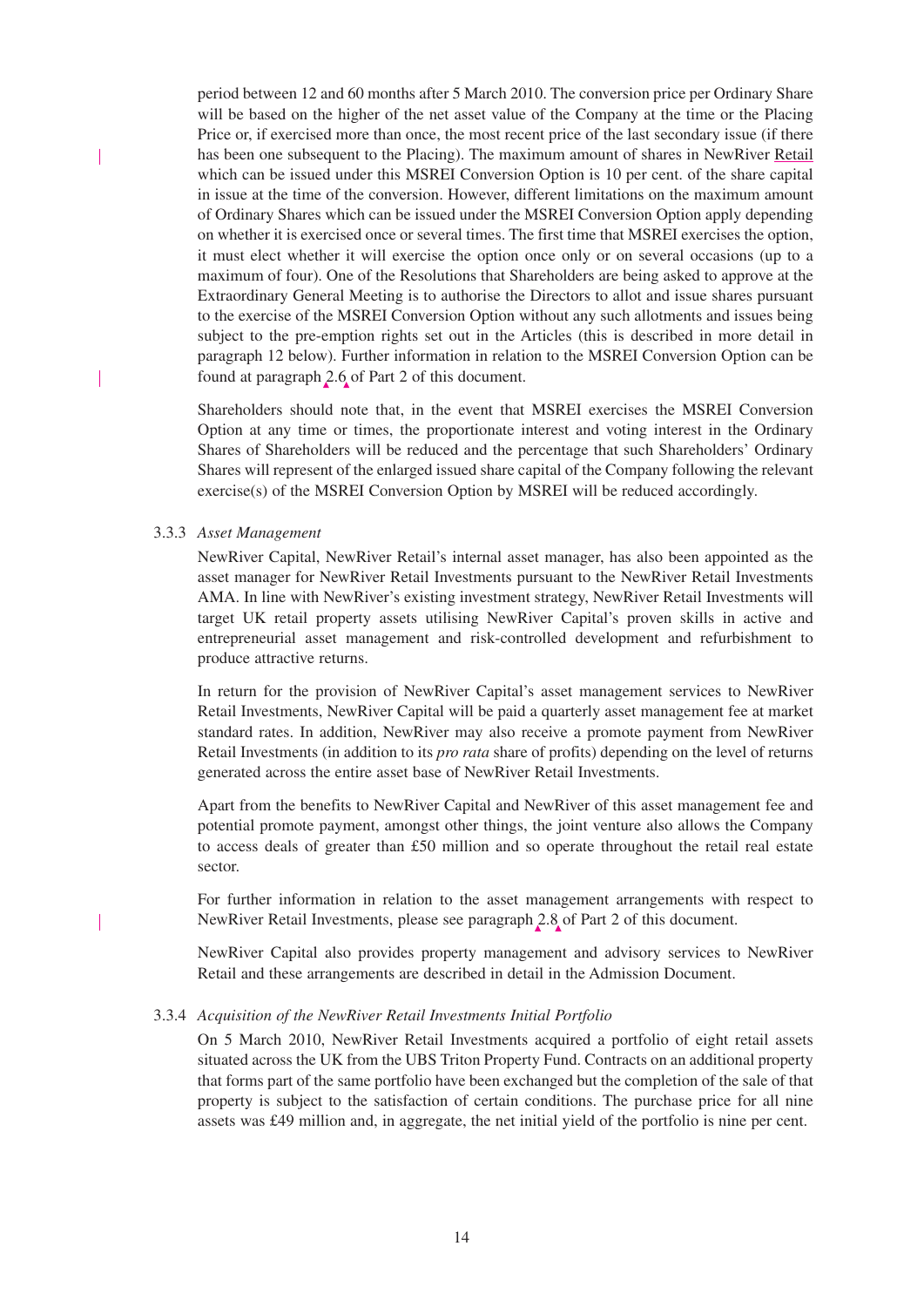The properties comprising the portfolio, their net lettable area and the key tenants at each are set out below:

|                              | Net Lettable    | <b>Key Retail</b>                 |
|------------------------------|-----------------|-----------------------------------|
| Location                     | Area (sq $ft$ ) | <b>Tenants</b>                    |
| Andover – High Street        | 30,400          | Poundland/Superdrug               |
| Canterbury – High Street     | 3,850           | A. Jones                          |
| London – East Ham            | 30,000          | J. Sainsbury                      |
| Glasgow – Union Street       | 16,900          | Nobles/Ladbrokes                  |
| Huddersfield – Packhorse S/C | 93,500          | Argos/Peters/Phones4U             |
| Norwich – Guildhall          | 43,250          | Tesco                             |
| Shrewsbury – High Street     | 52,400          | HSBC/Starbucks/Viyella            |
| Widnes – Albert Square S/C   | 81,750          | Iceland/WH Smith/Argos            |
| Wrexham – Regent Street      | 39,500          | Waterstones/Bon Marché/JJB Sports |

Further details on NewRiver Retail Investments, the MSREI Joint Venture Agreement and the NewRiver Retail Investments AMA as well as the acquisitions referred to above are provided in paragraphs 2.6 to 2.11 of Part 2 of this document.

# **4. Future Pipeline**

The NRC Management Team have an extensive network of contacts in the real estate sector and, as such, the Company is currently pursuing several opportunities to purchase assets that meet its investment criteria and which the Company believes will provide further value-enhancing opportunities.

There is currently one potential acquisition which NewRiver Retail has instructed legal advisers to progress.

### **5. Current Group Structure**

A summary Group structure chart is set out below:



Note

1) All asset owning entities will accede to the Property Management and Advisory Agreement. To the extent property management fees are charged directly to the asset owning companies, the fee under the Property Management and Advisory Agreement charged by NRC to NRR will be reduced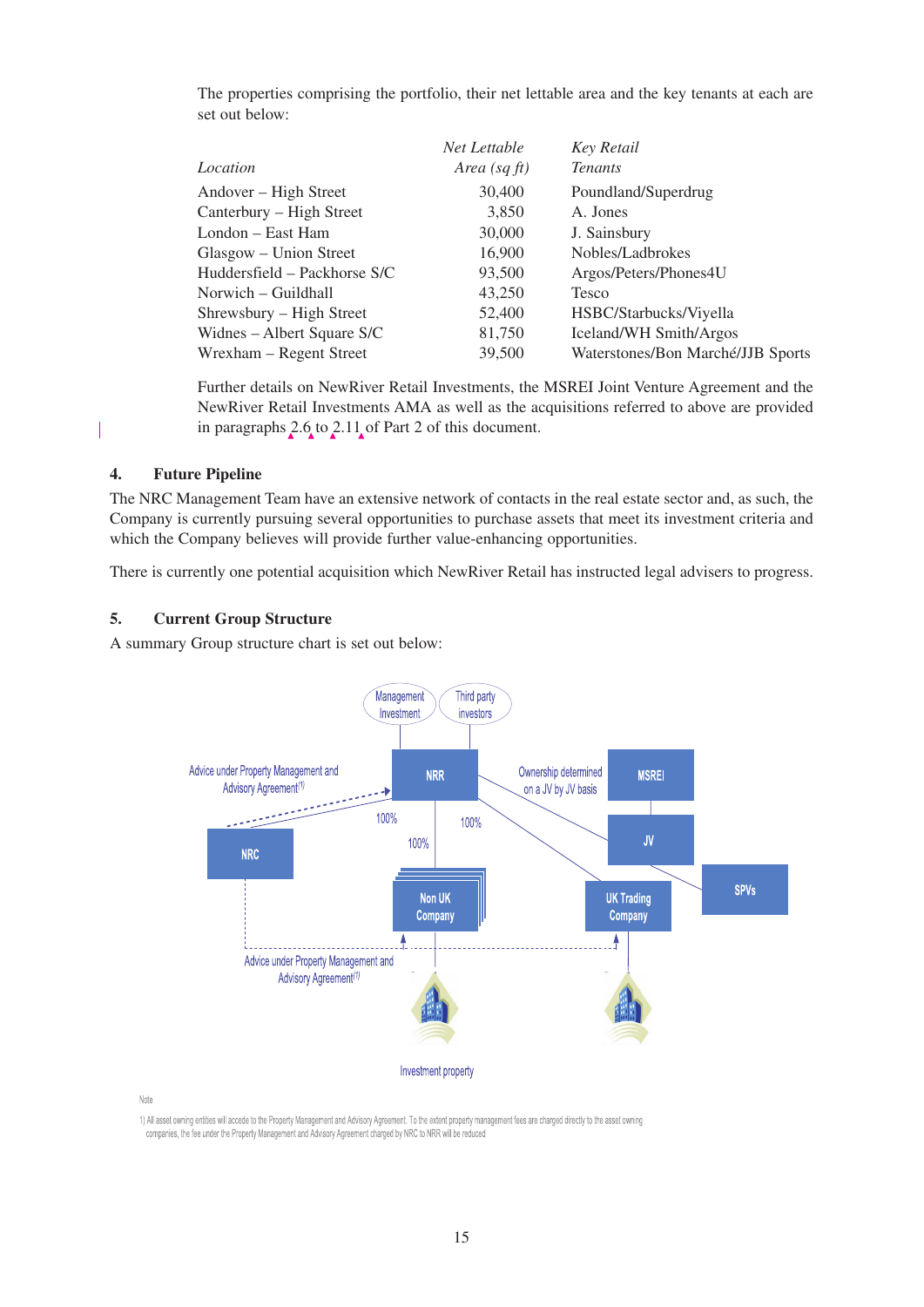# **6. Management Experience and Track Record**

The NRC Management Team has extensive real estate asset management expertise. David and Allan Lockhart have been involved in the UK commercial real estate market for over 30 years and 20 years, respectively. During his career, David has built up successful property management and development businesses, most notably, Halladale. Furthermore, Nicholas Sewell and Mark Davies have between them over 25 years of experience in the UK commercial real estate industry in various roles.

David Lockhart founded the real estate management and development company, Halladale, in 1991 and successfully grew the business. It was admitted to AIM in 2001 with a market capitalisation of approximately £8.4 million and then sold to Stockland Corporation in April 2007 for £171 million (having raised over £60 million of additional equity and convertible unsecured loan capital in the intervening period).

After 13 years advising major property companies and institutions on retail investment and development at Strutt & Parker, Allan Lockhart joined Halladale in 2002 as Retail Director of its principal trading subsidiary and was responsible for co-ordinating the acquisition, and implementation of the asset management strategies of, over 20 shopping centres, as well as acquiring and completing several profitable retail developments.

In share price terms, the growth that Halladale enjoyed from its admission to AIM in 2001 up to the point at which it was sold to the Stockland Corporation in April 2007 resulted in a Total Shareholder Return of 430 per cent. for investors who held shares in Halladale from the time of its admission to AIM until its sale, compared with Total Shareholder Returns on the FTSE All Share Real Estate and FTSE All Share indices, respectively, of 175 per cent. and 44 per cent. over the same period. This represented an out-performance of those indices of 255 per cent. and 386 per cent., respectively. As at April 2002, Halladale's NNNAV per share was 63.7 pence. The offer price paid by Stockland when it acquired Halladale in 2007 was 225 pence per share. Between April 2002 and the time of its sale, Halladale's portfolio of assets under management grew from approximately £116 million to approximately £1 billion.

Whilst David and Allan Lockhart held senior management positions with Halladale, it provided investors with consistent growth in PBT, DPS and EPS. Halladale delivered an internal rate of return of approximately 31 per cent. per annum to shareholders who invested in it at the time of its admission to AIM in 2001 and held shares until its sale in 2007.

In the financial years from April 2002 to April 2006, Halladale's profits before tax grew at a compound annual growth rate of 52.9 per cent. (to £6.3 million) and dividends per share grew at a compound annual growth rate of 32 per cent. (to 3.8 pence).

# **7. Background to and Reasons for the Placing**

The Company has achieved the initial targets set out in its Admission Document for the initial capital, having recruited the core NRC Management Team, entered into a joint venture with MSREI and made a number of investments which have resulted in the majority of the funds raised at First Admission having been spent. As a consequence, your Board believes that NewRiver has created a good platform for further expansion. The Directors continue to believe that the timing is right for a focused retail property, value creating business to take advantage of historically favourable market conditions and that the Group is well positioned as a growth business with no legacy assets, significant borrowings or distressed bank covenants to distract it. In addition, the core stock selection and asset management skills of the NRC Management Team are ideally suited to this environment.

In this context, the Board believes that the Company should now proceed to raise further funds in order to accelerate the Company's business plan, to progress the joint venture with MSREI and to acquire additional assets on its own balance sheet in accordance with the Company's investment policy (as described at paragraph 2.2 above).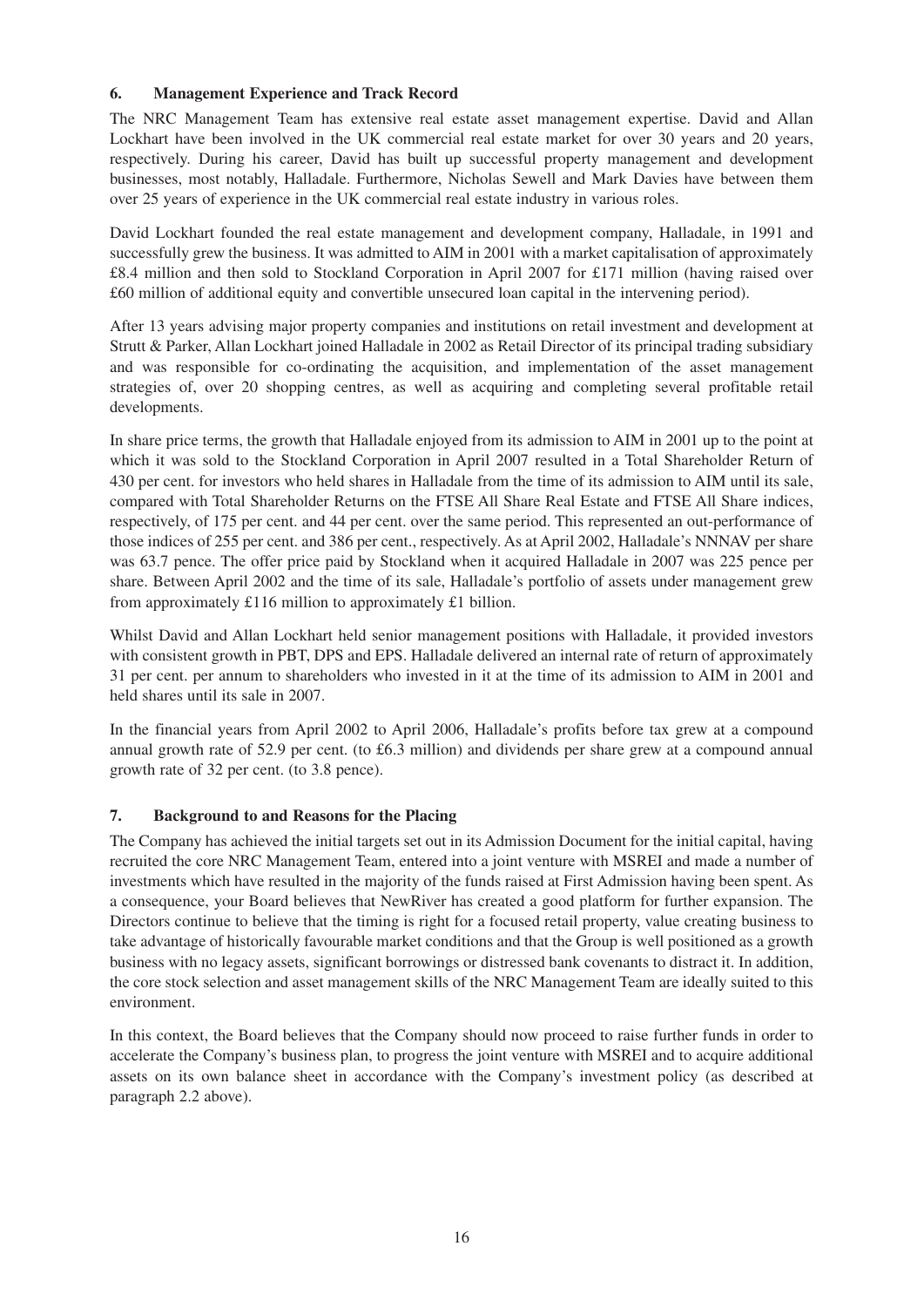## **8. The Placing**

## 8.1 *Details of the Placing*

For the reasons set out in this letter, your Directors are proposing to raise additional capital for the Company by way of a placing to institutional and other investors of up to 4,212,200 new Ordinary Shares to raise up to approximately £10.5 million (before expenses).

The Placing is not a rights issue or open offer and the Placing Shares will not be offered generally to Shareholders on a pre-emptive basis and it is subject to the Resolutions (other than Resolution 3) being passed. In structuring the Placing, the Directors have had regard, amongst other things, to current market conditions, the total net proceeds desired to be raised and the current composition of the Company share register, as well as the extra cost and delay that would be involved in a rights issue or open offer. After considering these factors, the Directors have concluded that the Placing, which is being made to a wider range of investors than the Company's existing Shareholders, on a non-preemptive basis, represents the most appropriate option available to the Company for raising the additional capital required in the timeframe envisaged. The Directors are seeking the approval of Shareholders, amongst other things, for the dis-application of the pre-emption rights contained in the Articles at the Extraordinary General Meeting.

The Placing is to be effected by Cenkos on the terms of the Placing Agreement. The Company has entered into the Placing Agreement with Cenkos pursuant to which Cenkos has agreed to use its reasonable endeavours to procure institutional and other investor subscribers for the Placing Shares (including certain existing Shareholders).

The Placing is conditional, *inter alia*, on:

- the passing of the Resolutions at the Extraordinary General Meeting by the existing Shareholders and the waiver of pre-emption rights contained in the Articles;
- the Placing Agreement becoming unconditional in all respects and not having been terminated in accordance with its terms prior to Admission; and
- Admission becoming effective by no later than 8.00 a.m. on 5 May 2010 (or such later time and/or date, being no later than 8.00 a.m. on 18 May 2010, as the Company and Cenkos may agree).

The Placing Agreement contains certain customary warranties in favour of Cenkos given by the Company with respect to its business and certain matters connected with the Placing. In addition, the Company has given customary indemnities to Cenkos in connection with the Placing and its performance of services in relation to the Placing. Cenkos has rights to terminate the Placing Agreement in specified circumstances.

Further information on the Placing Agreement is set out in paragraph 2.1 of Part 2 of this document.

Four Directors of the Company, David Lockhart, Peter Tom, Serena Tremlett and Paul Roy have committed to subscribe for 120,000, 20,000, 2,000 and 60,000 Placing Shares, respectively, at the Placing Price, pursuant to the Placing. Following the Placing, David Lockhart, Peter Tom, Serena Tremlett and Paul Roy will have interests in 1,580,000, 40,000, 6,000 and 360,000 Ordinary Shares, respectively, representing approximately 10.65,  $0.27$ ,  $0.04$  and  $2.\overline{43}$  per cent., respectively, of the then issued share capital of the Company.

In addition, the Directors have undertaken to the Company and Cenkos, save in limited circumstances, not to dispose of any of their Ordinary Shares or Warrants until 1 September 2010. Furthermore, the Company has agreed with Cenkos, subject to certain exceptions, not to issue or agree to issue any Ordinary Shares (or options over Ordinary Shares) for a period of 12 months from the date of the Placing Agreement without Cenkos' prior written consent (such consent not to be unreasonably withheld or delayed). Further information in relation to these lock-in arrangements can be found in paragraphs 2.2 and 2.1, respectively, of Part 2 of this document.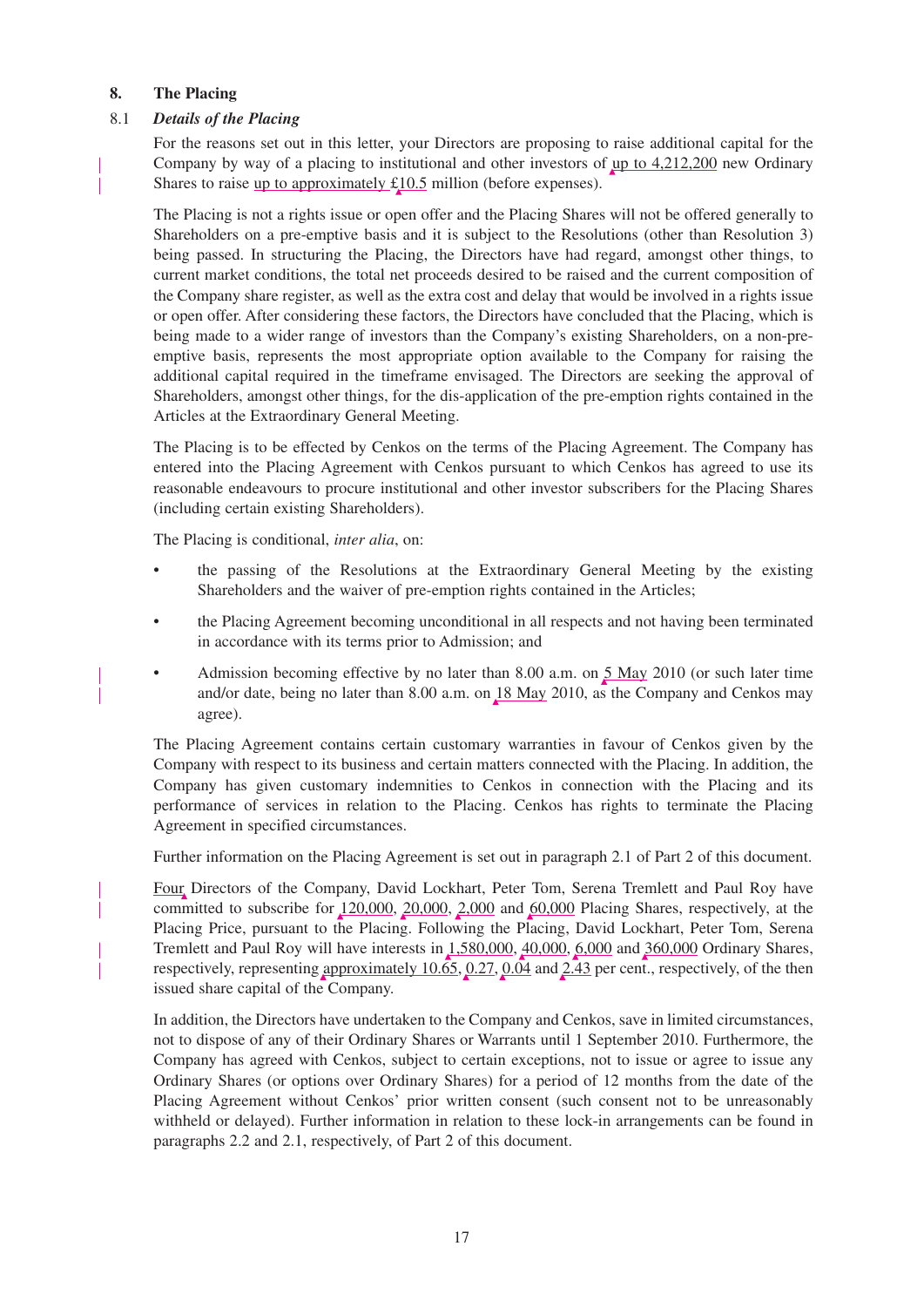**The Placing Shares will be issued credited as fully paid and will rank on Admission** *pari passu* **in all respects with the existing Ordinary Shares, including as to the right to receive and retain all dividends and other distributions declared, made or paid after Admission in respect of Ordinary Shares**. The Placing Shares are not being made available to the public and are not being offered or sold in any jurisdiction where it would be unlawful to do so.

Application will be made to the London Stock Exchange for the Placing Shares to be admitted to trading on AIM and to listing on the Daily Official List of the CISX. It is expected that Admission will become effective and that dealings in the Placing Shares will commence on  $\frac{5 \text{ May}}{2010}$ .

### 8.2 *Use of Placing Proceeds*

The Placing is estimated to raise up to approximately  $\pounds$ 10.5 million before expenses, which will be deployed to: (i) seek to acquire assets which fit with the Company's investment policy; and (ii) progress and develop the Company's joint venture with MSREI, NewRiver Retail Investments, and, where appropriate, enter into joint venture or co-investment opportunities with other parties.

As referred to above, the Company has instructed legal advisers in connection with the potential purchase of an additional asset. In addition, the Company is currently investigating several other potential acquisition targets.

### 8.3 *Effects of the Placing*

### 8.3.1 *Dilution*

Upon completion of the Placing, the Placing Shares will represent approximately 28 per cent. of the Company's enlarged issued share capital. The Resolutions must be passed at the Extraordinary General Meeting in order for the Placing to proceed.

Following the issue of the Placing Shares, existing Shareholders who are not invited to participate in the Placing will suffer a dilution of approximately 28 per cent. to their interests in the Company because of the Placing.

As stated at paragraph 8.1 above, the Directors have carefully considered how to structure the Placing and have concluded that a non-pre-emptive placing is the most appropriate structure to raise the capital required in the present circumstances.

# 8.3.2 *Warrants*

Warrants to subscribe for Ordinary Shares, representing in aggregate three per cent. of the Fully Diluted Share Capital were issued to Shareholders subscribing for Ordinary Shares at First Admission. The Warrants will expire on 1 September 2019 unless previously exercised or lapsed.

The subscription price and/or percentage of Ordinary Shares relating to such Warrants is subject to adjustment in respect of dilution events, including the payment by the Company of cash or scrip dividends, any amalgamation, reorganisation, reclassification, consolidation, merger or sale of all or substantially all the Company's assets (other than in the ordinary course of the Group's business) and other dilutive events.

In particular, pursuant to the terms of the Warrant Instrument, where the Company issues any shares for a consideration per share less than the Fair Market Value of the Ordinary Shares on the day immediately prior to such issue or sale, then the Subscription Price for the Warrants is reduced concurrently with such issue or sale. In addition, the number of Ordinary Shares for which the Subscription Rights are exercisable under the Warrants is subject to a consequential adjustment. As the Placing Price is 250 pence per Placing Share, which represents a discount of approximately 12 per cent. to the closing mid-market price of 285 pence per Ordinary Share on 9 April 2010, being the latest practicable date prior to the publication of this document, there will be a consequential downward adjustment to the Subscription Price payable by Warrantholders on exercise of their Warrants and a consequential adjustment to the number of their Warrant Shares.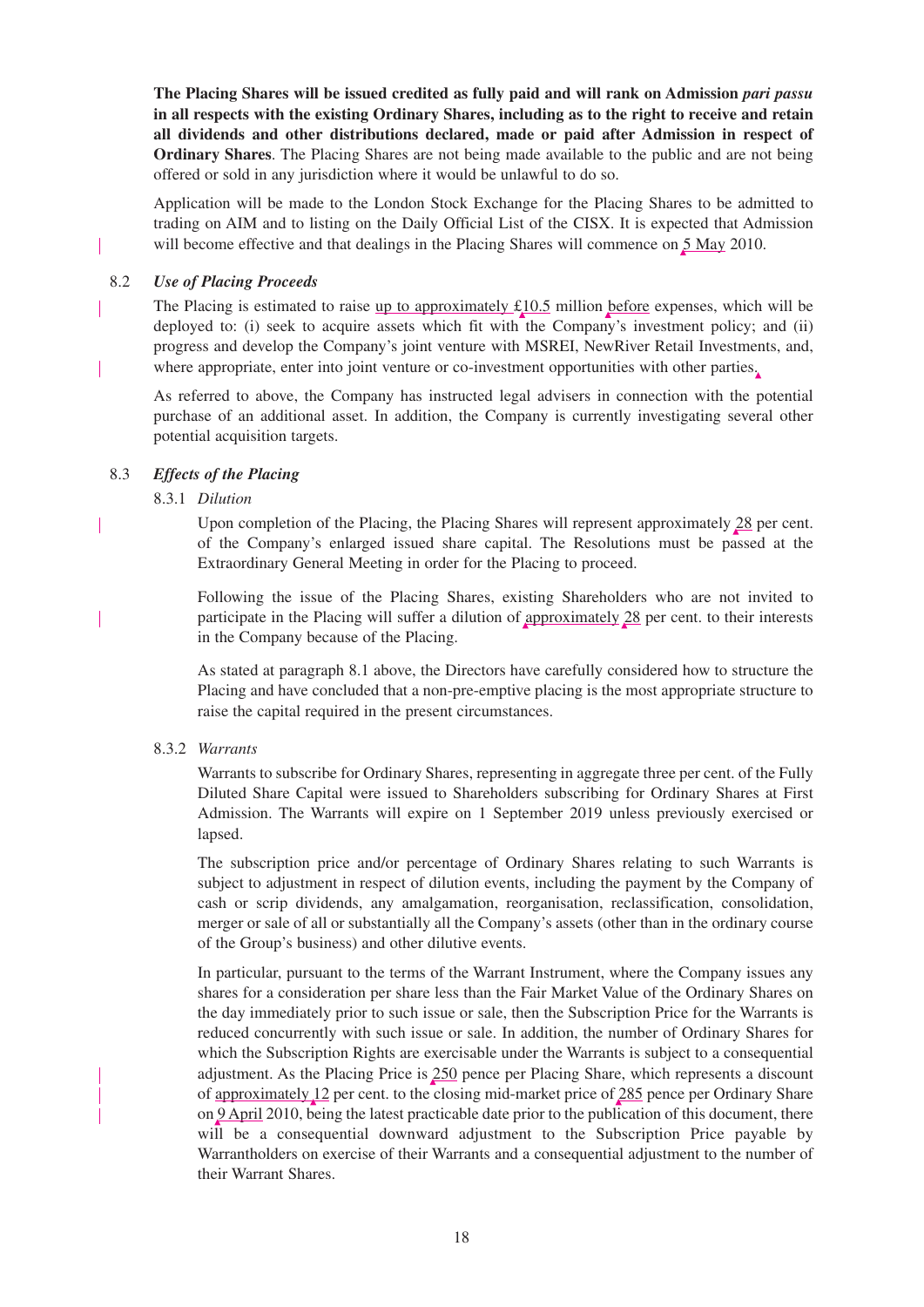## 8.3.3 *Effects on Holders of Options*

Pursuant to the rules of the  $CSOP<sub>e</sub>$  the Unapproved Plan and the Paul Roy Options, the exercise price (as well as the number of Ordinary Shares under option) of options under the CSOP and the Unapproved Plan and the Paul Roy Options may be adjusted by the Management Committee in the event of any capitalisation issue or rights issue (other than an issue of Ordinary Shares pursuant to a scrip dividend issued by the Company) or rights offer or any other variation in the share capital of the Company including (without limitation) any consolidation, subdivision or reduction of capital. Any such adjustment will, in the case of the CSOP, require the prior approval of HMRC. Therefore, the Management Committee is entitled to consider making an adjustment to the exercise price of options (and number of Ordinary Shares under option) under the CSOP, the Unapproved Plan and/or the Paul Roy Options following completion of the Placing.

# **9. Dividend Policy**

 $\overline{\phantom{a}}$ 

In relation to the payment of dividends, on 1 July 2008, the Law came into force in Guernsey. This replaced The Companies (Guernsey) Law, 1994. One of the immediate effects of the Law was to replace the capital maintenance requirements in respect of dividend and distribution payments and the requirement for distributions to be made from distributable profits similar to that to which UK companies are subject and as formerly applicable to Guernsey companies, with a solvency based test. The use of the solvency test now requires the directors of a company to carry out a liquidity or cashflow test and a balance sheet solvency test before any dividend or distribution payment can be made. The test requires the board to make a future assessment by making reference to the solvency test being satisfied immediately after a distribution or dividend payment is made. If at the time a dividend or distribution payment is to be made the directors believe that the solvency test cannot be passed, then no payment may be made.

Subject to compliance with Section 304 of the Law and the satisfaction of the solvency test set out therein, it continues to be the intention of the Directors, in the event that the Placing is completed successfully, to pay such dividends as appear to be justified by the position of the Company at the relevant time and having regard to all relevant circumstances and to follow a progressive and sustainable policy towards dividends. In addition, once the proceeds of the Placing have been fully invested, the Company intends to target a dividend payout of not less than 50 per cent. of surplus revenue profits, representing an appropriate balance between cash yield and capital growth. However, there can be no guarantee as to the amount of any dividend payable by the Company.

# **10. Proposed Changes to Service Agreements of Directors of NewRiver Capital**

David Lockhart, Allan Lockhart and Nicholas Sewell are currently employed by NewRiver Capital pursuant to service agreements which provide for initial terms of employment of three years with a notice period of 12 months (such notice not to expire before the fourth anniversary of the commencement of employment) applying thereafter.

As part of a review of the terms on which the NRC Management Team are employed, each of David Lockhart, Allan Lockhart and Nicholas Sewell have agreed to amend their existing service agreements' notice periods to a rolling 12 months, conditional on and effective from Admission.

# **11. Proposed Changes to the Share Incentive Plans**

In connection with a review of the terms of the Share Incentive Plans which were instituted at First Admission, Shareholder approval is being sought through an ordinary resolution (Resolution 3) to approve certain changes to be made to the CSOP and the Unapproved Plan. Further information in respect of these proposed amendments is set out at paragraph 12 below.

# **12. Extraordinary General Meeting and Action to be Taken**

Set out at the end of this document is a notice convening the Extraordinary General Meeting to be held at 11.00 a.m. on 4 May 2010, to consider and, if thought fit, pass the Resolutions (of which Resolution 1 and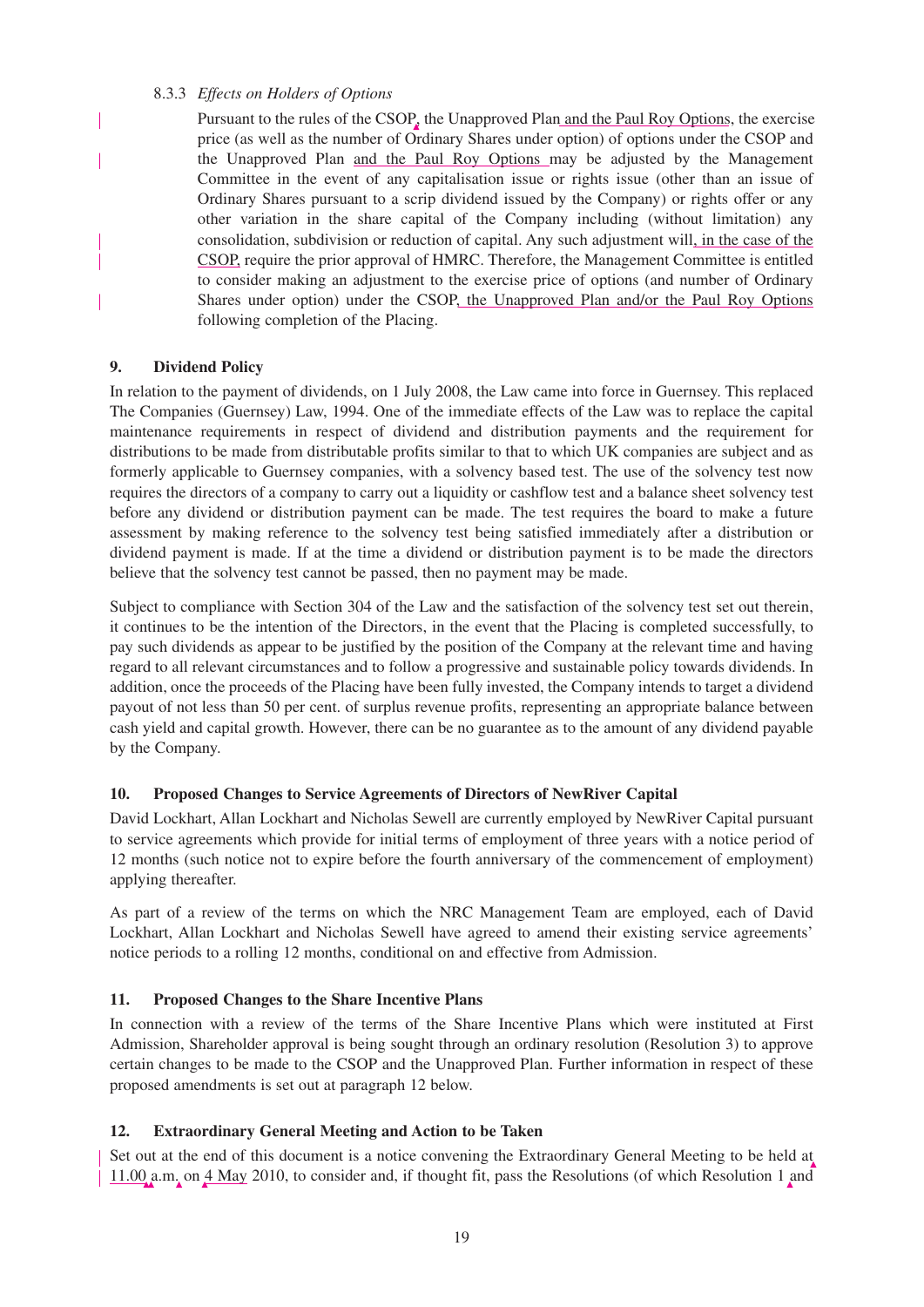Resolution 3 are conditional upon the Placing Agreement becoming unconditional (save for any condition relating to Admission or the passing of the Resolutions)).

Pursuant to Resolution 1, which will be proposed as a special resolution, Shareholders' approval is being sought for the dis-application of the pre-emption rights set out in the Articles in relation to the allotment and issue of the Placing Shares. As stated above, the Directors have concluded that the Placing should be made to a wider range of investors than the Company's existing Shareholders as the Directors believe that this represents the most appropriate option available to the Company for raising the additional capital required. Resolution 1 is therefore being proposed so as to facilitate this.

Pursuant to Resolution 2, which will also be proposed as a special resolution, Shareholders' approval is being sought to the dis-application of the pre-emption rights set out in the Articles in relation to any Ordinary Shares required to be issued to MSREI, or any of its affiliates, as a result of its exercise of the MSREI Conversion Option at any time or times in accordance with the terms of the MSREI Joint Venture Agreement. Resolution 2 is being proposed so as to avoid any need for the Company to seek Shareholders' approval to dis-apply the pre-emption rights set out in the Articles on each occasion that MSREI may elect to exercise the MSREI Conversion Option and so as to allow the Company to allot 10 per cent. of its issued share capital in any calendar year as it sees fit outside of its existing commitments (see below).

Shareholders should note that Resolutions 1 and 2 are in addition to Article 6.4, which provides that the Directors shall have at their disposal up to 10 per cent. of the Company's issued shares in any calendar year for issue on such terms and conditions (including for cash consideration) and at such times and to such persons as the Board may determine without such issue requiring resolution of the Shareholders.

In addition, Shareholders should note that the Company is a no par value company and is authorised to issue, and the Directors of the Company are authorised to allot, any number of no par value shares, subject to the Articles and the Law. There is currently no general requirement under Guernsey law for shareholders to authorise the directors of companies to issue new shares and there is no restriction on the power of the Directors to exercise the powers of the Company to allot and issue new Ordinary Shares, save for the preemption rights set out in Article 6. Therefore, no resolution authorising the Directors to allot and issue the Placing Shares will be proposed at the Extraordinary General Meeting.

The Company currently operates three employee share incentive plans: (i) the Unapproved Plan; (ii) the CSOP; and (iii) the NewRiver Retail Limited Performance Share Plan 2009 ("PSP").

Pursuant to Resolution 3, which will be passed as an ordinary resolution, Shareholders' approval is being sought for two amendments to the Unapproved Plan and one amendment to the CSOP. The key terms of each of these plans are set out in the Admission Document. No awards have been made under the PSP which allows the grant of nil cost options over Ordinary Shares and the Board does not have any current intention to make such awards. Both the CSOP and the Unapproved Plan only allow for the grant of options over Ordinary Shares with an exercise price of not less than the market value of an Ordinary Share as at the date of grant.

It is the current intention of the Board to amend each of the Unapproved Plan and the CSOP to remove the choice which currently exists in each such plan to impose a performance target at the time of grant of an option pursuant to such plans. With effect from the date on which the amendment is approved by Shareholders, vesting of share options granted pursuant to each of the Unapproved Plan and the CSOP will not be subject to the satisfaction of performance targets.

The second change which it is proposed will be made solely to the Unapproved Plan is to permit the Management Committee to grant options pursuant to such plan with a vesting period of less than three years from the date of grant. Vesting will not be permissible prior to the first anniversary of the date of grant. Currently, the vesting of options granted pursuant to the Unapproved Plan cannot take place prior to the third anniversary of grant.

The Directors (other than David Lockhart who, as a participant in the Share Incentive Plans, has not taken part in the Board's consideration of the proposed changes) have concluded that both the proposed changes described above will allow the Management Committee to reward and incentivise executive directors and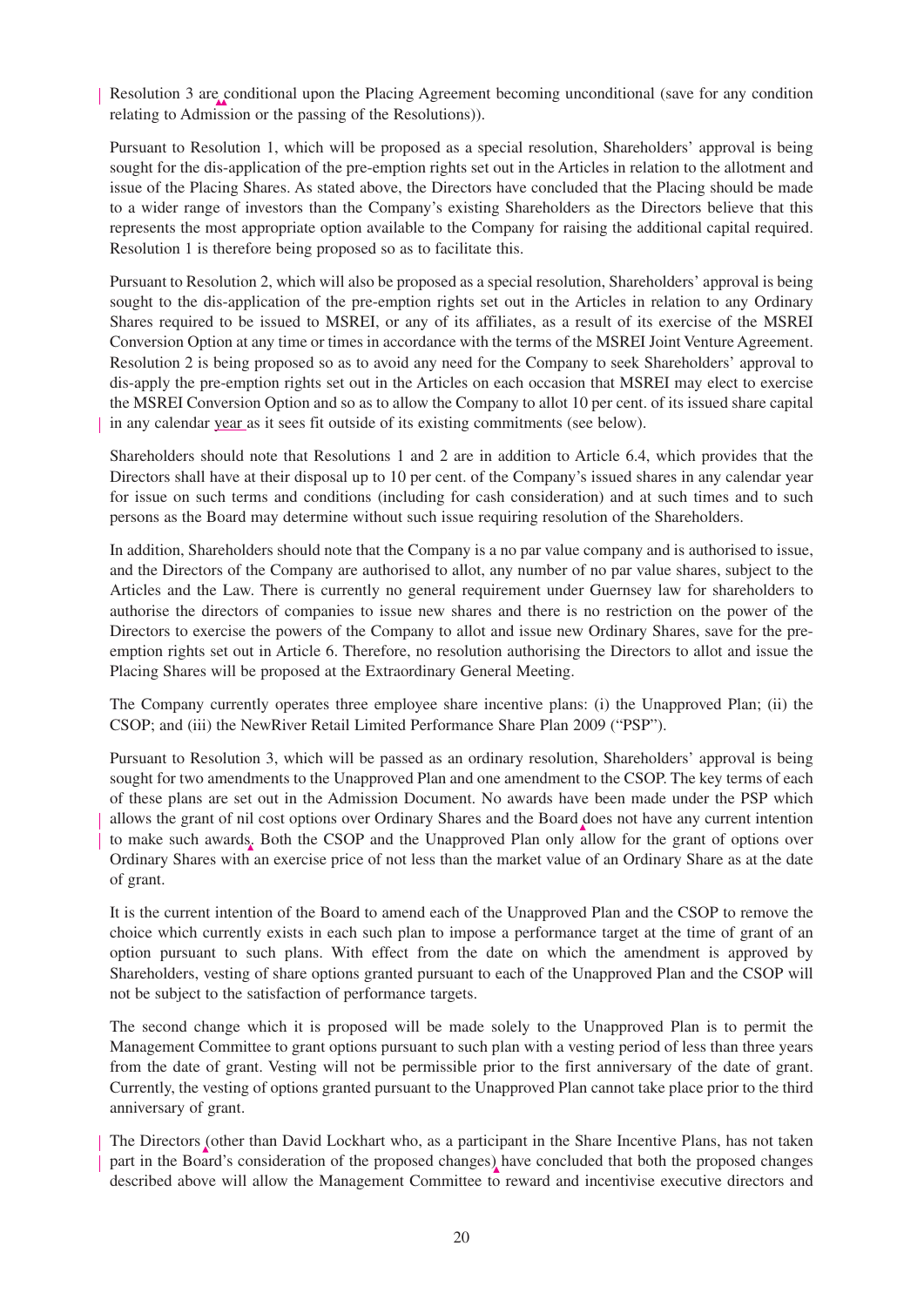employees of the Group in a more flexible manner and are therefore in the best interests of the Company and the Shareholders as a whole.

**A Form of Proxy for use by Shareholders at the EGM is enclosed. Whether or not you propose to attend the EGM, you are requested to complete and sign the Form of Proxy in accordance with the instructions printed thereon and return it to the Company's registrars, Capita Registrars, PXS, 34 Beckenham Road, Beckenham BR3 4TU, as soon as possible and in any event so as to be received no later than 11.00 a.m. on 2 May 2010. The completion and return of the Form of Proxy (or the electronic appointment of a proxy) will not preclude you from attending the EGM and voting in person should you wish to do so.**

**CREST members who wish to appoint a proxy or proxies by utilising the CREST electronic proxy appointment service may do so for the General Meeting and any adjournment(s) thereof by utilising the procedures described in the CREST Manual. CREST personal members or other CREST sponsored members, and those CREST members who have appointed (a) voting service provider(s), should refer to their CREST sponsor or voting service provider(s), who will be able to take the appropriate action on their behalf.**

**In order for a proxy appointment made by means of CREST to be valid, the appropriate CREST message (a "CREST Proxy Instruction") must be properly authenticated in accordance with Euroclear UK & Ireland's specifications and must contain the information required for such instructions, as described in the CREST Manual. The message must be transmitted so as to be received by Capita Registrars (ID RA10), by 11.00 a.m. on 2 May 2010. For this purpose, the time of receipt will be taken to be the time (as determined by the timestamp applied to the message by the CREST Applications Host) from which Capita Registrars is able to retrieve the message by enquiry to CREST in the manner prescribed by CREST.**

# **13. Recommendation**

For the reasons set out above, the Directors consider the Placing and the passing of the Resolutions to be in the best interests of the Company and its Shareholders as a whole.

**Accordingly, your Directors unanimously recommend that Shareholders vote in favour of the Resolutions. The Directors have also irrevocably undertaken to vote in favour of the Resolutions in respect of their own shareholdings which in total amount to 1,804,000 Ordinary Shares representing approximately 17 per cent. of the existing issued ordinary share capital of the Company as at 9 April 2010, being the latest practicable date prior to the publication of this document.**

# **14. Responsibility**

The Directors, whose names are set out on page 10 of this document, accept responsibility for the information set out in this document. To the best of the knowledge and belief of the Directors (who have taken reasonable care to ensure that such is the case), the information contained in this document is in accordance with the facts and does not omit anything likely to affect the import of such information.

Yours faithfully,

Paul Roy *Chairman*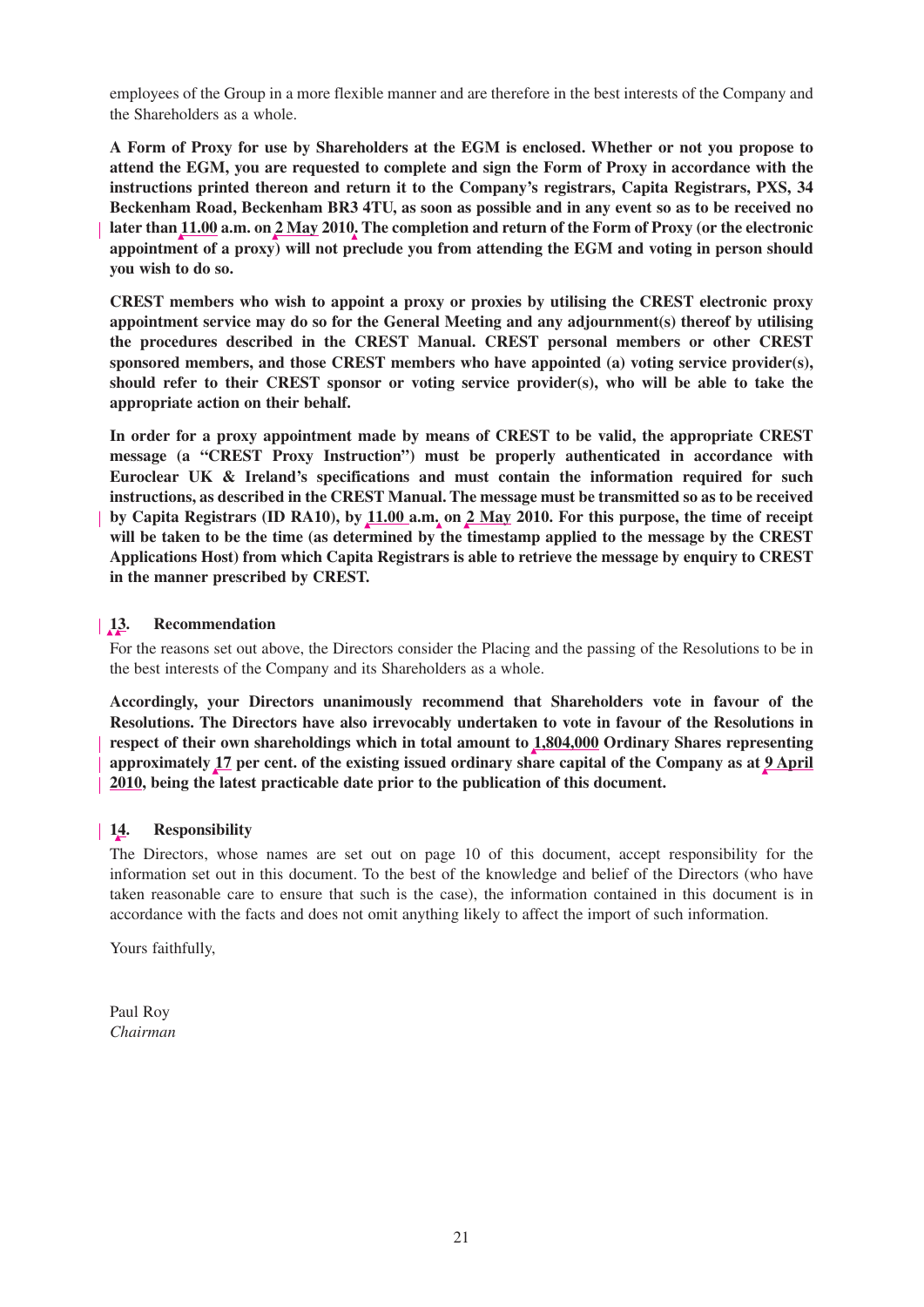# **PART 2**

# **ADDITIONAL INFORMATION**

# **1. Share Capital**

- 1.1 The issued share capital of the Company is, at  $9$  April 2010, being the latest practicable date prior to the publication of this document, 10,624,000 Ordinary Shares of no par value.
	- 1.2 On the assumption that all of the Ordinary Shares available under the Placing are fully taken up and are issued, the share capital of the Company will consist of an unlimited number of Ordinary Shares of no par value and the issued shares of the Company (all of which will be fully paid up) will, immediately following Admission, consist of 14,836,200 Ordinary Shares.
	- 1.3 The Company is a no par value company and is authorised to issue, and the Directors of the Company are authorised to allot, any number of no par value shares, subject to the Articles and the Law.
- 1.4 The table below sets out the voting rights held by the Directors and members of the NRC Management Team, directly or indirectly, in the share capital of the Company as at  $9$  April 2010 (being the latest practicable date prior to publication of this document) and immediately following Admission:

|                                |                           | 9 April 2010 (last practicable |                              |                           |
|--------------------------------|---------------------------|--------------------------------|------------------------------|---------------------------|
|                                | date prior to publication |                                | <i>Immediately following</i> |                           |
|                                |                           | <i>of this document</i> )      | Admission                    |                           |
|                                | Number of                 | % of issued                    | Number of                    | % of issued               |
|                                | Ordinary                  | ( <i>undiluted</i> )           | Ordinary                     | (undiluted)               |
|                                | <i>Shares</i>             | share capital                  | <i>Shares</i>                | share capital $\ddot{\ }$ |
| <b>Directors</b>               |                           |                                |                              |                           |
| Paul Roy <sup>(1)</sup>        | 300,000                   | 2.82                           | 360,000                      | <u>2.43</u>               |
| Susie Farnon                   | 20,000                    | 0.19                           | 20,000                       | 0.13                      |
| David Lockhart <sup>(2)</sup>  | 1,460,000                 | 13.74                          | 1,580,000                    | 10.65                     |
| Peter Tom CBE <sup>(3)</sup>   | 20,000                    | 0.19                           | 40,000                       | 0.27                      |
| Serena Tremlett <sup>(4)</sup> | 4,000                     | 0.04                           | 6,000                        | 0.04                      |
| <b>NRC Management Team</b>     |                           |                                |                              |                           |
| Allan Lockhart                 | 140,000                   | 1,32                           | 140,000                      | 0.94                      |
| Nicholas Sewell                | 100,000                   | 0.94                           | 100,000                      | 0.67                      |

Assumes the Placing is fully subscribed

(1) Paul Roy intends to invest £150,000 in the Placing, which allocation is expected to be met in full. Paul Roy's investment of £150,000 will be made through his SIPP.

(2) David Lockhart intends to invest £300,000 in the Placing, which allocation is expected to be met in full. David Lockhart's investment of £300,000 in the Company will be made through a company in which David Lockhart is the ultimate majority beneficial owner, which will be investing £200,000, with the remaining £100,000 to be invested through his SIPP, "Killik & Co. Trustees Limited re D. Lockhart".

- (3) Peter Tom CBE intends to invest £50,000 in the Placing, which allocation is expected to be met in full.
- (4) Serena Tremlett intends to invest £5,000 in the Placing, which allocation is expected to be met in full.
- 1.5 The Company is aware of the following persons who have as at 9 April 2010, being the latest practicable date prior to the publication of this document, or are expected, following Admission, to be interested, directly or indirectly, in three per cent. or more of the issued shares of the Company:

|                                              |                          | 9 April 2010 (last practicable |               |                                |
|----------------------------------------------|--------------------------|--------------------------------|---------------|--------------------------------|
|                                              |                          | date prior to publication      |               | <i>Immediately following</i>   |
|                                              |                          | of this document)              |               | Admission                      |
|                                              | Number of                | % of issued                    | Number of     | % of issued                    |
|                                              | Ordinary                 | ( <i>undiluted</i> )           | Ordinary      | ( <i>undiluted</i> )           |
|                                              | <i>Shares</i>            | share capital                  | <i>Shares</i> | share capital $\ddot{\text{}}$ |
| $\lceil \bullet \rceil$                      | $\left  \bullet \right $ | $\left  \bullet \right $       | •             | $\vert \bullet \vert$          |
| Assumes the Placing is fully subscribed<br>* |                          |                                |               |                                |

22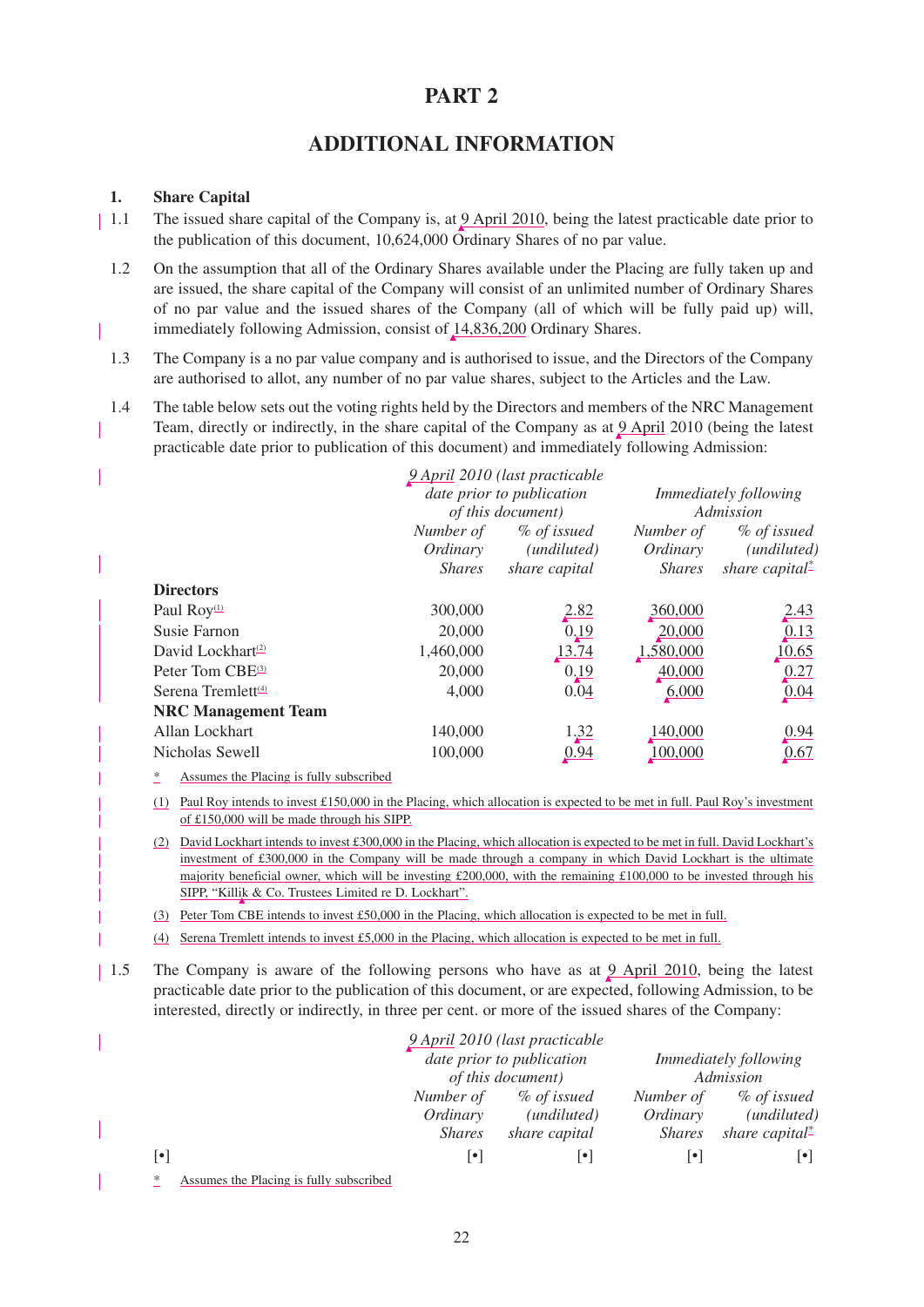1.6 The following options to acquire Ordinary Shares have been granted to Directors of NewRiver Capital under the CSOP:

| Name                                             | Number of<br><b>Ordinary Shares</b><br>subject to option                                                                                                                          | <i>Exercise Price</i><br>(pence) | Vesting                                                                                                    | Lapse                                                         |
|--------------------------------------------------|-----------------------------------------------------------------------------------------------------------------------------------------------------------------------------------|----------------------------------|------------------------------------------------------------------------------------------------------------|---------------------------------------------------------------|
| David Lockhart                                   | 12,000                                                                                                                                                                            | 250 Pence Per Share              | The 3rd<br>anniversary of<br>First<br>Admission $(1)$                                                      | Day before the<br>10th<br>anniversary of<br>grant             |
| Allan Lockhart                                   | 12,000                                                                                                                                                                            | 250 Pence Per Share              | The 3rd<br>anniversary of<br>First<br>Admission $(1)$                                                      | Day before the<br>10th<br>anniversary of<br>grant             |
| Nicholas Sewell                                  | 11,049                                                                                                                                                                            | 271.5 Pence Per<br>Share         | 15 December<br>$2012^{(1)}$                                                                                | Day before the<br>10 <sub>th</sub><br>anniversary of<br>grant |
| <b>Mark Davies</b>                               | 11,049                                                                                                                                                                            | 271.5 Pence Per<br>Share         | 15 December<br>$2012^{(1)}$                                                                                | Day before the<br>10 <sub>th</sub><br>anniversary of<br>grant |
| Robert<br>Pennington <sup><math>(2)</math></sup> | $0.012\%$ of the equity<br>share capital of the<br>Company as at<br>18 months after First<br>Admission to AIM or<br>as at the date of<br>exercise (whichever is<br>earlier) $(1)$ | 271.5 Pence Per<br><b>Share</b>  | Split equally<br>between<br>15 December<br>2012,<br>15 December<br>2013 and<br>15 December<br>$2014^{(1)}$ | Day before the<br>10 <sub>th</sub><br>anniversary of<br>grant |

- (1) Subject to at least an additional £25,000,000 being raised by the Company (i.e. in addition to the proceeds of the placing at First Admission) within 18 months of the date of First Admission or a takeover or change of control occurring prior to such date. If an additional £25,000,000 is not raised by the Company, nor is there a takeover or change of control, within 18 months of the date of Admission, these options will lapse.
- (2) Robert Pennington is an additional member of the NRC Management Team but is not a Director of NewRiver Capital. Robert is a qualified chartered surveyor with over 20 years' property experience having worked for the past 20 years at Strutt & Parker. During his time at Strutt & Parker, Robert worked both within the landlord and tenant department specialising in retail rent review and lease renewals and within the retail investment department where he was involved in the sale and acquisition of shopping centre and high street retail investments. Robert Pennington is not a director of NewRiver Capital.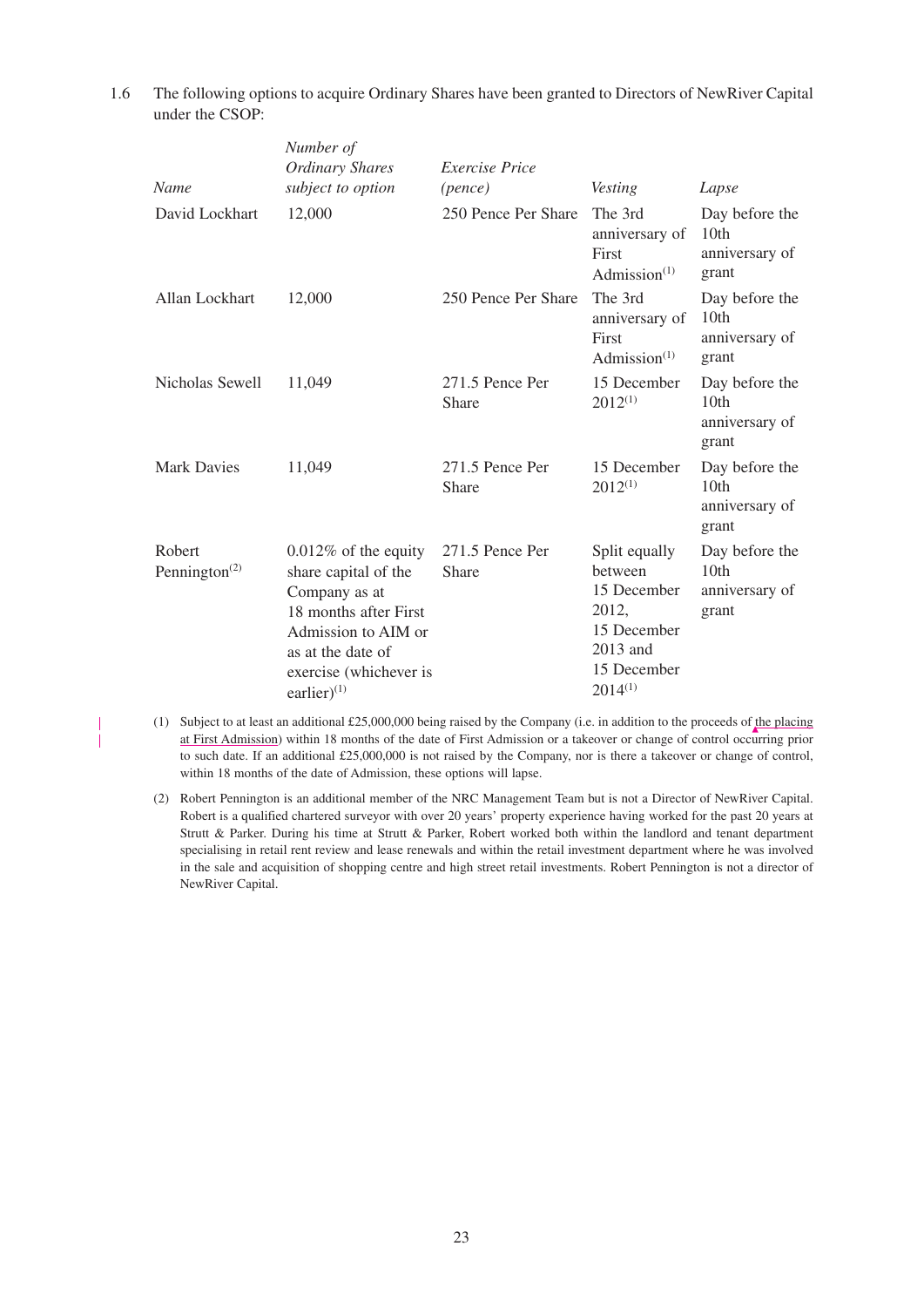| <b>Name</b>        | Number of<br><b>Ordinary Shares</b><br>subject to option                                                                                                                                                                                     | <b>Exercise</b> Price<br>(pence) | Vesting                                                                                                    | Lapse                                             |
|--------------------|----------------------------------------------------------------------------------------------------------------------------------------------------------------------------------------------------------------------------------------------|----------------------------------|------------------------------------------------------------------------------------------------------------|---------------------------------------------------|
| David Lockhart     | 2% of the issued<br>equity share capital of<br>the Company as at the<br>date 18 months after<br><b>First Admission (less</b><br>12,000 Ordinary<br>Shares $)^{(1)}$                                                                          | 250 Pence Per Share              | Split equally<br>between the<br>3rd, 4th and<br>5th<br>anniversary of<br>First<br>Admission $(2)$          | Day before the<br>$10th$ anniversary<br>of grant  |
| Allan Lockhart     | 1.44% of the issued<br>equity share capital of<br>the Company as at the<br>date 18 months after<br><b>First Admission (less</b><br>12,000 Ordinary<br>Shares $)^{(1)}$                                                                       | 250 Pence Per Share              | Split equally<br>between the<br>3rd, 4th and<br>5th<br>anniversary of<br>First<br>Admission $(2)$          | Day before the<br>10th<br>anniversary of<br>grant |
| Nicholas Sewell    | 0.8% of the issued<br>equity share capital of Share<br>the Company as at the<br>date 18 months after<br>First Admission or as<br>at the date of exercise<br>(whichever is the<br>earlier), less 11,049<br>Ordinary Shares <sup>(3)</sup>     | 271.5 Pence Per                  | Split equally<br>between<br>15 December<br>2012,<br>15 December<br>2013 and<br>15 December<br>$2014^{(2)}$ | Day before the<br>10th<br>anniversary of<br>grant |
| <b>Mark Davies</b> | $0.35\%$ of the issued<br>equity share capital of Share<br>the Company as at the<br>date 18 months after<br>First Admission or as<br>at the date of exercise<br>(whichever is the<br>earlier), less 11,049<br>Ordinary Shares <sup>(3)</sup> | 271.5 Pence Per                  | Split equally<br>between<br>15 December<br>2012,<br>15 December<br>2013 and<br>15 December<br>$2014^{(2)}$ | Day before the<br>10th<br>anniversary of<br>grant |

1.7 The following options to acquire Ordinary Shares have been granted to Directors of NewRiver Capital under the Unapproved Plan:

- (1) Subject to a cap based on an Ordinary Share capital increased by any fundraising or fundraisings post-First Admission not exceeding, in aggregate, £125 million. If exercise of the option takes place on a date prior to 18 months after the date of First Admission (for example, due to a takeover or change of control), the number of Ordinary Shares over which the option may be exercised will be the specified percentage of the issued equity share capital of the Company immediately prior to the takeover or change of control (less 12,000 Ordinary Shares).
- (2) Subject to at least an additional £25,000,000 being raised by the Company (i.e. in addition to the proceeds of the Placing) within 18 months of the date of First Admission or a takeover or change of control occurring prior to such date. If an additional £25,000,000 is not raised by the Company, nor is there a takeover or change of control, within 18 months of the date of First Admission, these options will lapse.
- (3) Subject to a cap based on an Ordinary Share capital increased by any fundraising or fundraisings post-First Admission not exceeding, in aggregate, £125 million. If exercise of the option takes place on a date prior to 18 months after the date of First Admission (for example, due to a takeover or change of control), the number of Ordinary Shares over which the option may be exercised will be the specified percentage of the issued equity share capital of the Company immediately prior to the takeover or change of control (less 11,049 Ordinary Shares).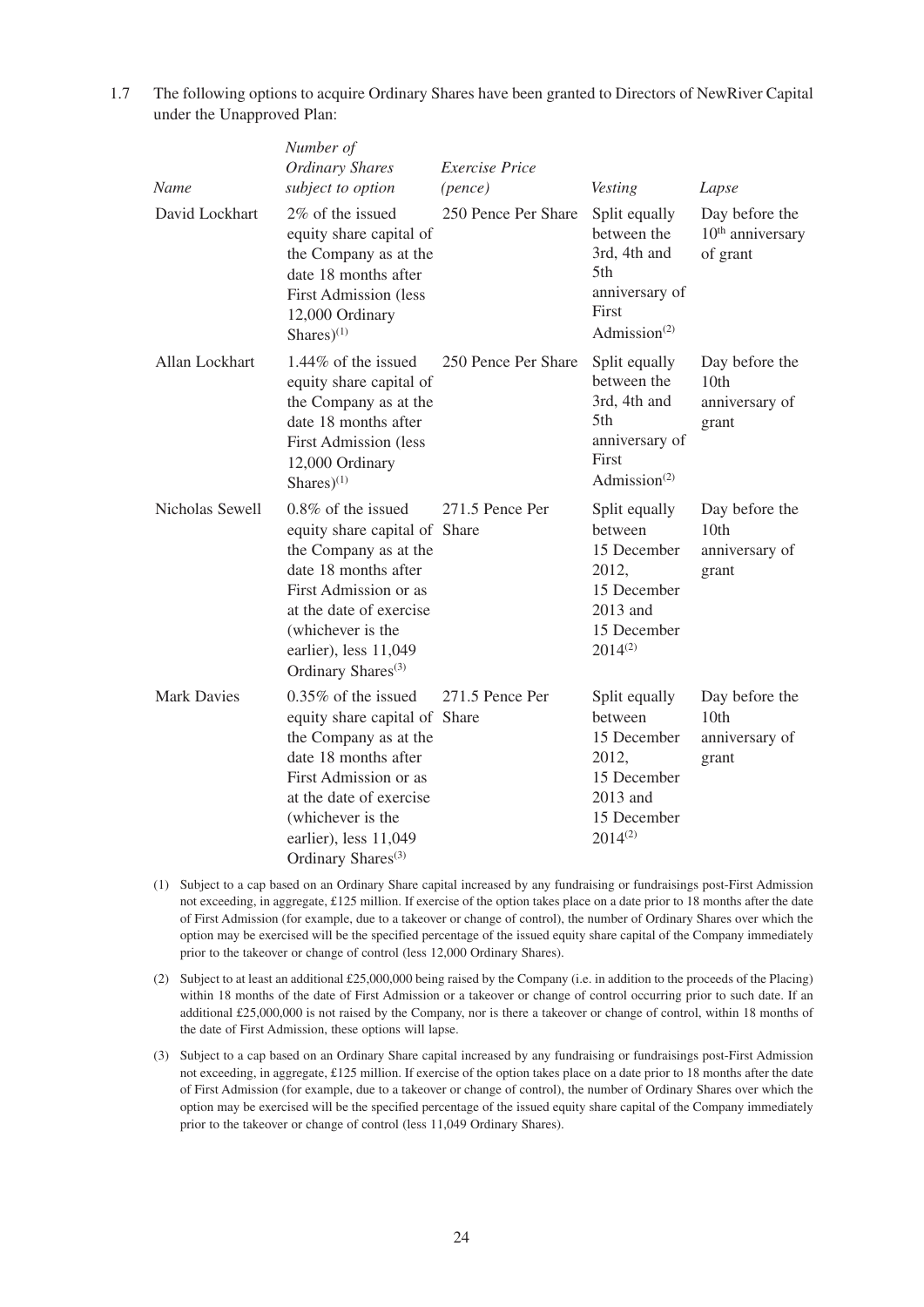1.8 The following options to acquire Ordinary Shares have been granted to Paul Roy under the Paul Roy Options:

| Name     | Number of<br>Ordinary Shares<br>subject to option                                                                                                                                  | <i>Exercise Price</i><br>(pence) | Vesting                                         | Lapse                                                         |
|----------|------------------------------------------------------------------------------------------------------------------------------------------------------------------------------------|----------------------------------|-------------------------------------------------|---------------------------------------------------------------|
| Paul Roy | $0.4\%$ of the issued<br>equity share capital of<br>the Company as at the<br>date 12 months after<br>Admission (subject to<br>a minimum of<br>100,000 Ordinary<br>Shares $)^{(1)}$ | 250 Pence Per Share              | The 1st<br>anniversary of<br>First<br>Admission | Day before the<br>10th<br>anniversary of<br>grant             |
| Paul Roy | $0.4\%$ of the issued<br>equity share capital of<br>the Company as at the<br>date 18 months after<br>Admission (subject to<br>a minimum of<br>100,000 Ordinary<br>Shares $)^{(1)}$ | 250 Pence Per Share              | The 2nd<br>anniversary of<br>First<br>Admission | Day before the<br>10 <sub>th</sub><br>anniversary of<br>grant |

(1) Subject to a cap based on an Ordinary Share capital increased by any fundraising or fundraisings post-First Admission not exceeding, in aggregate, £125 million. If exercise of the option takes place on a date prior to the stated date of vesting (for example, due to a takeover or change of control), the number of Ordinary Shares over which the option may be exercised will be the specified percentage of the issued equity share capital of the Company immediately prior to the takeover or change of control.

### **2. Material Contracts**

## *Placing Agreement*

2.1 The Company has entered into the Placing Agreement dated 13 April 2010 between the Company and Cenkos, pursuant to which, subject to certain conditions, Cenkos has agreed to use its reasonable endeavours to procure subscribers for the Placing Shares at the Placing Price.

The obligations of Cenkos pursuant to the Placing Agreement are subject to certain conditions, including, amongst others:

- the passing of the Resolutions at the Extraordinary General Meeting by the existing Shareholders and the waiver of pre-emption rights contained in the Articles;
- the Placing Agreement becoming unconditional in all respects and not having been terminated in accordance with its terms prior to Admission; and
- Admission becoming effective by no later than 8.00 a.m. on 5 May 2010 (or such later time and/or date, being no later than 8.00 a.m. on 18 May 2010, as the Company and Cenkos may agree).

Subject to the terms and conditions of the Placing Agreement, the Company has agreed to pay a commission equal to three per cent. of the aggregate value at the Placing Price of the Placing Shares placed by Cenkos (such commission to include any sub-placing commissions payable to any sub-placing agents).

Pursuant to the Placing Agreement, the Company has agreed to give certain customary warranties and undertakings to Cenkos including, among others, warranties in relation to the information contained in this document and other documents prepared by the Company in connection with the Placing and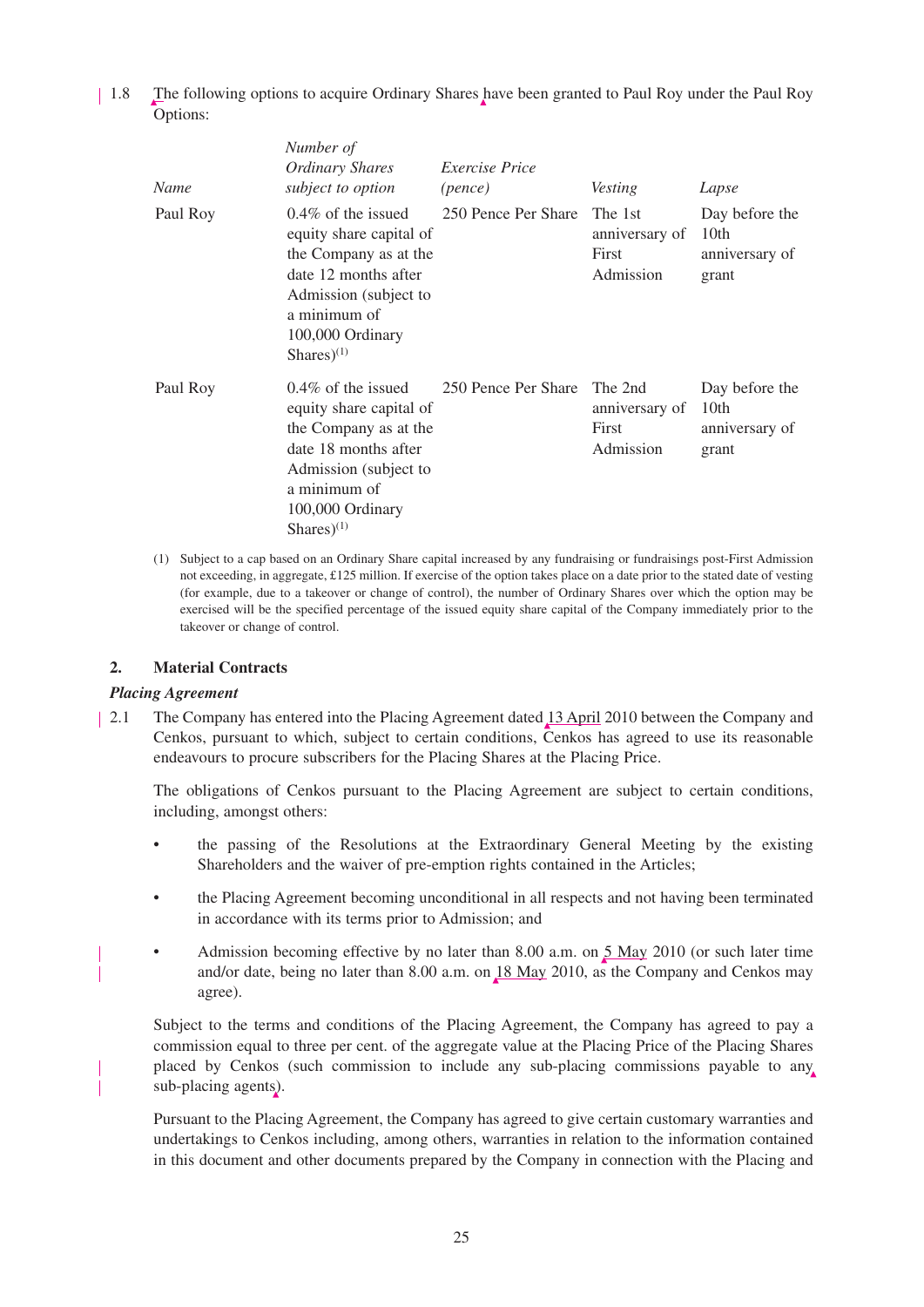Admission and warranties in relation to the business of the Company and its compliance with applicable laws and regulations.

In addition, the Company has agreed to indemnify Cenkos against certain liabilities, including in respect of the accuracy of information contained in this document and other documents prepared by the Company in connection with the Placing and Admission, losses arising from a breach of the warranties contained in the Placing Agreement and certain other losses suffered or incurred in connection with the First Placing.

The liability of the Company under the Placing Agreement is unlimited as to time and amount.

In addition, the Company has agreed with Cenkos, subject to certain exceptions, not to issue or agree to issue any Ordinary Shares (or options over Ordinary Shares) for a period of 12 months from the date of the Placing Agreement without Cenkos' prior written consent (such consent not to be unreasonably withheld or delayed).

# *Directors Lock-in Agreements*

2.2 Each of the Directors and Allan Lockhart (the "lock-in parties") has entered into lock-in agreements, all dated 13 April 2010, between the Company and Cenkos pursuant to which the lock-in parties have undertaken to the Company and Cenkos not to dispose or agree to dispose of any Ordinary Shares or Warrants held by them at any time prior to 1 September 2010.

The undertaking by the lock-in parties not to dispose of Ordinary Shares or Warrants will not apply to:

- (a) an acceptance by the holders of the Company's Ordinary Shares or Warrants of a general offer for the share capital of the Company made in accordance with the City Code, the giving of an irrevocable undertaking in respect of such an offer or otherwise where such offer relates to the entire issued share capital of the Company other than any such capital held by the offeror or persons acting in concert with him for the purposes of the City Code in relation to such offer and such offer is open to all holders of Ordinary Shares and Warrants to which the offer relates;
- (b) any disposal to or by the personal representative of the lock-in party if he or she should die provided that in each case the transferee agrees to enter into a lock-in deed in respect of such Ordinary Shares and Warrants in substantially the same terms as the lock-in party;
- (c) any disposal pursuant to an intervening court order; and
- (d) any disposal pursuant to any scheme of reconstruction in relation to the Company.

In addition, for a further 12 month period following 1 September 2010, the lock-in parties are subject to customary orderly market provisions in relation to disposals of their Ordinary Shares and Warrants, provided that such orderly market provisions shall not apply in the circumstances set out at (a) to (d) above.

# *Improved Remuneration Terms for Directors and the NRC Management Team*

2.3 At the time of First Admission, both the Directors and the original members of the NRC Management Team agreed with the Company and NewRiver Capital, respectively, pursuant to side letters entered into on 26 August 2009, to reduce the fees and salaries payable to them, respectively, pursuant to their letters of appointment and service agreements with effect from First Admission until the date on which any additional equity fundraising or fundraisings by the Company, which raises or raise a minimum gross amount of £25 million in aggregate, is or are completed.

In the event that any additional equity fundraising or fundraisings by the Company is or are completed on the basis set out above on or before the date which is 12 months from (and including) the date of First Admission, then, with effect from the date of such fundraising(s) being completed, it was agreed that their fees or salaries (as the case may be) would revert to their original levels.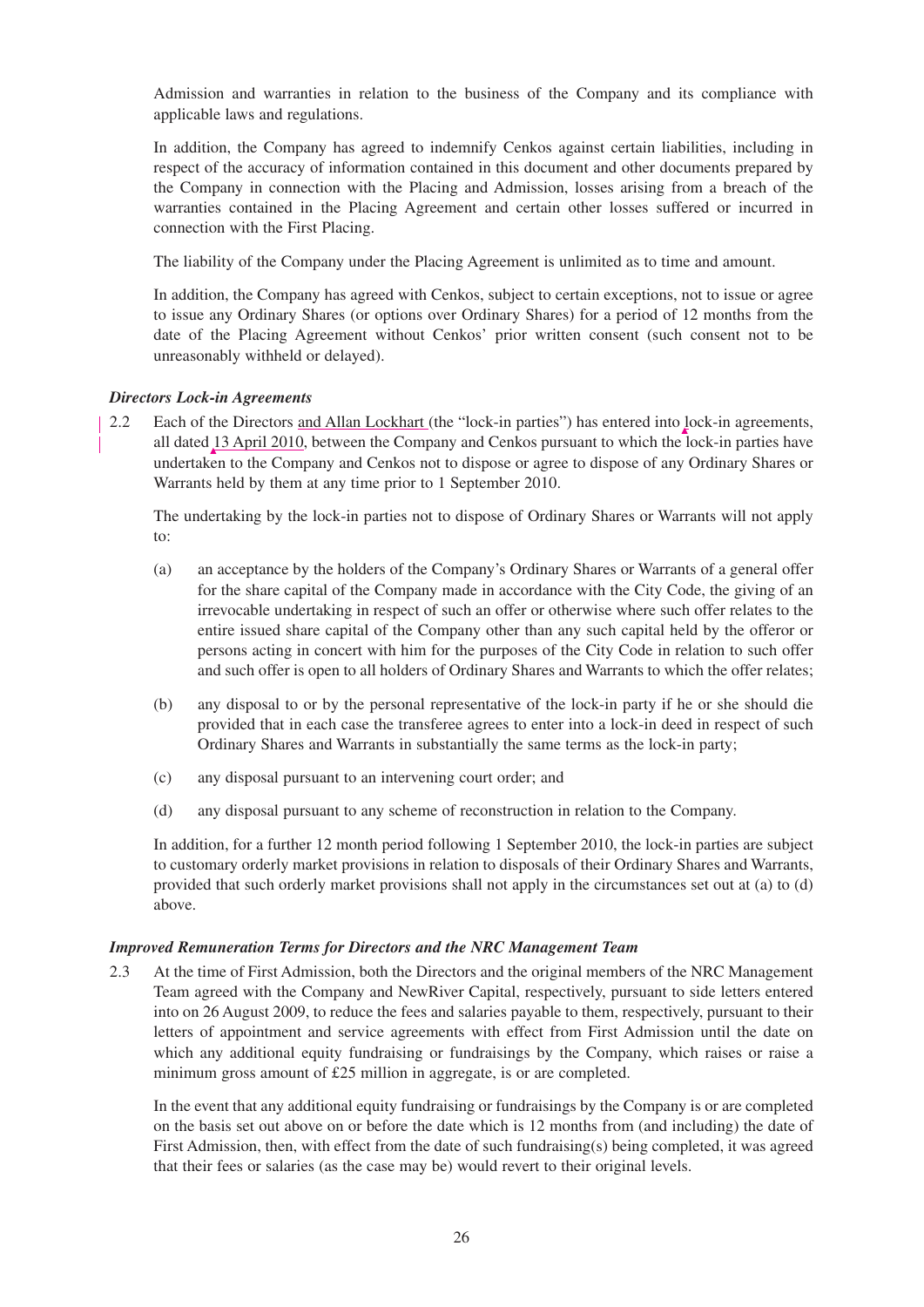As the Placing is not for a sum of £25 million or more, the salaries will not revert to their original levels following the Placing although the amount raised from the Placing will be taken into account if further fundraisings take place within the requisite period.

Further information in relation to the Directors' appointment letters, the service agreements of the Directors of the NRC Management Team and the side letters in relation to each can be found at paragraphs 5.18 to 5.27 (inclusive) of Part 9 of the Admission Document. In addition, further changes to service agreements of certain members of the NRC Management Team are proposed and these are described at paragraph 10 of Part 1.

# *Nominated Adviser and Joint Broker Agreement*

2.4 A Nomad Agreement dated 1 March 2010 between the Company and Cenkos pursuant to which Cenkos has agreed to act as nominated adviser and joint broker to the Company for the purposes of the AIM Rules for an annual fee. The Nomad Agreement contains certain customary indemnities and other undertakings given by the Company to Cenkos and is terminable by either party on not less than one month's written notice.

# *Joint Broker Agreement*

2.5 On 15 February 2010, the Company entered into an agreement with Morgan Stanley & Co. International plc ("Morgan Stanley") whereby Morgan Stanley was appointed as the Company's joint broker. Fee arrangements will be agreed on a transaction-by-transaction basis and the agreement contains certain customary indemnities from the Company to Morgan Stanley as joint broker.

# *MSREI Joint Venture Agreement*

2.6 On 28 February 2010, the Company entered into a limited partnership agreement relating to NewRiver Retail Investments LP ("NewRiver Retail Investments"), a Guernsey limited partnership, with (i) NewRiver Retail (Portfolio No.1) Limited ("NRSPV"), a wholly owned subsidiary of the Company and a limited partner in NewRiver Retail Investments, (ii) UK Retail Investment LP Ltd ("UKRI"), a company owned and controlled by funds advised by MSREI and a limited partner in NewRiver Retail Investments and (iii) NewRiver Retail Investments (GP) Limited ("GP"), the general partner of NewRiver Retail Investments, which is owned 50:50 by NRSPV and UKRI. NRSPV, UKRI, GP and the Company have also entered into a General Partner Shareholders' Agreement to regulate their relationship in respect of the GP.

NewRiver Retail Investments was formed to acquire:

- nine retail assets situated across the UK from the UBS Triton Property Fund (the "NewRiver Retail Investments Initial Portfolio"), details of which acquisition can be found at paragraph 2.9 below); and
- further retail assets which NRC identifies and proposes for acquisition by NewRiver Retail Investments. Any such acquisitions are to be approved by UKRI.

Both NRSPV and UKRI have made an initial capital contribution to NewRiver Retail Investments of approximately £11.5 million as part of the funding of the acquisition of the NewRiver Retail Investments Initial Portfolio. UKRI has committed to invest an initial £60 million in NewRiver Retail Investments (such figure includes its investment in respect of the NewRiver Retail Investments Initial Portfolio) for a period of two years following 5 March 2010.

Any further acquisitions may be funded by NRSPV and UKRI in such proportions as they may agree and NRSPV has the flexibility to fund a minimum of 10 per cent. and a maximum of 50 per cent. of the equity funding.

The MSREI Joint Venture Agreement provides that profits which arise in respect of each individual investment in a property or portfolio of properties (each, a "Project") by NewRiver Retail Investments shall be paid to the limited partners by NewRiver Retail Investments in the proportions in which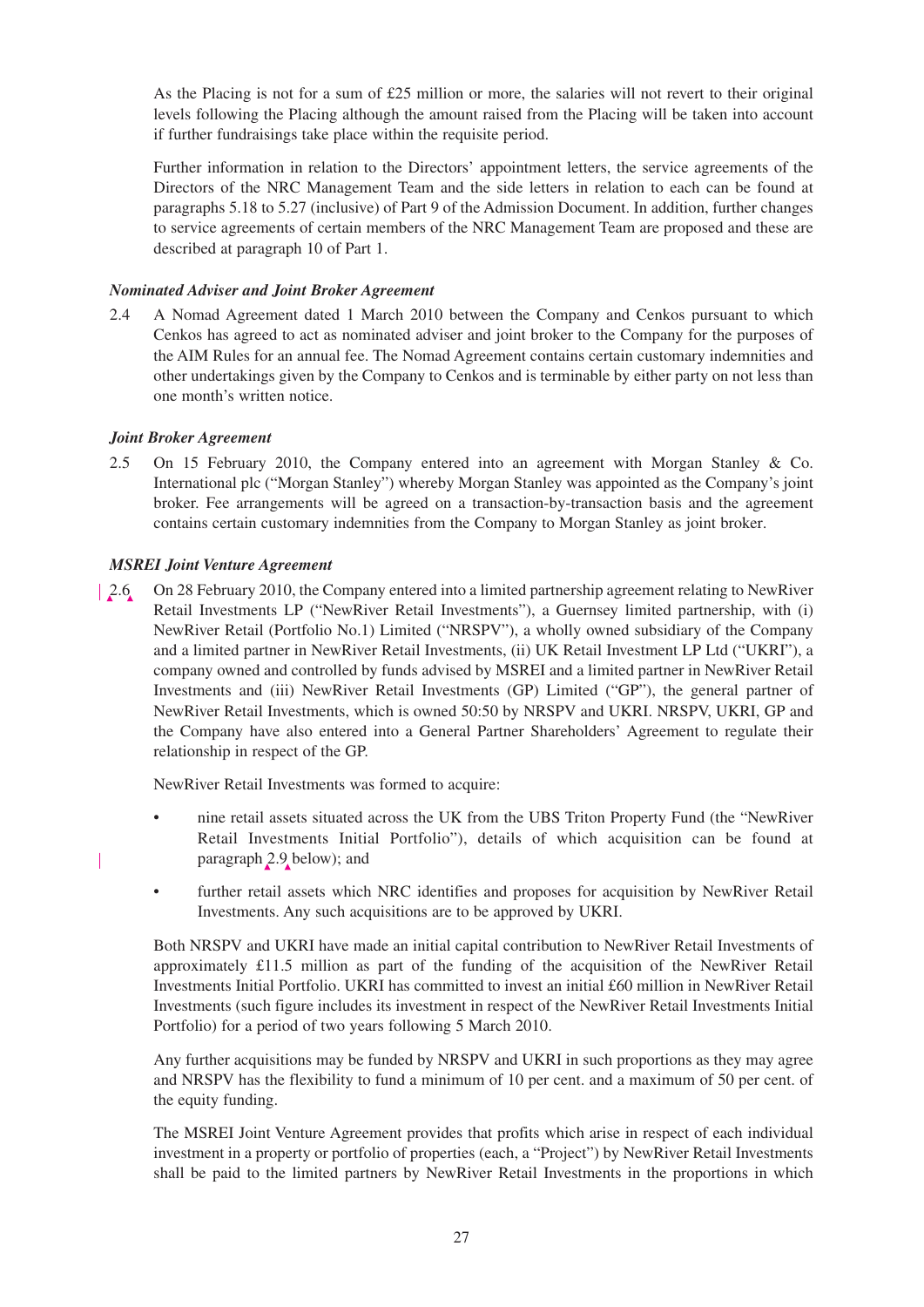NRSPV and UKRI contributed funding to NewRiver Retail Investments to acquire the relevant Project, save that NRSPV will be entitled to a promote payment in cash, depending on the level of the returns across the entire asset base of NewRiver Retail Investments.

All such payments shall be subject to ongoing clawback/true up so that the aggregate amount of the promote payments paid reflects the internal rate of return of UKRI across all completed Projects.

If a limited partner wishes to transfer its interest in NewRiver Retail Investments, it must first give the other limited partner the right to make an offer for such interest. If the right of first offer provisions are not exercised, the limited partners have agreed certain restrictions on transfers of their respective interests in NewRiver Retail Investments. No limited partner may transfer their interest in NewRiver Retail Investments until the MSREI Joint Venture Exclusivity Period has expired.

UKRI have the right to convert some or all of their interest in NewRiver Retail Investments into shares in the Company (the "MSREI Conversion Option"). The MSREI Conversion Option is exercisable in the period between 12 and 60 months after 5 March 2010 (the "Conversion Period").

The maximum amount of shares in the Company which can be issued under the MSREI Conversion Option is 10 per cent. of the fully diluted share capital in issue at the time of the conversion. However, different limitations on the maximum amount of shares in Company which can be issued under the MSREI Conversion Option apply depending on whether it is exercised once or several times. The first time MSREF exercise the MSREI Conversion Option, they must elect whether they should be entitled to exercise it once only or on future occasions.

If UKRI elect to exercise the MSREI Conversion Option once, the share price for the conversion shall be the higher of the (i) the issue price under the Placing (ii) and the net asset value of the Company at that time.

If UKRI elect to exercise the MSREI Conversion Option more than once, the share price for each conversion shall be the higher of the (i) the most recent secondary issue which has been carried out by the Company at that time and (ii) and the net asset value of the Company at that time. UKRI may only exercise the MSREI Conversion Option a maximum of four times during the Conversion Period. Each exercise of the MSREI Conversion Option in part lowers the percentage in respect of which the MSREI Conversion Option can be exercised in future. For example, if the option is exercised in respect of three per cent. of the then issued capital of the Company, UKRI can only exercise the option in future for a further seven per cent. of the issued capital of the Company and on each exercise by reference to the fully diluted share capital then in issue but excluding MSREI's own shareholding. If MSREI disposes of or otherwise transfers shares in the Company (including by a sale of economic rights by, for example, a CFD) in the market, the MSREI Conversion Option terminates.

UKRI has agreed not to dispose of any shares in the Company which it receives pursuant to the exercise of the MSREI Conversion Option until 270 days after the issue of such shares. NRSPV and UKRI have agreed to bear any stamp duty costs of exercise of the MSREI Conversion Option equally.

On the occurrence of an event of default (which are of a type customarily seen in an agreement of this type, and include, amongst others, an insolvency-type event in respect of a limited partner, a material uncured default and, in respect of NRSPV only, termination of the NewRiver Retail Investments AMA), the non-defaulting party may within six months of the occurrence of the event of default require that the defaulting party sell its entire interest in NewRiver Retail Investments to the nondefaulting party at 90 per cent. of fair value (such value to be determined by an independent valuer).

### *GP Shareholders' Agreement*

2.7 On 28 February 2010, the Company entered into a shareholders' agreement relating to GP, a Guernsey limited company, with (i) UKRI (ii) NRSPV and (iii) GP to regulate their relationship in respect of GP (the "General Partner Shareholders' Agreement").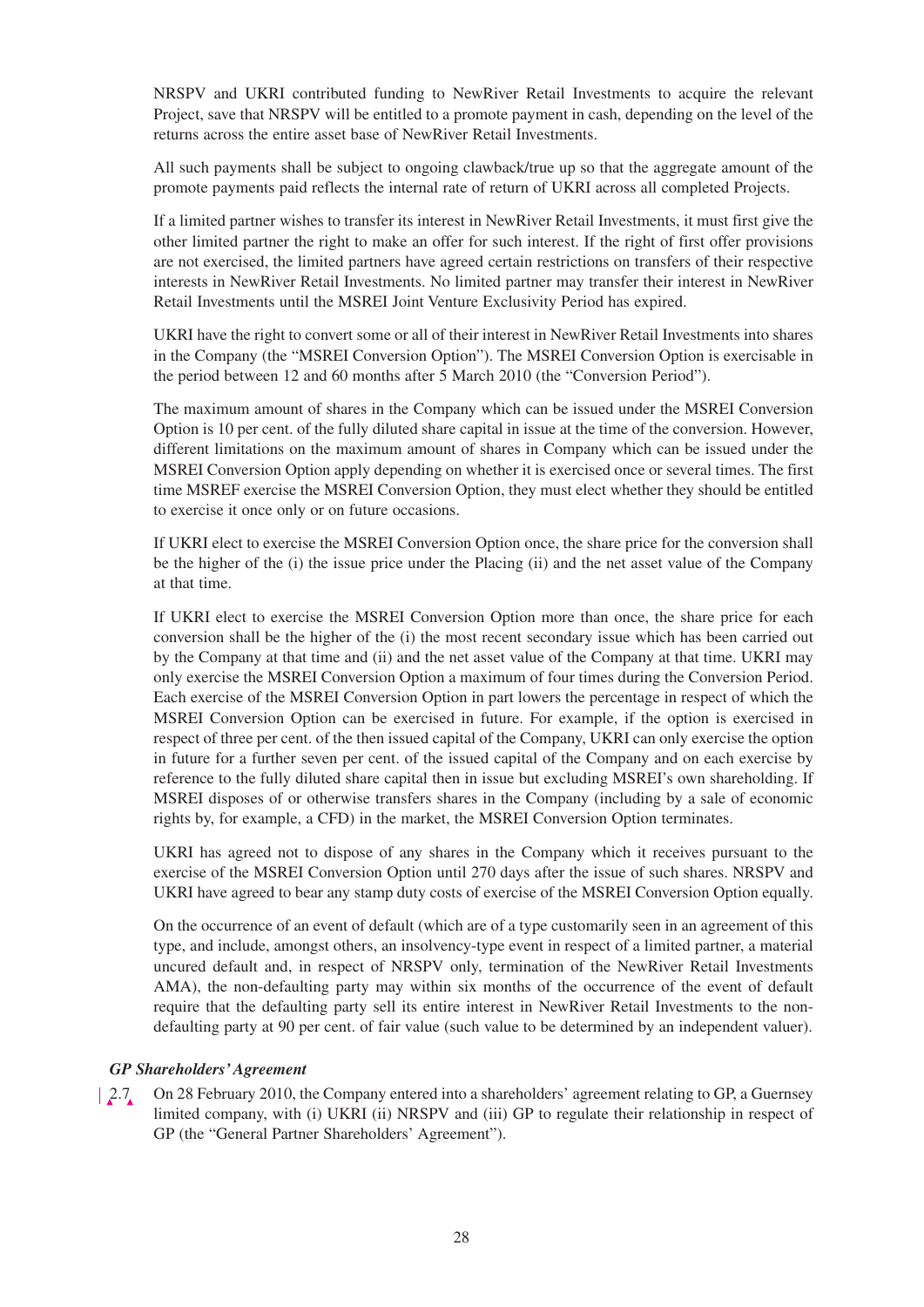The General Partner Shareholders' Agreement sets out the way in which NewRiver Retail Investments and its subsidiary entities ("Group Entities") which are interested in individual Projects will be governed. The governance provisions apply at two levels:

- decisions to be taken by the GP in respect of actions by NewRiver Retail Investments; and
- decisions to be taken in respect of actions by Group Entities in respect of individual Projects.

All decisions to be taken by the GP in respect of the operation of NewRiver Retail Investments are deadlocked at 50:50, regardless of the amount of money invested by each of UKRI and NRSPV in NewRiver Retail Investments.

At Group Entity level, the decision-making power is determined by the proportions of equity funding made by NRSPV and UKRI to the relevant Group Entity. The parties have agreed varying levels of minority protections ("Reserved Matters"), depending on the levels of funding provided by NRSPV and UKRI in respect of each Group Entity.

The Company has agreed that during an exclusivity period of two years from 5 March 2010 or, if earlier, (i) the date on which UKRI has invested £60 million in aggregate into the LP or (ii) termination of the NewRiver Retail Investments AMA (the "MSREI Joint Venture Exclusivity Period"), it will grant NewRiver Retail Investments the first option to acquire any retail assets which the Company is interested in acquiring, which have a value of £25 million or greater. If NewRiver Retail Investments does not decide to proceed with such acquisition, the Company will be free to acquire such assets either on its own account, or otherwise, for example, by way of a joint venture with a third party.

The General Partner Shareholders' Agreement contains similar default provisions to those contained in the MSREI Joint Venture Agreement referred to in paragraph 2.6 above.

# *NewRiver Retail Investments AMA*

I

2.8 On 28 February 2010, NewRiver Capital, GP, acting in its capacity as general partner of NewRiver Retail Investments and NewRiver Retail (GP1) Limited, acting in its capacity as general partner of NRSPV, the owner of the NewRiver Retail Investments Initial Portfolio, amongst others, entered into an asset management agreement (the "NewRiver Retail Investments AMA") in relation to NewRiver Retail Investments. Under the terms of the NewRiver Retail Investments AMA, NewRiver Capital has agreed to provide certain asset management and advisory services to NewRiver Retail Investments and any direct or indirect owner of an interest in any property acquired by NewRiver Retail Investments (each an "Owner"). The services provided by NewRiver Capital under the NewRiver Retail Investments AMA include, without limitation, property management and advisory services, letting services, corporate and administrative services, acquisition and sales services and reporting services in respect of the NewRiver Retail Investments Initial Portfolio and any other properties that may be acquired from time to time by any Owner. Each time an Owner acquires a property it is required to accede to the NewRiver Retail Investments AMA in respect of such property.

Pursuant to the NewRiver Retail Investments AMA, NewRiver Capital is entitled to receive a management fee: (i) in respect of the NewRiver Retail Investments Initial Portfolio, of £245,000 for the first 12 months from completion of the NewRiver Retail Investments AMA, being 28 February 2010 (the "Completion Date"), and thereafter of five per cent. of the gross rental income paid in each quarter; and (ii) in respect of any properties which are acquired by any Owner subsequently, between three and five per cent. of gross rental income as agreed between the relevant Owner and NewRiver Capital at the time of the acquisition having regard to prevailing market conditions at the time. The management fee is payable quarterly in arrear within 15 business days after the end of the relevant quarter.

In addition, NewRiver Capital is entitled to an accounting and reporting fee equal to: (i) £20,000 per annum for the period of 24 months following the Completion Date; and (ii) for the remainder of the term of the NewRiver Retail Investments AMA, £20,000 per annum or, if no further properties are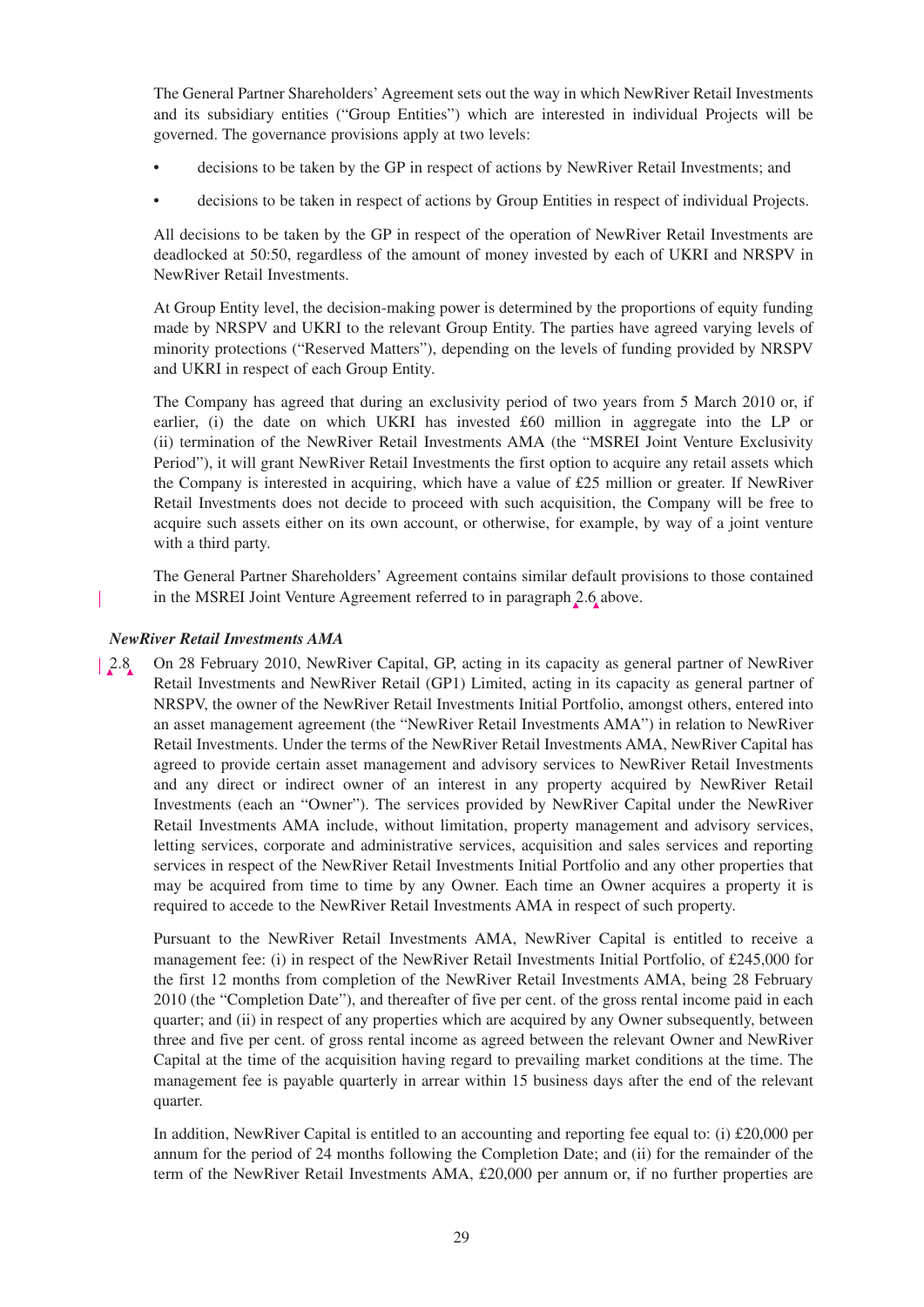acquired pursuant to the MSREI Joint Venture Agreement in the first two years, £25,000. Such fees payable quarterly in arrear within 15 business days after the end of the relevant quarter.

The NewRiver Retail Investments AMA commenced on the date of completion of the acquisition of the NewRiver Retail Investments Initial Portfolio, being 5 March 2010, and terminates on the earlier of (i) the date which is 20 business days after the date when the last of the properties or Owners holding the properties is sold (the "Escrow Release Date"); and (ii) the date on which the NewRiver Retail Investments AMA is otherwise terminated in accordance with its terms.

The NewRiver Retail Investments AMA may be terminated by the GP or any Owner with immediate effect on notice in the event that (i) there is a change of control with respect to NewRiver Capital or any of its affiliates which is a party to any of the documentation entered into in connection with NewRiver Retail Investments; and (ii) there is an event of default in relation to NewRiver Capital (a "NRC EoD") unless such event of default arises solely as a direct consequence of the Owner's or the GP's breach of its obligations under the NewRiver Retail Investments AMA. A NRC EoD includes, without limitation, a material breach by NewRiver Capital of the NewRiver Retail Investments AMA which breach, if capable of remedy, is not remedied within a 30 day cure period, persistent failure by NewRiver Capital to perform any of the services which, if capable of remedy, is not remedied within a 20 day cure period following notification of the third such failure, any act of fraud, bribery or corruption committed by NewRiver Capital or any of its affiliates and any event of insolvency in relation to NewRiver Capital or any of its affiliates which is party to any of the documentation entered into in connection with NewRiver Retail Investments.

In addition, if the net rental income ratio (as defined in the NewRiver Retail Investments AMA) in respect of the properties owned by an Owner falls below 75 per cent. on any test date (provided that it can be reasonably and fairly demonstrated that the relevant fall is not due to any matter beyond the reasonable control of NewRiver Capital, including, without limitation, tenant insolvency, threat of compulsory purchase order and failure by the Owner to put NewRiver Capital in funds to pay any tenant incentives or other tenant inducements) then the relevant Owner is entitled to terminate the NewRiver Retail Investments AMA in respect of such Owner and all the properties owned by it with immediate effect.

NewRiver Capital may terminate the NewRiver Retail Investments AMA in respect of any Owner or any properties owned by that Owner with immediate effect on notice in the event that an event of default occurs in respect of any such Owner, i.e. non-payment by that Owner of any sums due to NewRiver Capital under the NewRiver Retail Investments AMA for 20 business days after the due date for payment, an insolvency event in relation to that Owner or any act of fraud, bribery or corruption on the part of that Owner.

The NewRiver Retail Investments AMA also contains provision relating to the retention of certain key personnel (Allan Lockhart (or another person approved by the Owners), in relation to service provision, and David Lockhart, in relation to strategy). In the event that David Lockhart desires to retire, then all reasonable steps necessary to secure an appropriate alternative approved by the Owners (acting reasonably and without delay) must be taken. In addition, no key personnel may be removed without the consent of the Owners (such consent not to be unreasonably withheld or delayed). Any key personnel lost unexpectedly must be replaced with the Owners' approval within six months.

# *Acquisition of the NewRiver Retail Investments Initial Portfolio*

2.9 NewRiver Retail (GP1) Limited, acting in its capacity as general partner of NewRiver Retail (Portfolio No 1) LP (the "Buyer"), exchanged contracts with UBS Global Asset Management (UK) Limited acting in the capacity of general partner of UBS Triton Property Fund (the "Seller") on 28 February 2010 to purchase a portfolio of eight English properties (the "NewRiver Retail Investments Initial Portfolio"). On 28 February 2010, the Buyer also exchanged contracts with the Seller to purchase a Scottish property at 50-60 Union Street, Glasgow also comprising part of the NewRiver Retail Investments Initial Portfolio.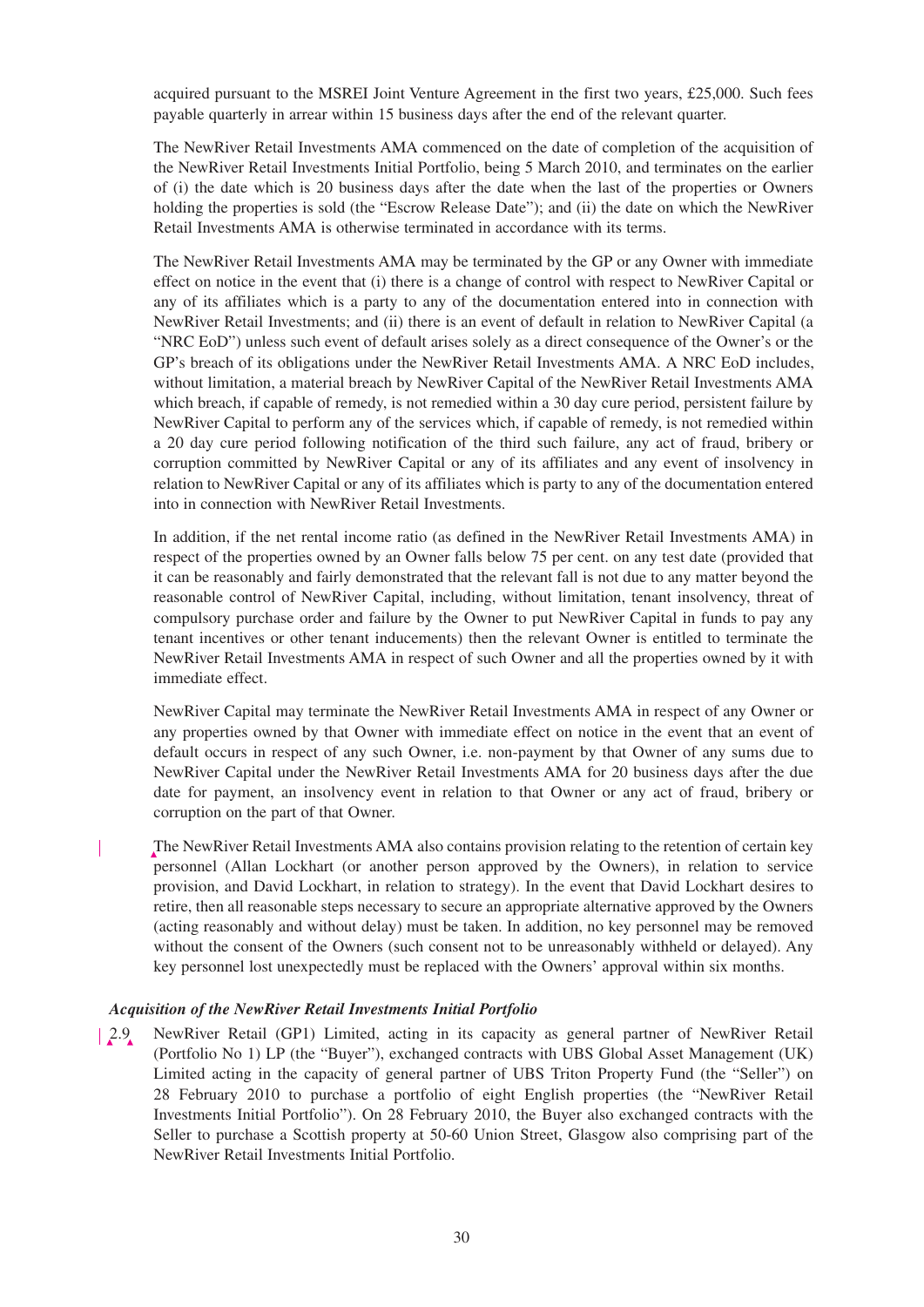The aggregate purchase price for the eight properties was £47.5 million. Properties were acquired in Andover (£3.75 million); Canterbury (£850,000); East Ham, London (£6.6 million); Norwich  $(£5.5 \text{ million})$ ; Huddersfield  $(£10.55 \text{ million})$ ; Shrewsbury  $(£8 \text{ million})$ ; Widnes  $(£9 \text{ million})$ ; and Wrexham (£3.25 million). The purchase price for the Glasgow property was £1.5 million.

The contract in respect of the English properties was unconditional in relation to all of the properties save for Widnes Shopping Centre. The obligation to purchase Widnes Shopping Centre is conditional upon the Seller obtaining the consent of Widnes Borough Council, as reversioner, to the assignment of the head leasehold interest in Widnes Shopping Centre. As at 9 April 2010, being the latest practicable date prior to the publication of this document, this condition had not yet been fulfilled and the sale of Widnes Shopping Centre is not yet complete. If reversioner's consent has not been obtained within three months after the date of the contract, that is, 28 May 2010, either the Seller or the Buyer may serve notice on the other to rescind the contract, whereupon the deposit paid by the Buyer on exchange (£900,000) will be repaid to the Buyer along with interest accrued thereon. The sale and purchase of the Widnes property is also conditional on Widnes Borough Council providing certain comforts on the due observance and performance by the Seller of certain financial and development obligations contained in the headlease.

The sale of the remaining English properties was completed on 5 March 2010.

The contract in respect of the Glasgow property was conditional upon completion of the sale and purchase of the English properties, save for the Widnes Shopping Centre, and this sale was also completed on 5 March 2010.

On completion of the transaction, the English properties were transferred to NewRiver Retail (GP1) Limited and NewRiver Retail (Nominee 1) Limited who, pursuant to a declaration of trust, hold the legal estate in each property on bare trust for NRSPV. The Glasgow property was transferred to the Buyer.

The contract in respect of the English properties includes an obligation on the part of the Buyer restricting the Buyer from disposing of its interest in any of the properties within the first three months following actual completion, more than two of the properties within the period of three to six months from completion and more than two further properties (comprising four in aggregate over the 12 month period) between six and 12 months from completion. This restriction ceases to apply on the date falling 12 months from completion. In addition, the restriction does not apply to (i) any disposal of the properties to an associated entity of the Buyer; (ii) a disposal by or at the direction of any liquidator, receiver or administrative receiver; (iii) a disposal by a mortgagee in possession, or otherwise at the direction of the Bank or any funder; or (iv) a disposal at a price less than the price allocated to the relevant property under the contract.

# *Acquisition of the Wrexham Property*

2.10 The Company acquired the freehold interest in 28-31 Hope Street and 3-5 Priory Street, Wrexham, from Town Centre Securities PLC pursuant to a contract dated 30 November 2009. The property is a multi-let high street property. The investment comprises a total of 33,975 sq ft divided into five individual retail units, currently let to national multiple retailers: Peacocks, Vision Express, Bathstore, Laura Ashley and Walmsleys. The purchase price was £5.25 million.

# *Acquisition of the Market Deeping Property*

2.11 NewRiver Retail (Market Deeping No1) Limited (the "Buyer"), a wholly-owned subsidiary of NewRiver, exchanged contracts with Westgate Properties (Anglia) Limited, Anglia Regional Co-operative Society Limited and Westgate Optical Limited on 23 December 2009 to purchase the Deeping Centre, Market Deeping. The purchase price for the property was £5.5 million.

The contract was conditional upon a separate contract in relation to an adjoining plot of development land, the "Witts Land", also being completed at the same time. Contracts were also exchanged relating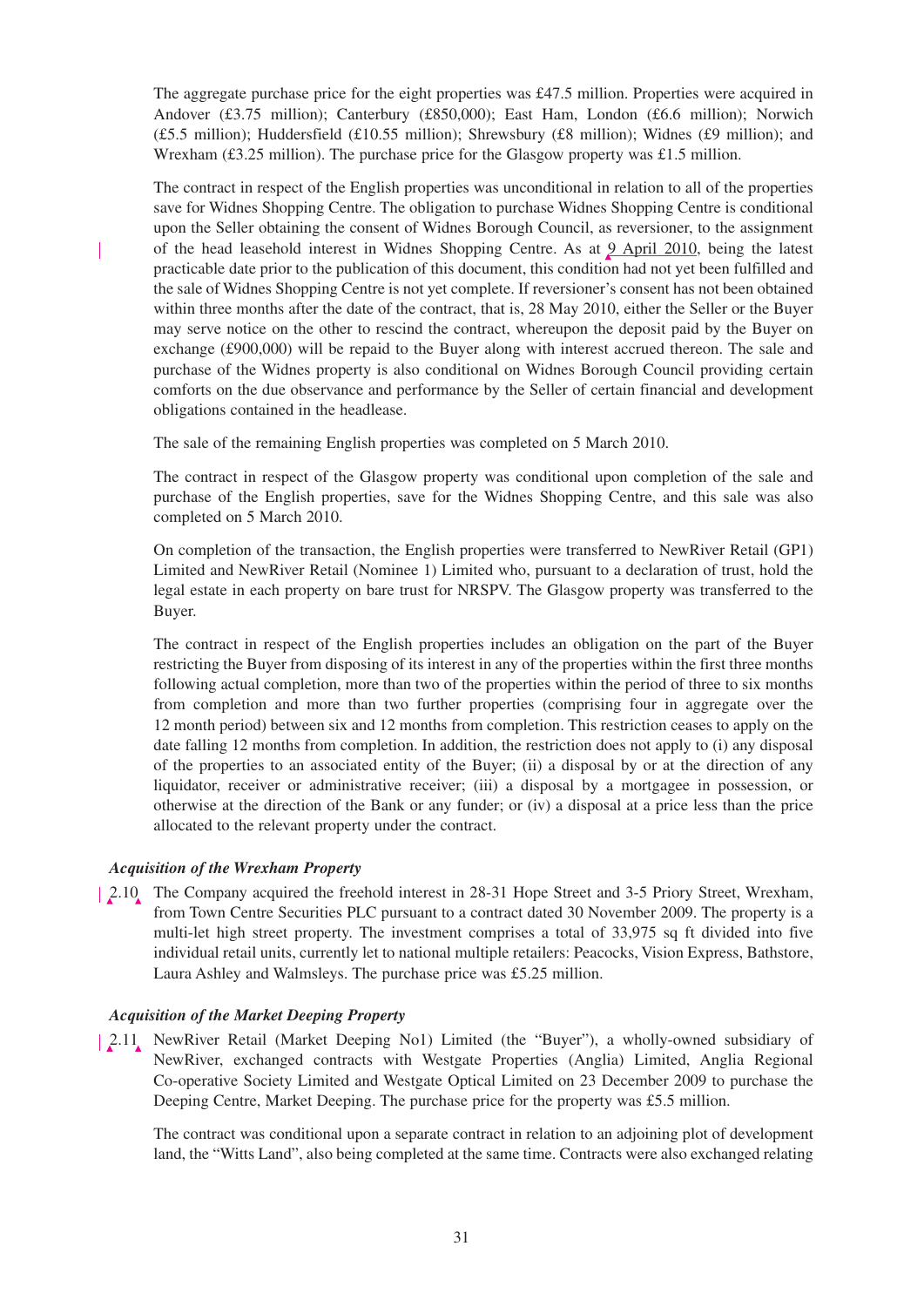to the Witts Land on 23 December 2009 between Westgate Properties (Anglia) Limited and the Buyer. The purchase price for the Witts Land was £275,000.

Both sales were completed on 19 January 2010.

# *Other Material Contracts*

2.12 The other material contracts into which the Company or another member of its Group has entered are disclosed in paragraph 6 of Part 9 of the Admission Document.

# **3. Miscellaneous**

- 3.1 Cenkos is registered in England and Wales under number 5210733 and its registered office is 6.7.8 Tokenhouse Yard, London, EC2R 7AS. It has given and has not withdrawn its written consent to the issue of this document with the inclusion of its name and references to it in the form and context in which it appears.
- 3.2 MSREI has given and not withdrawn its written consent to the issue of this document with the inclusion of its name, and the names of any of its affiliates referred to herein, and references to it and any of its affiliates in the form and context in which they appear and also to the disclosure of the material terms of the joint venture arrangements set out herein.
- 3.3 Kinmont has given and not withdrawn its written consent to the issue of this document with the inclusion of its name, and the names of any of its affiliates referred to herein, and references to it and any of its affiliates in the form and context in which they appear and also to the disclosure of the material terms of the joint venture arrangements set out herein.
- 3.4 Copies of the following documents will be available for inspection at the registered office of the Company and at the offices of Eversheds LLP at One Wood Street, London EC2V 7WS during usual business hours on any weekday from the date of this document (Saturdays and public holidays excepted) for a period of 14 days or until Admission, whichever is the longer period:
- 3.4.1 the memorandum of incorporation of the Company and the Articles; and

3.4.2 this document.

**Dated:** 13 April 2010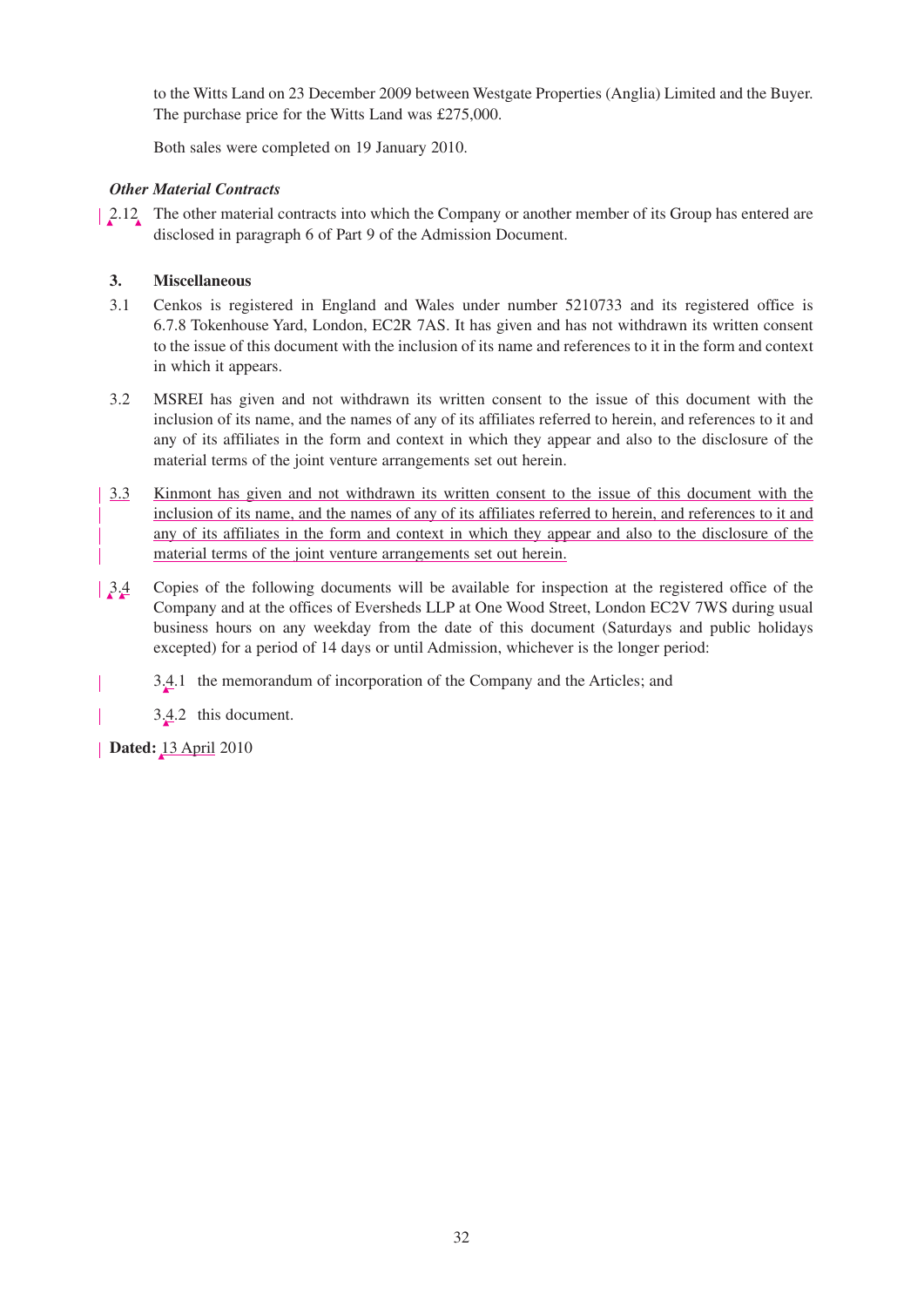# **NOTICE OF EXTRAORDINARY GENERAL MEETING**

# **NEWRIVER RETAIL LIMITED**

**NOTICE IS HEREBY GIVEN** that an Extraordinary General Meeting of NewRiver Retail Limited (the "**Company**") will be held at the offices of Morgan Sharpe Administration Limited at Isabelle Chambers, Route Isabelle, St. Peter Port, Guernsey, Channel Islands GY1 3TX on 4 May 2010 at 11.00 a.m. for the purpose of considering and, if thought fit, passing the following resolutions, of which Resolutions 1 and 2 will be proposed as special resolutions and Resolution 3 will be proposed as an ordinary resolution:

# **SPECIAL RESOLUTIONS**

## **1. THAT:**

subject to the Placing Agreement (as such expression is defined in the Circular of which this Notice of General Meeting forms part (the "**Circular**")) becoming unconditional (save for any condition relating to Admission or the passing of the Resolutions set out in this Notice of General Meeting), in addition to all existing powers and authorities conferred upon them, the Company hereby determines pursuant to Article 6.2 that the provisions of Article 6.2 and any pre-emption rights included therein shall not apply in respect of the proposed allotment and issue for cash of the Placing Shares (as such expression is defined in the Circular) pursuant to or in connection with the Placing (as such expression is defined in the Circular) and that the Directors be and are hereby empowered to issue any such Placing Shares as if Article 6.2 and any pre-emption rights included therein did not apply to any such allotment and issue, provided that this power shall be limited to the allotment of the Placing Shares.

# **2. THAT:**

in addition to all existing powers and authorities conferred upon them (including, if so granted to them the power under Resolution 1), the Company hereby determines pursuant to Article 6.2 that the provisions of Article 6.2 and any pre-emption rights included therein shall not apply in respect of the proposed allotment and issue of any Ordinary Shares to UKRI (as such expression is defined in the Circular), or any of its affiliates, pursuant to the exercise by UKRI of the MSREI Conversion Option (as such expression is defined in the Circular) set out in the MSREI Joint Venture Agreement (as such expression is defined in the Circular) and that the Directors be and are hereby empowered to issue any such Ordinary Shares as if Article 6.2 and any pre-emption rights included therein did not apply to any such allotment and issue.

### **ORDINARY RESOLUTION**

# **3. THAT:**

subject to the Placing Agreement (as such expression is defined in the Circular of which this Notice of General Meeting forms part) becoming unconditional (save for any condition relating to Admission or the passing of the Resolutions set out in this Notice of General Meeting):

- (a) the following amendment be made to the rules of the NewRiver Retail Limited Company Share Option Plan 2009 (subject to approval to such amendment having been received from HM Revenue & Customs):
- in the first line of rule 5.1, the words "granted prior to  $4$  May 2010" be inserted after the word "Options" and before the words "may be granted subject to such other objective conditions", and after the last line of such rule 5.1, the following sentence be inserted: "For the avoidance of doubt, no such objective conditions may be imposed on any Option granted on or after 4 May 2010."; and
- (b) the following amendments be made to the rules of the NewRiver Retail Limited Unapproved Share Option Plan 2009: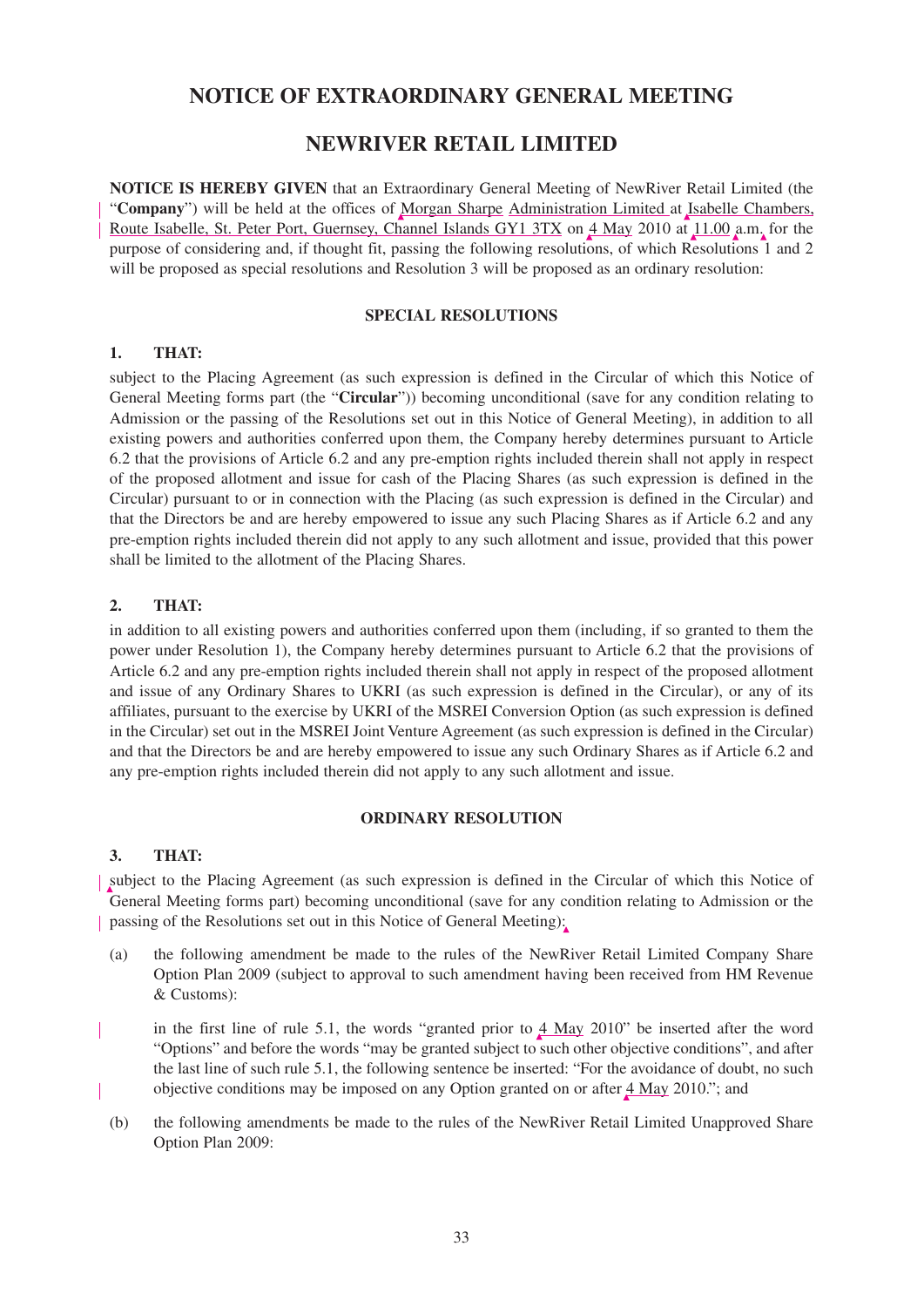- (i) at paragraph (b) of the definition of "Vesting Date", the word "third" be deleted and replaced with "first": and
- (ii) in the first line of rule 5.1, the words "granted prior to  $\frac{4 \text{ May}}{2010}$ " be inserted after the word "Options" and before the words "may be granted subject to such other objective conditions", and after the last line of such rule 5.1, the following sentence be inserted: "For the avoidance of doubt, no such objective conditions may be imposed on an Option granted on or after  $4$  May 2010."

#### **BY ORDER OF THE BOARD**

*Company Secretary* Date: 13 April 2010

#### *Registered Office:*

Isabelle Chambers Route Isabelle St. Peter Port Guernsey Channel Islands GY1 3TX

#### **Notes:**

- (i) Any member entitled to attend, speak and vote at the meeting convened by the above notice is entitled to appoint one or more proxies to exercise all or any of his rights to attend, speak and vote at a meeting of the Company. A proxy need not be a member of the Company.
- (ii) A member may appoint more than one proxy in relation to a meeting, provided that each proxy is appointed to exercise rights attached to a different share or shares held by him.
- (iii) To be valid the enclosed Form of Proxy for the Extraordinary General Meeting together with the power of attorney or other authority, if any, under which it is signed or a notarially certified or office copy thereof must be deposited by [•] a.m. on [•] 2010 at the offices of the Company's registrars, Capita Registrars at PXS, 34 Beckenham Road, Beckenham BR3 4TU.
- (iv) Completion of the Form of Proxy or submission of a valid electronic proxy appointment will not prevent you from attending and voting in person.
- (v) Pursuant to regulation 41 of the Uncertificated Securities Regulations 2001, only shareholders registered in the register of members of the Company as at 6:00 p.m. on 2 May 2010 shall be entitled to attend and vote at the General Meeting in respect of the number of shares registered in their name at such time. If the General Meeting is adjourned, the time by which a person must be entered on the register of members of the Company in order to have the right to attend and vote at the adjourned meeting is 6:00 p.m. on the day two days before the date fixed for the adjourned meeting. Changes to the register of members after the relevant times shall be disregarded in determining the rights of any person to attend or vote at the meeting.
- (vi) CREST members who wish to appoint a proxy or proxies by utilising the CREST electronic proxy appointment service may do so for the General Meeting and any adjournment(s) thereof by utilising the procedures described in the CREST Manual. CREST personal members or other CREST sponsored members, and those CREST members who have appointed (a) voting service provider(s), should refer to their CREST sponsor or voting service provider(s), who will be able to take the appropriate action on their behalf.
- (vii) In order for a proxy appointment made by means of CREST to be valid, the appropriate CREST message (a "**CREST Proxy Instruction**") must be properly authenticated in accordance with Euroclear UK & Ireland's specifications and must contain the information required for such instructions, as described in the CREST Manual. The message must be transmitted so as to be received by Capita Registrars (ID RA10), by  $11.00$  a.m. on  $2$  May 2010. For this purpose, the time of receipt will be taken to be the time (as determined by the timestamp applied to the message by the CREST Applications Host) from which Capita Registrars is able to retrieve the message by enquiry to CREST in the manner prescribed by CREST.
- (viii) CREST members and, where applicable, their CREST sponsors or voting service providers should note that Euroclear UK & Ireland does not make available special procedures in CREST for any particular messages. Normal system timings and limitations will therefore apply in relation to the input of CREST Proxy Instructions. It is the responsibility of the CREST member concerned to take (or, if the CREST member is a CREST personal member or sponsored member or has appointed (a) voting service provider(s), to procure that his CREST sponsor or voting service provider(s) take(s)) such action as shall be necessary to ensure that a message is transmitted by means of the CREST system by any particular time. In this connection, CREST members and, where applicable, their CREST sponsors or voting service providers are referred, in particular, to those sections of the CREST Manual concerning practical limitations of the CREST system and timings.

The Company may treat as invalid a CREST Proxy Instruction in the circumstances set out in Regulation 35(5)(a) of the Uncertificated Securities Regulations 2001.